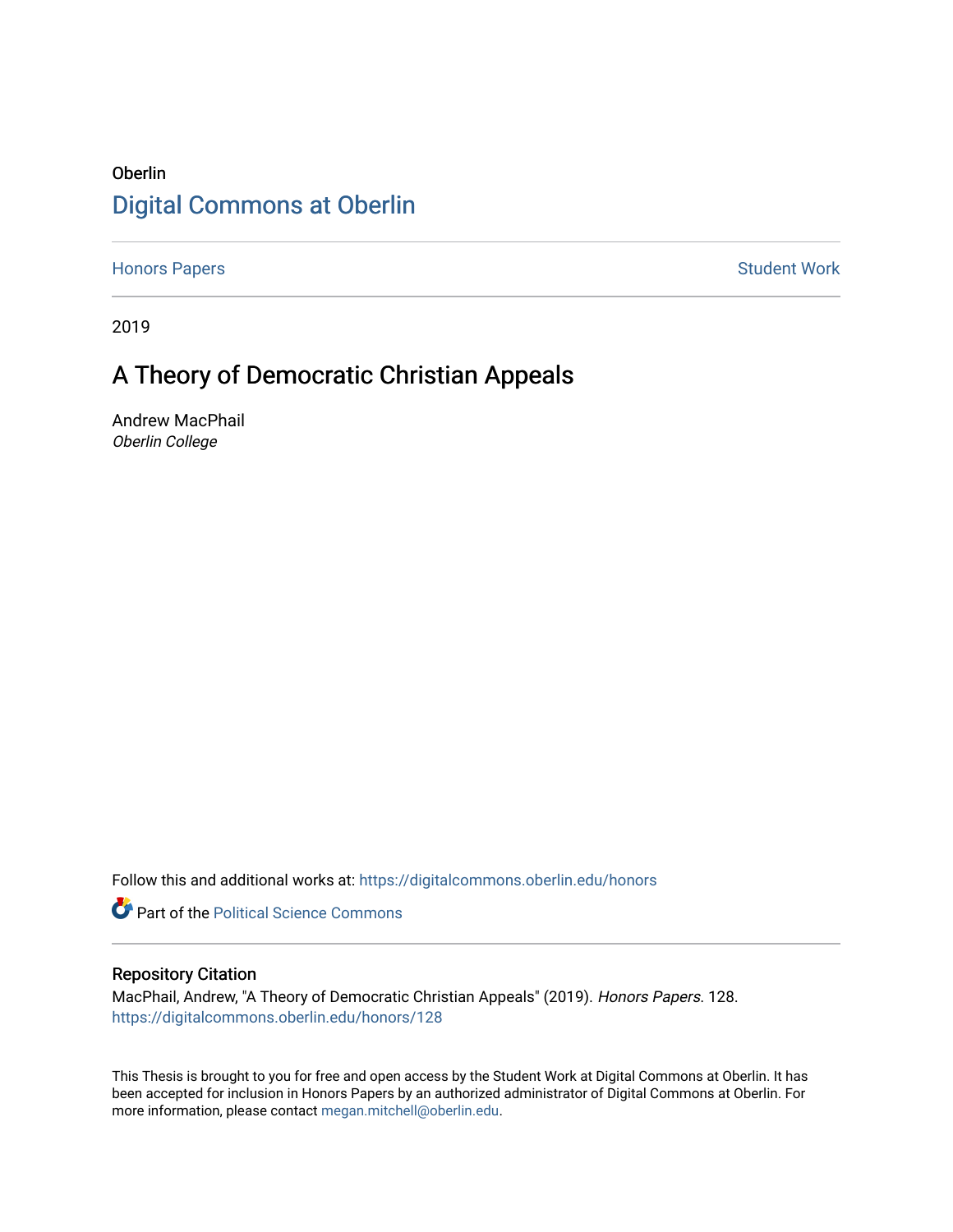A Theory of Democratic Christian Appeals

Andrew MacPhail

Oberlin College

# Author Note

Andrew MacPhail, Department of Politics, Oberlin College

The author would like to thank Michael Parkin and Harry Hirsch for their thoughtful advice and critiques throughout this project. He also thanks Cindy Chapman for agreeing to serve as the third reader for the Honors Committee. Additionally, the author thanks David Forrest and Chris Howell for their guidance in the Honors Seminar. Finally, the author is enormously thankful for his family's constant support and encouragement. Mom, Dad, and Matthew, I couldn't have done this without you.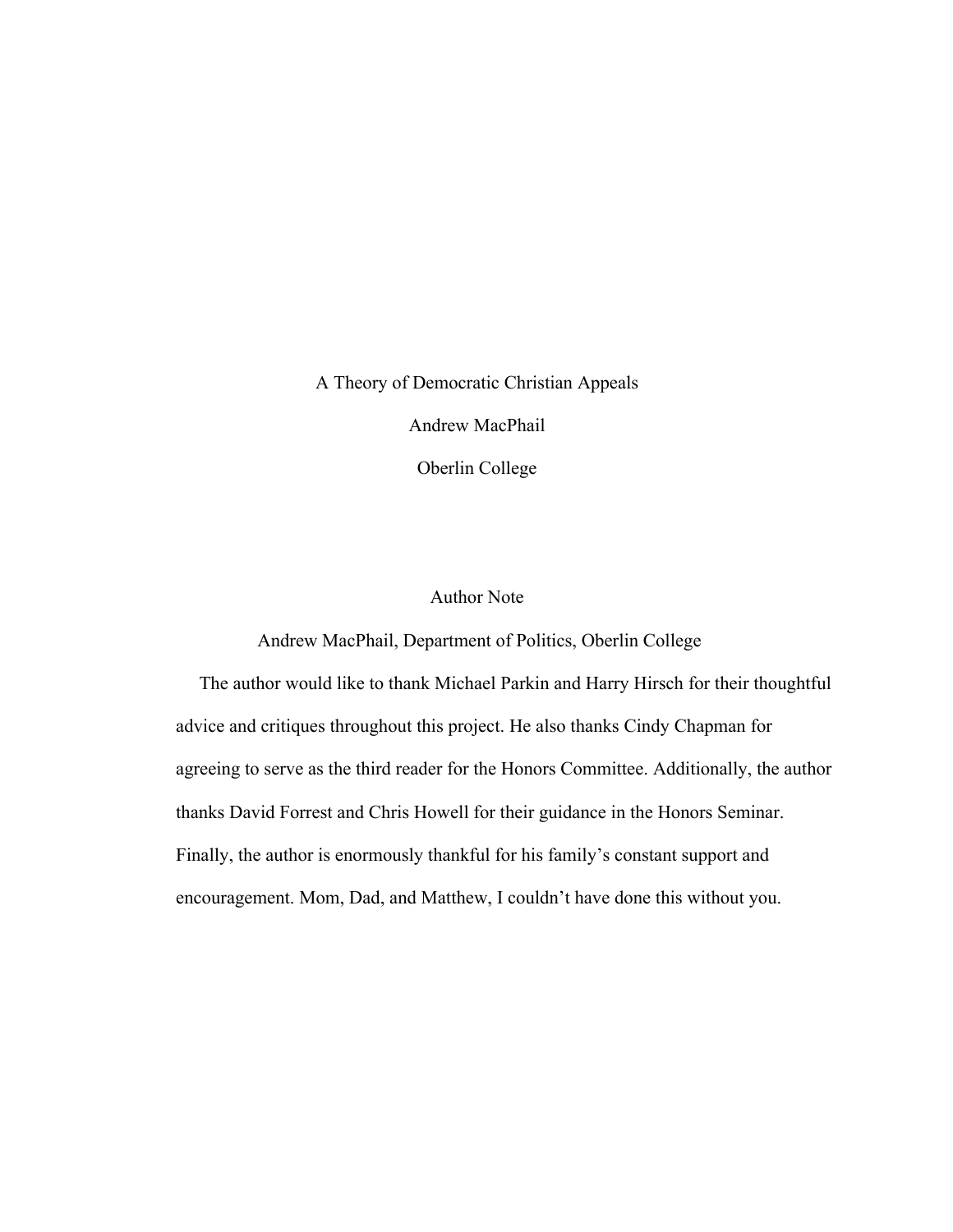#### Abstract

The conventional wisdom in American politics associates Christian appeals with the Republican Party. However, the fact is, many prominent Democratic politicians identify as Christian along with many Democratic voters. This paper draws upon extant research in political psychology to propose a theory of how Christian appeals from Democratic politicians might positively influence liberal voters' political decision-making. The first section provides a brief overview of Christian social activism in the United States in order to establish the compatibility between progressivism and Christianity throughout American history. The second section outlines the theory that proposes how Democratic politicians could use Christian appeals to craft moral narratives in order to catalyze emotional reactions in liberal voters that might positively impact their attitudes towards Democratic candidates. Finally, the third section further explicates the theory via case studies of Christian appeals in the rhetoric of Barack Obama, John Kerry, and Hillary Clinton. The first case study is congruent with the theory, while the second and third case studies demonstrate the potential effectiveness of Christian appeals even in the absence of certain theoretical elements.

*Keywords*: Democrats, Christianity, narrative, morality, emotion, affect contagion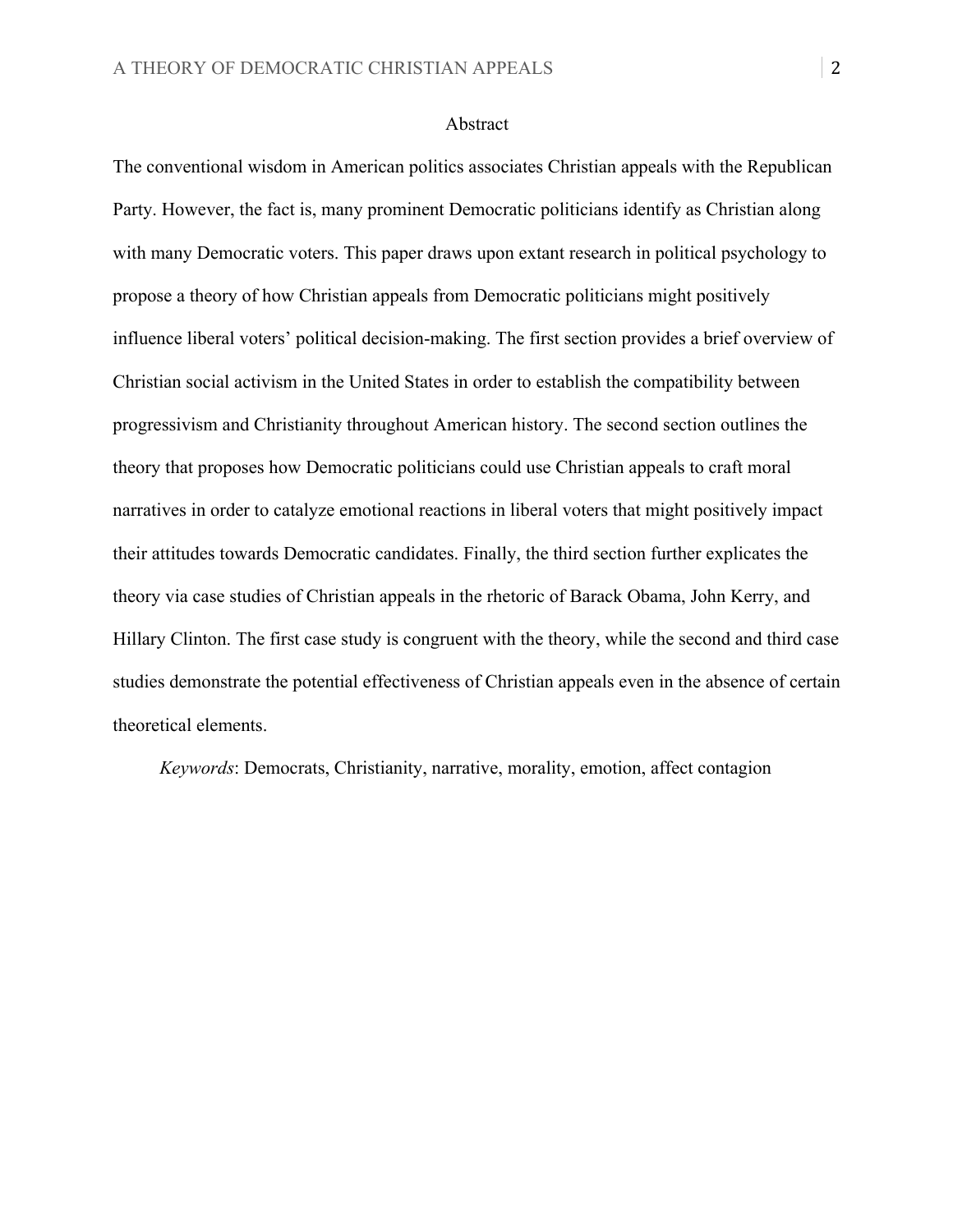### A Theory of Democratic Religious Appeals

 When liberal voters think of Christianity and American politics, some may think of the Christian right's support for Republican causes. Liberals might recall September 11, 2001, when televangelist Jerry Falwell Sr. blamed the fall of the twin towers on "abortionists…pagans, feminists, and the gays and lesbians [and] the ACLU" (FitzGerald 2017: 466). Perhaps they remember the 2004 presidential election, when Archbishop Charles Chaput suggested that anyone who voted for John Kerry had committed a sin and was not fit to receive communion (Kirkpatrick and Goodstein 2004). Conversely, some liberals might think about Christianity in America in terms of many Republicans politicians' habitual public invocations of their Christian faith. For instance, during the presidential primary in 2015, Senator Ted Cruz (R-TX) told an audience in Iowa that conservatives should "get down on their knees and pray" that the Supreme Court would decide several cases in favor of "traditional" marriage (The Guardian 2015). More recently, in 2018, former Attorney General Jeff Sessions cited a Bible verse, Romans 13, in his defense of the president's family separation policy (Zauzmer and McMillan 2018). And in the 2016 presidential election, even Donald Trump, a candidate better known for his libertine lifestyle than any particular devotion to his Christian faith, made a point of mentioning on the campaign trail how he was "very proud" to be Protestant as well as the need to "bring Christianity back" (CSPAN 2016).

 In light of these strong associations between Christianity and the political right, it understandable that some Americans may have forgotten that at one point many Christian groups advocated for progressive social causes. Yet these days, although  $78\%$  of Democrats in the  $116<sup>th</sup>$ Congress are Christian and 57% of registered Democratic voters are Christian, the Democratic Party stays largely quiet about Christianity (Pew 2019). In fact, if anything, some Democrats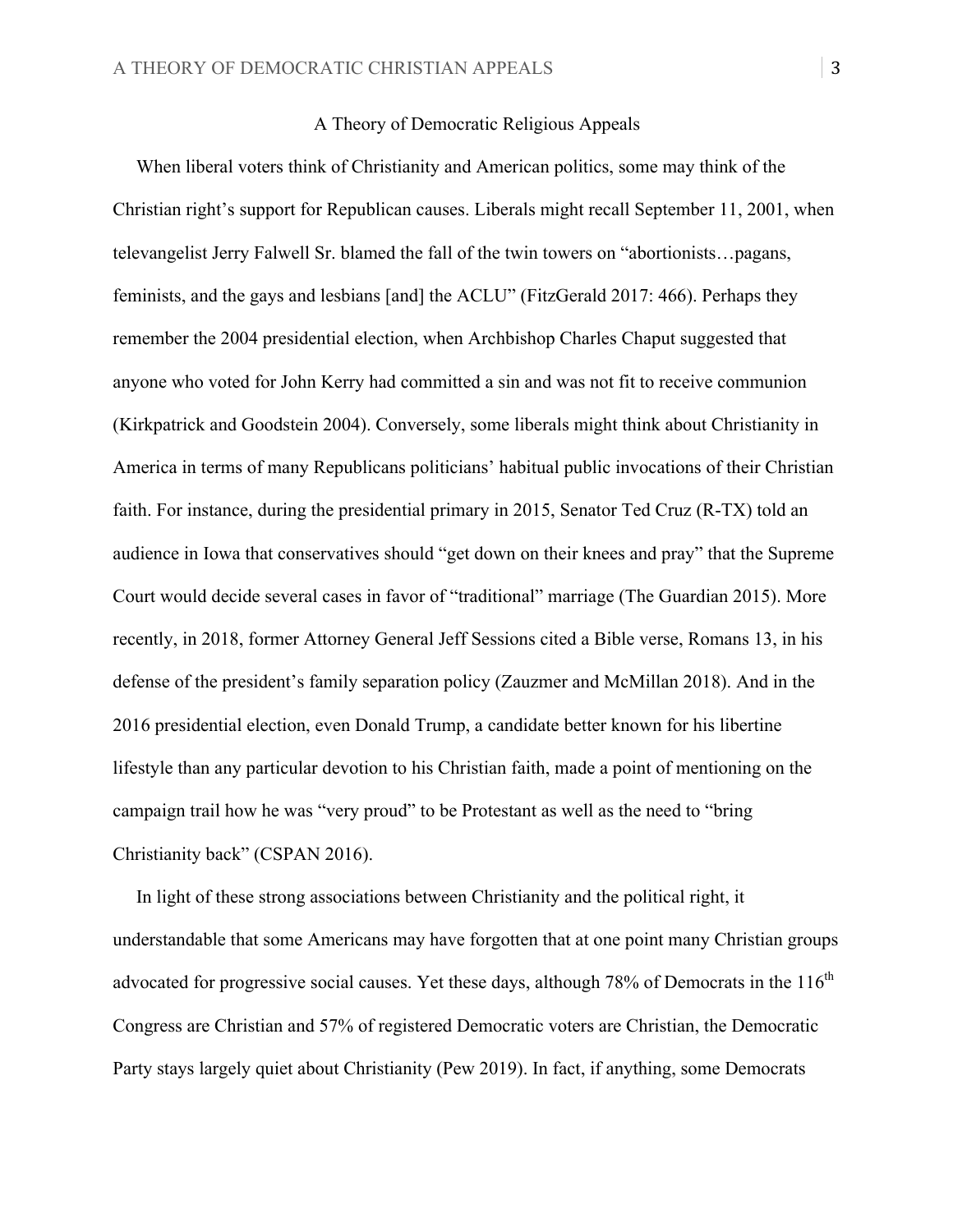have been accused of outright hostility to religion, such as when Senator Kamala Harris questioned a Republican judicial nominee over his membership in the Knights of Columbus, a Catholic fraternal organization (Gabbard 2018).

 Given that the demographic reality of the Democratic Party is that the majority of Democratic voters and politicians are Christian, this paper proposes that Democrats need not cede Christian discourse to the Republican Party. To contextualize this proposal, the paper's first section conducts a brief overview of the historical relationship between Christianity and progressivism in America and observes that Christians of a variety of denominations have often stood at the forefront of progressive causes. In the second section, the paper uses extant research in political psychology to propose a theoretical argument for how Christian appeals from Democratic politicians might positively impact liberal voters' political decision-making. In the third section, the paper concludes with a series of case studies that further explicates the theory by demonstrating its mechanisms in action in the rhetoric of three prominent Democratic politicians. Specifically, the case studies examine Barack Obama's Christian rhetoric in which all the elements in the theory are present, John Kerry's Christian rhetoric that lacks moral frameworks for his policy proposals, and Hillary Clinton's Christian rhetoric that lacks a strong connecting narrative. The case study analysis concludes that even in the second and third cases that are not entirely congruent with the theory, Democrats can still positively influence liberal voters' political decision-making by integrating Christian language into their political appeals.

## **Christian Activism for Progressive Causes**

#### **Charles Finney and the Abolitionism of Early Evangelical Protestants**

 In 2018, Americans may often associate the term "evangelical" with the political right, and for good reason: men like Jerry Falwell Sr. (the founder of the Moral Majority) and Pat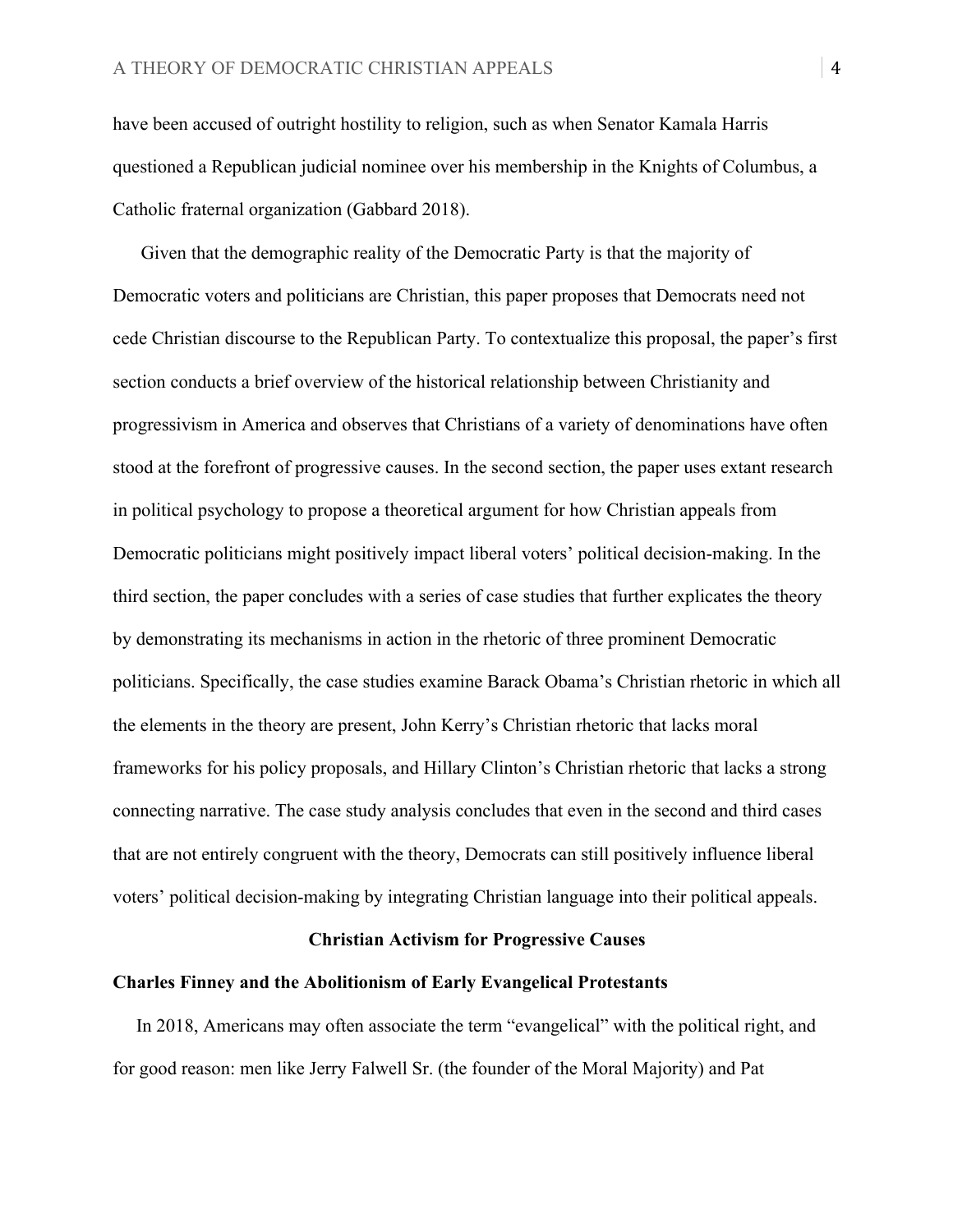Robertson (erstwhile presidential candidate), two of the most famous evangelical preachers of the late  $20<sup>th</sup>$  century, were both staunch social conservatives who supported Republican presidents (FitzGerald 2017). However, Falwell and Robertson were only the latest generations of evangelicals in a religious tradition that stretches back to colonial America. Throughout American history, there has never been a monolithic evangelicalism. In centuries past, evangelicals resided in the North and the South, the frontier and the city. Some were biblical literalists and theological conservatives who exhorted the church to stay out of politics, while others broke from the strict doctrinal confines of their progenitors. The common theological thread for these Christian men and women was the centrality of an experience of spiritual rebirth to their faith as well as their emphasis on the redeeming power of Christ on the cross (637).

 In America's early days, the dominant religion was Puritanism. As James Morone (2003) points out, "by 1640, the New England Puritans made up more than half the European population in what would become the original United States" (Morone 2003: 31). These Puritans were Protestants who rejected the Church of England's style and doctrines. They decried the elaborate trappings of Anglican ritual, in which they saw echoes of the reviled liturgy of the Catholic Church, and they rejected the Anglicans' policy of open church membership, instead deciding to limited membership in their churches to those who "could demonstrate God's grace moving within them" (37).

Over time, the Puritans lost their monopoly on American religion. In the middle of the  $18<sup>th</sup>$ century, New England preachers like Jonathan Edwards and George Whitefield became the foci of what historians call "The Great Awakening," a restructuring of American theology that emphasized an individual's personal relationship with Christ via an experience of spiritual rebirth (FitzGerald 2017:19). Whitefield and his followers, like Gilbert Tennant, drew huge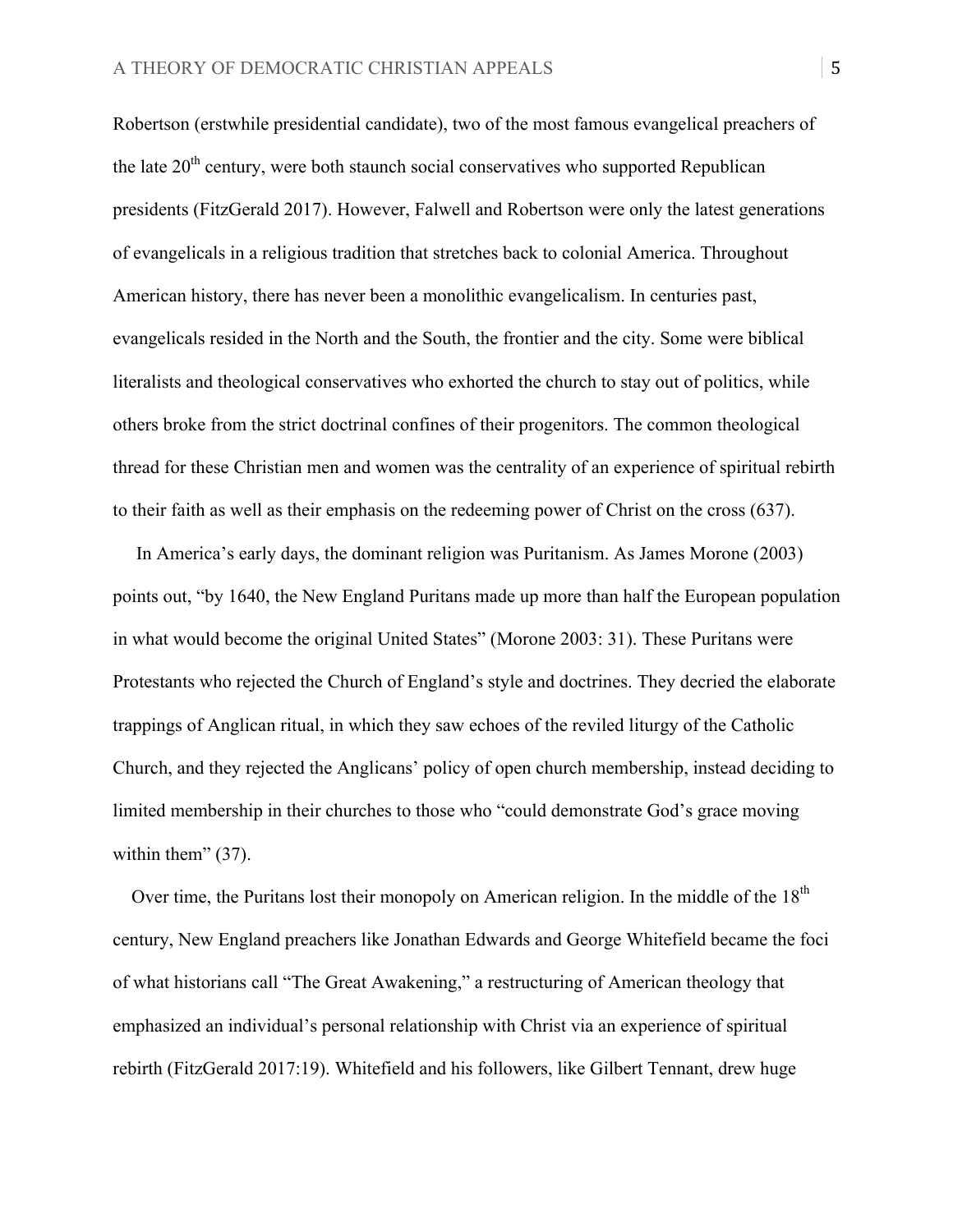crowds at religious revivals as they railed against "unconverted" ministers, or ministers who had not acknowledged or experienced a singular moment of spiritual conversion (ibid). To a certain extent, The Great Awakening democratized American Christianity: individuals who claimed to have experienced a spiritual rebirth began to preach in public, unannounced and without permission from local authorities (21). Soon, a new class of itinerant preachers emerged and spread their message to the colonial frontier, where they formed local churches that existed independently of preexisting ecumenical institutions (23). By 1743, several new denominations had emerged form the tumult, including the Separate Baptists, the New Side Presbyterians, and the Methodists, who all shared the same democratizing ethos that deemphasized the authority of the clergy and focused on an individual's personal relationship with Christ (24). People who belonged to these denominations became known as "evangelicals," a word derived from the Greek "*euangelion*," meaning "gospel" or "good news" (Merritt 2015).

At the beginning of the  $19<sup>th</sup>$  century, another series of religious revivals once again changed the landscape of American Protestantism. Known as the Second Great Awakening, these revivals began in Cane Ridge, Kentucky at a gathering of 10,000 people who camped for days listening to the sermons of itinerant preachers. While they listened, many attendees experienced "religious ecstasies" such as speaking in tongues (glossolalia), fainting, dancing, and singing (FitzGerald 2017: 26). The preachers of the Second Great Awakening elaborated on the message of their predecessors a half-century earlier as they advocated for a relationship between God and human beings in which any mediating institutions between an individual and God were at best superfluous and at worst corrupt (29). Preachers like John Leland, a prominent Baptist, not only "opposed all forms of clerical organization," but also "maintained that each individual had right to his own interpretation of the scriptures," while others, such as Alexander Campbell, the son of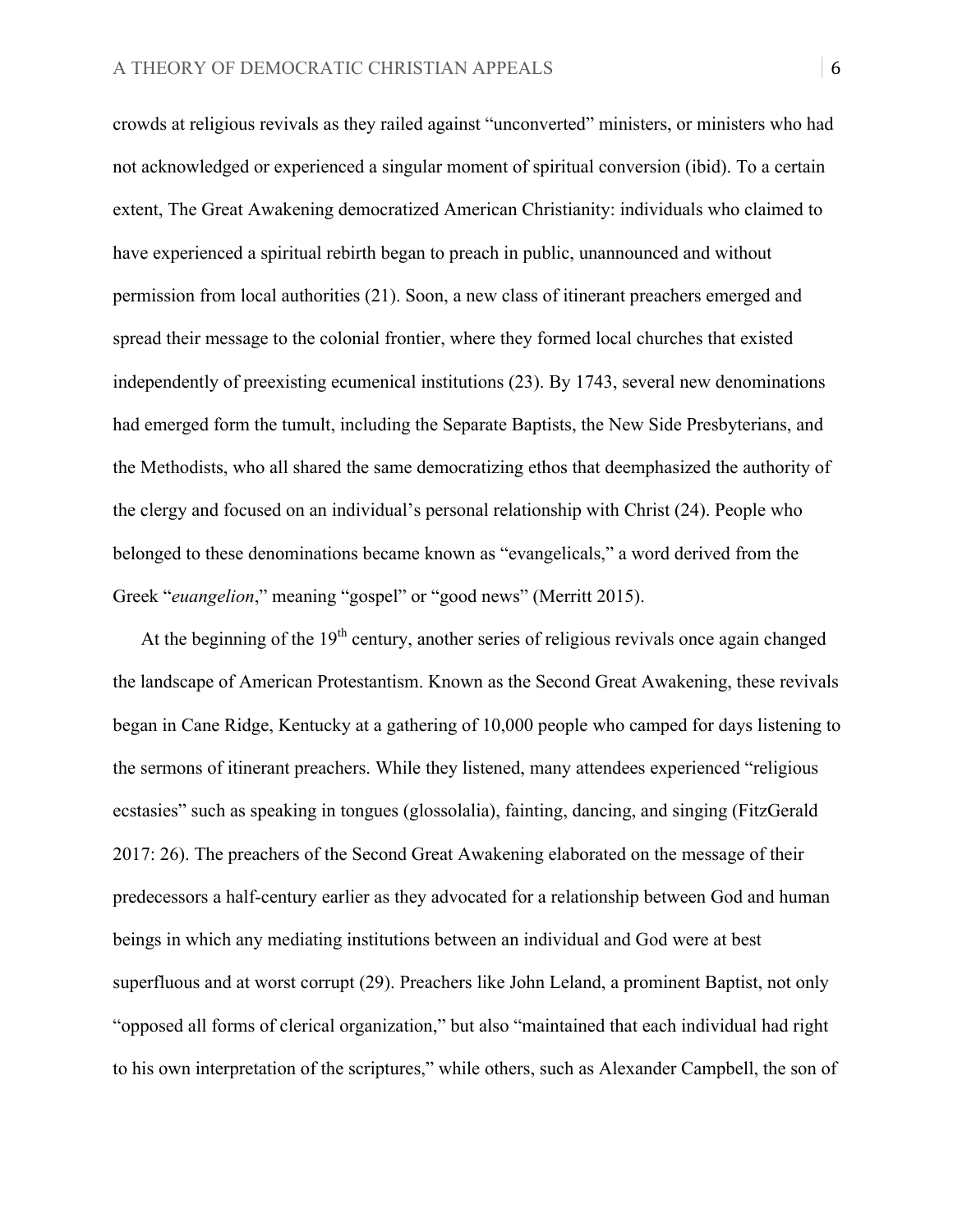Ulster Presbyterians, insisted that "people could read the 'plain facts' of the Bible for themselves" (29, 30).

 Leland and Campbell's extreme version of *sola scriptura* (no creed but the Bible), resonated with a rebellious America "ingrained" with antitraditionalism stemming from "struggle against Roman Catholic traditions, and then promoted among early-national Americans by the democratic individualism arising from the Revolution" (Noll 2002: 379). This "Revolutionary alliance between newly empowered ordinary people and the traditional authority of the Bible" would soon cause deep fissures within the evangelical population as questions of biblical teachings on slavery came to a head in the Civil War (379). Preachers and ministers who shared Leland and Campbell's ideological bent, called antiformalists, adhered to a variety of evangelical Christianity that was "frankly sectarian, emotional, apocalyptic…[and] marked by great solicitude for spiritual liberty" (176). These men would eventually defend slavery on theological and hermeneutical grounds. However, there was another group of evangelical thinkers and preachers based in Northern cities who were led and inspired by a man of particular import to the history of the religious left: Charles Grandison Finney (379).

 Born in 1792, Finney started his career as a lawyer before becoming an itinerant revivalist preacher following a conversion experience in his late twenties (FitzGerald 2017: 35). Using a forceful and logical preaching style influenced by his background in law, Finney quickly developed a reputation as a formidable preacher whose sermons "produced powerful emotional reactions, even among merchants and lawyers who had attended church for years and sat unmoved through other revivals" (36). He traveled the country, emphasizing that Christians "had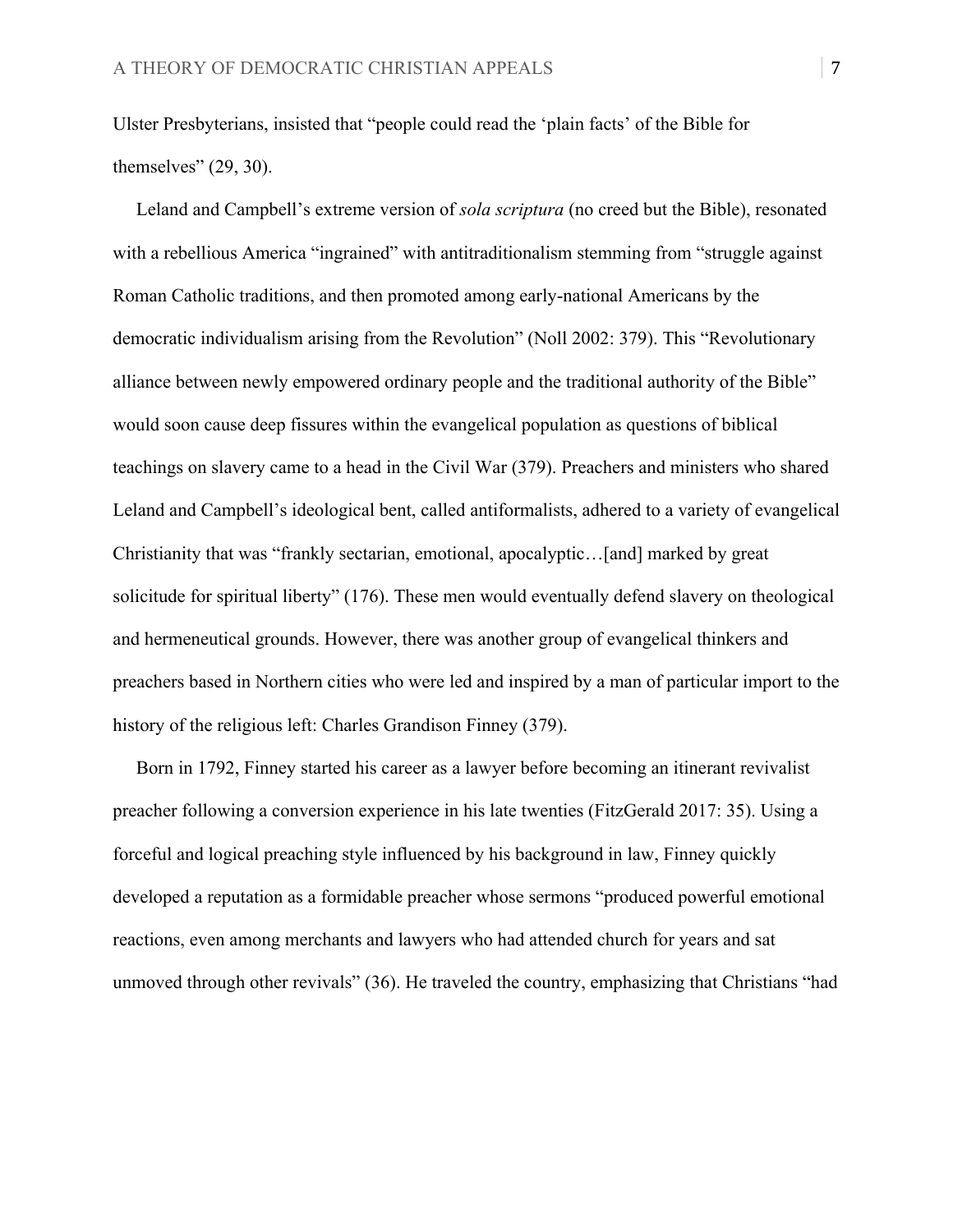a duty to...work for the attainment of God's kingdom on earth<sup>1</sup>" by "[ridding] the world of its 'great and sore evils'" (37).

 One of the evils that Finney focused on in particular was slavery. Finney refused to allow slaveholders to take communion and urged Christians to publically denounce slavery (308). His powerful anti-slavery message won him the support of two wealthy philanthropists on the East Coast, Arthur and Lewis Tappan, a pair of silk merchants who founded the American Anti-Slavery Society and took it upon themselves to invest in a certain "struggling manual labor college" in Oberlin, Ohio (FitzGerald 2017: 41). Many of Finney's converts and protégés enrolled at Oberlin, and soon Finney himself accepted a professorship there<sup>2</sup> to teach theology (43). Before long, "thanks to Finney's celebrity, Oberlin grew apace, and under his influence it became a center of progressive evangelical Christianity" (43). In fact, it was Finney who stood before Oberlin's board of directors and insisted that they accept black students as well as white  $(43)$ .

 At Oberlin, Finney advanced a particular theological idea called "perfectionism," which was a modification of John Wesley's (the founder of Methodism) concept of "entire sanctification" (44, Noll 2002: 335). Frances FitzGerald (2017) describes how

To [Finney], sanctification meant "a higher and more stable form of the Christian life" in which Christians lived in perfect obedience to God's law and devoted themselves completely to loving God and their neighbors…in Finney's view, all Christians…were subject to temptation, to backsliding, and even to losing their salvation. All he was really

 $<sup>1</sup>$  This doctrine, that the Second Coming of Christ would usher in a reign of peace and prosperity,</sup> is known as postmillennialism.

 $^{2}$  Or rather, here.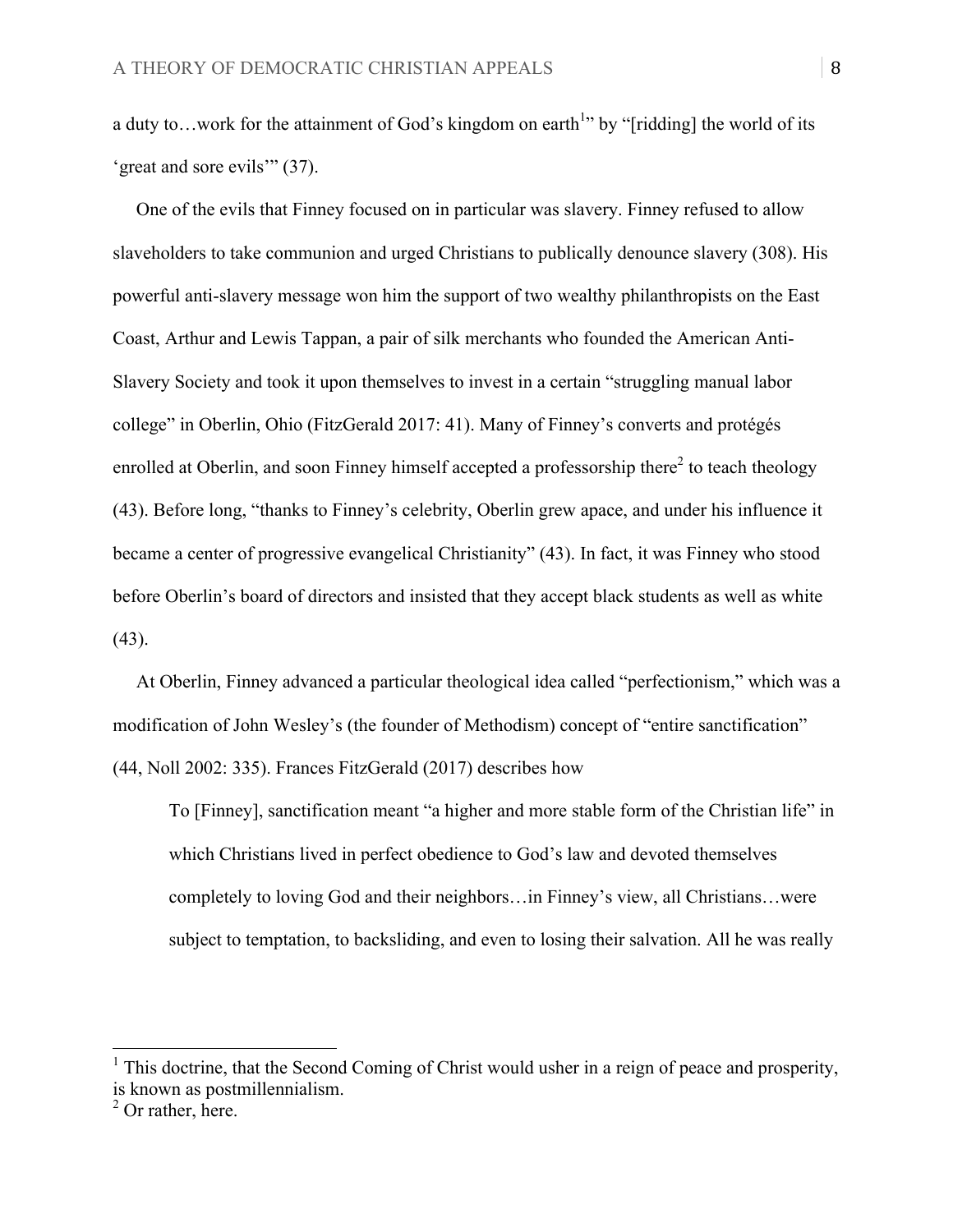proposing was that Christians could grow in their faith and act more as Christ would have them (FitzGerald 2017: 44).

In accordance with this theological proposal, Finney told Christians in his sermons that "piety and personal morality were not enough: Christians had to prove 'useful in the highest degree possible' in advancing God's kingdom" (39). He elaborates on this idea in *Lectures on Revivalism* in which he writes, "[people] are moral agents, and have the powers which God requires them to exercise" (Noll 2002: 307). Finney's perfectionism also demarked him as a theological opponent of many Southern Protestant denominations that embraced a doctrine called "the Spirituality of the church." This doctrine, "generally accepted by southern evangelicals…held that 'the Church, as an order of grace, was permitted no official involvement in the social reform of the state, an order merely of justice'" (FitzGerald 2017: 52). While historians such as Noll (2002) and FitzGerald (2017) regard this doctrine as essentially an excuse to avoid an discussion of slavery, Noll (2002) does note its theological bases, including the belief that "God, rather than humans," was the agent of social change and that reformist "activism meant a sinful replacement of dependency upon God with idolatrous reliance upon the self" (Noll 2002: 312).

Adherents to the spirituality of the church were in many ways the theological opposites of Finney and his Oberlin fellows, who believed that individuals were "subjects of moral obligation" who had "a call to…ethical seriousness and a belief in God's…readiness to transform the present world through the Holy Spirit" (312, FitzGerald 2017: 44). Yet despite Finney's emphasis on moral agency, his primary focus remained on individual salvation and the subsequent goal of attaining entire sanctification, or perfectionism. For Finney, perfectionism was essentially a spiritual matter (Noll 2002: 308). However, the logical consequence of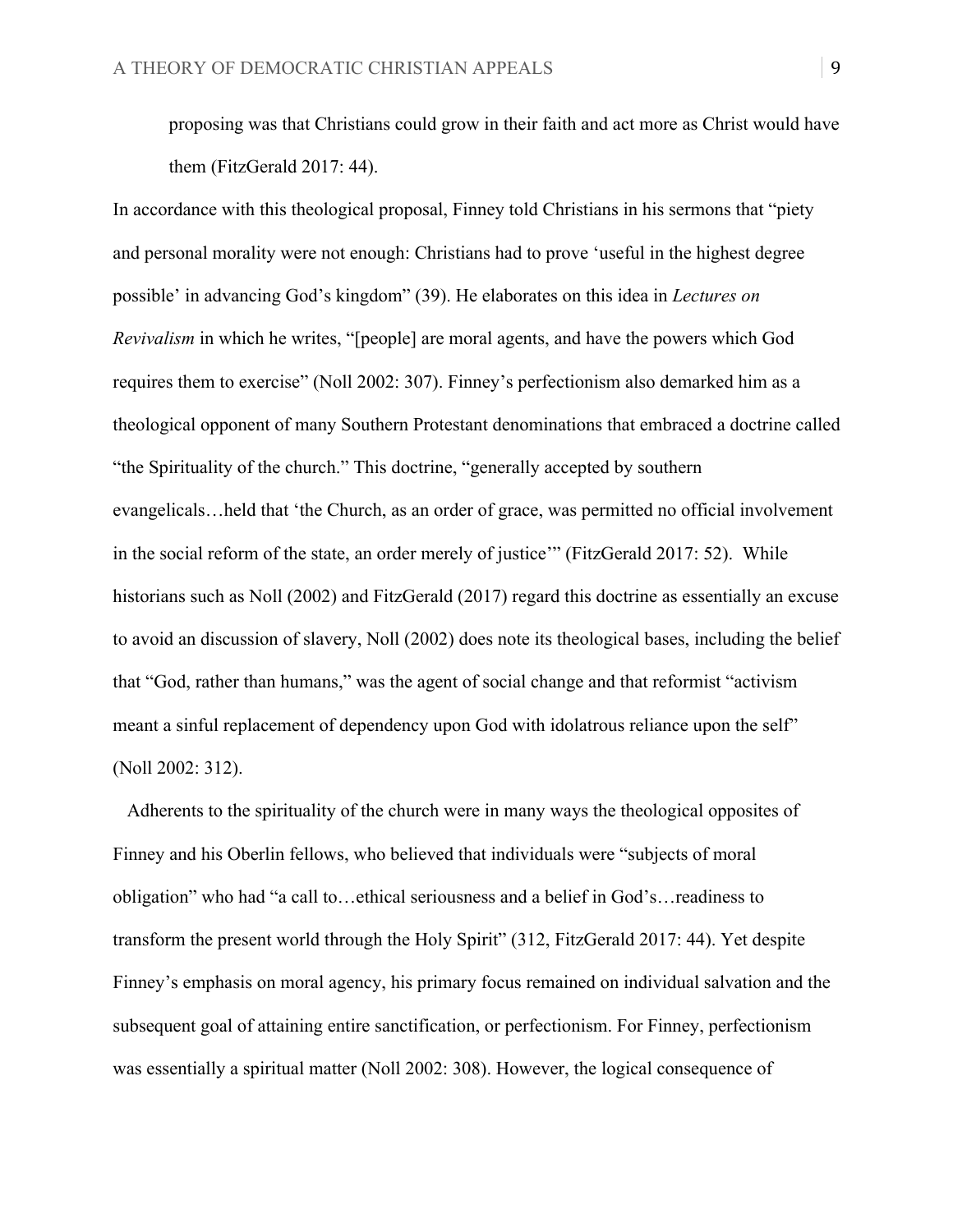individuals becoming more Christ-like in a spiritual sense was that "the more people converted to Christianity, the more righteous society would become" (Evans 2017: 23). It is important to note this theological distinction. Unlike the intellectual leaders of the Social Gospel in the  $20<sup>th</sup>$ century, Finney's theology did not yet directly connect faith and works. To be sure, the elimination of social ills was the natural conclusion of perfectionism; however, Finney first and foremost maintained that individual righteousness born out of a conversion experience was the proper avenue towards building the kingdom of God.

 Finney's perfectionism is an early example of how evangelical Christianity is compatible with progressivism. By calling on individuals to become more Christ-like, Finney was asking them to attempt to emulate a sinless life of righteousness in the face of temptation and tribulation. He believed that if more people could truly love God and their neighbors, society would fundamentally improve. Today's Protestant Democrats can look to Finney as an example of how a theology of closeness to Christ can lead to tangible social action. Evangelical theologies and attitudes are by no means the antithesis to progressive politics. If Finney could invoke closeness to Christ as he sought to uproot the horror of slavery, it seems plausible that modern Christian Democrats could discuss their own faith as they campaign against any one of the challenges facing America today.

# **The Social Gospel: Modernist Protestantism and Social Reform in the Early 20th Century**

 Charles Finney, though criticized by some of his contemporaries for his advancement of perfectionism, was not a "modernist" Protestant theologian. By contrast, Walter Rauschenbusch, the intellectual founder of the Social Gospel movement, most certainly was. Unlike Finney, Rauschenbusch developed a theology that revolved around the importance of works to faith. Born in Rochester, New York to a German father in 1861, Rauschenbusch attended school in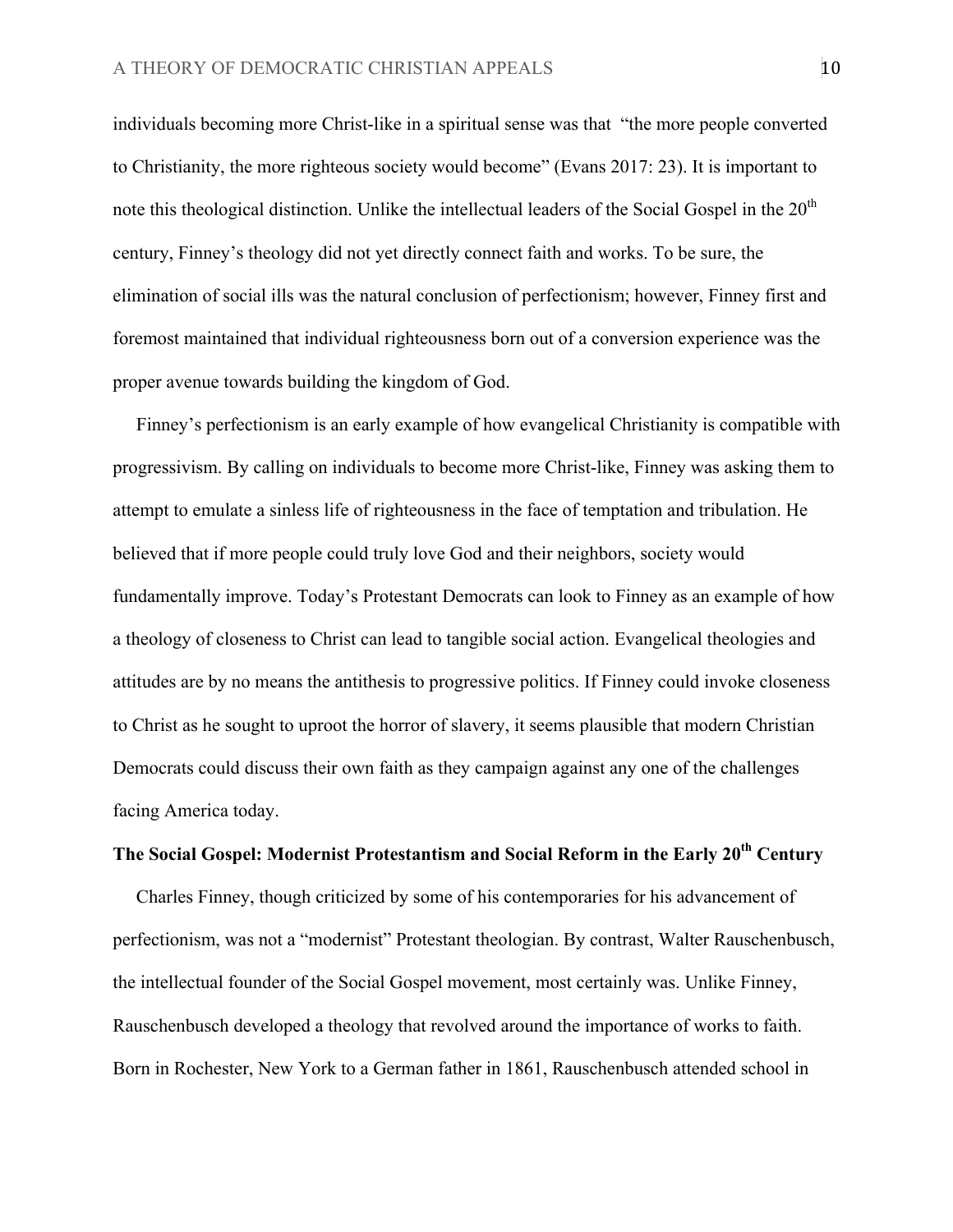Germany before entering the Rochester Theological Seminary in 1883 (Minus 1988: 2). After completing his ministerial training, Rauschenbusch was assigned to a German Baptist church in the heart of New York City (60). Rauschenbusch's experience in New York opened his eyes to the miseries of the urban underclass: crowded tenements, disease, and abject poverty (ibid). Soon, he began to ponder how his faith might help him address the societal conditions around him. At first, he struggled to conceive of a new theology, as he had been educated in an evangelical tradition that eschewed "mere questions of mine and thine" and did not explicitly connect faith to works. Instead, its mission was "to save the immortal souls of men" (61, 67). However, Rauschenbusch eventually made an intellectual breakthrough when he heard a Catholic priest endorse a socialist mayoral candidate in New York by quoting the Lord's Prayer: "Thy Kingdom come! Thy will be done on earth…" (62).

 This phrase galvanized Rauschenbusch's creation of a modernist Protestant theology that focused on the centrality of works to faith. First, he joined the Society of Christian Socialists, a group whose mission was to "awaken members of Christian churches to the fact that the teachings of Jesus Christ lead directly to some specific form or forms of socialism" (65). Several years later, Rauschenbusch founded his own society called the Brotherhood of the Kingdom (85). One of his first actions as founder was to write a series of pamphlets articulating his vision of what would become known as the Social Gospel. In these pamphlets, Rauschenbusch condemned the traditional evangelical focus on personal salvation at the expense of the creation of "a collective Kingdom of God on earth" (88, 89). He recast the evangelical mission as "the evangelization of the world" that was "to be realized here and now" through "the spread of the spirit of Christ in the political, industrial, social, scientific and artistic life of humanity" (ibid).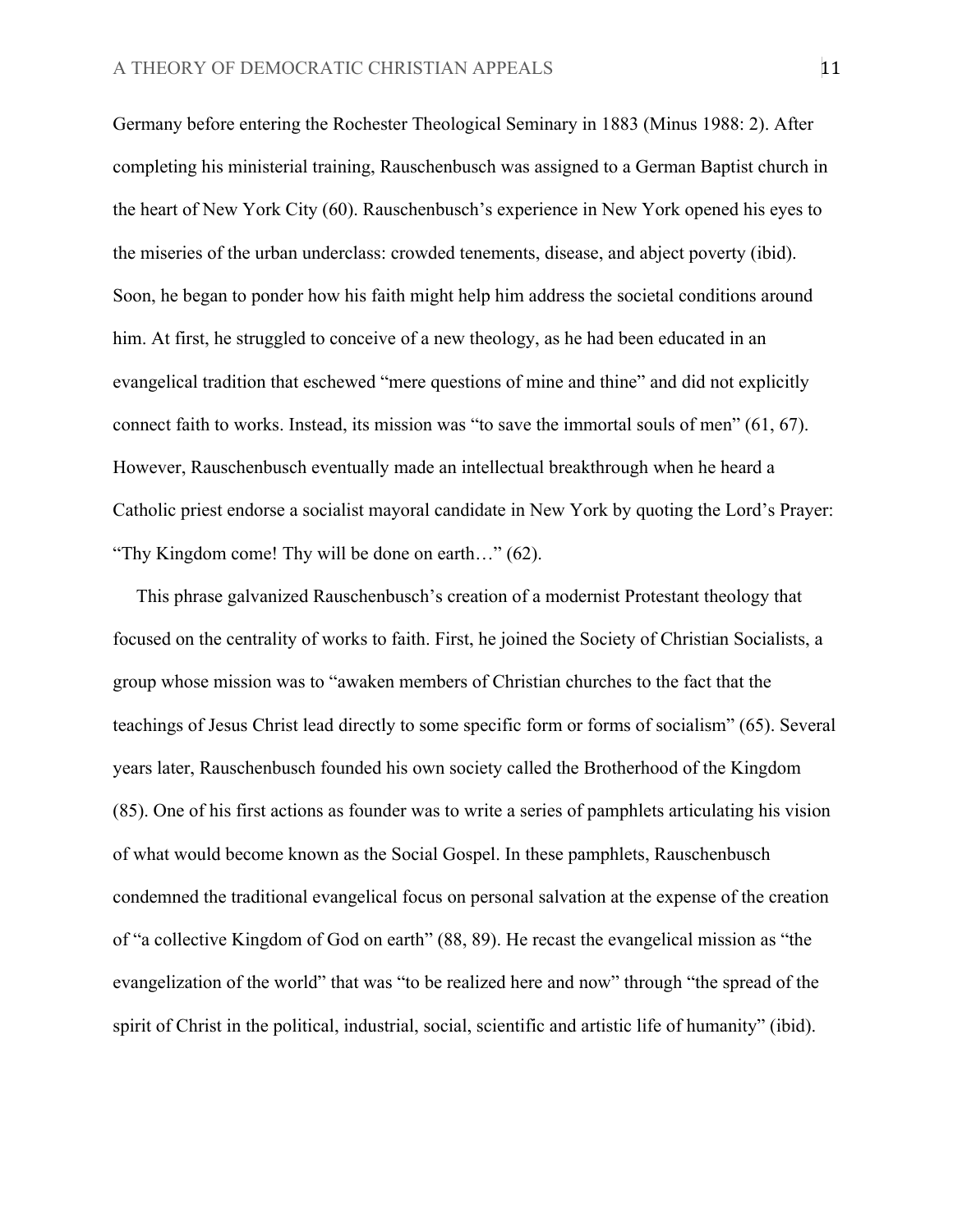FitzGerald (2017) explains how Rauschenbusch's historical importance derives "less from his policy prescriptions than from his evangelical piety and his use of modern scholarship on the New testament to articulate the Social Gospel" (FitzGerald 2017: 68). For example, in his book *The Social Principles of Jesus*, Rauschenbusch used scripture "to formulate in simple propositions the fundamental convictions of Jesus about the social and ethical relations and duties of men" (Rauschenbusch 1916: 1). In this volume, Rauschenbusch continued to develop the connection between works and faith that forms the foundation of the Social Gospel. He quotes Matthew  $25^{\mathrm{i}}$  to justify his conception of a Christian life that is judged "Not by creed and church questions, but by our human relations…by our practical solidarity with our fellow-men" (41). To remain "apathetic" to social problems meant eternal condemnation at the hands of Christ (ibid).

 Rauschenbusch's new conception of a Christianity that worked to improve the human condition captured the minds of subsequent generations of public servants, church leaders, and activists. First, Evans (2017) describes how "many New Deal priorities…have roots in the worldview of the social gospel" (Evans 2017: 147). He states that

[Franklin] Roosevelt's cabinet included individuals who endorsed many aspects of social gospel thinking, in particular his secretary of the interior, Frances Perkins, as well as Harry Hopkins, head of the New Deal's Works Progress Administration and one of Roosevelt's most important advisors (ibid).

Rauschenbusch also succeeded in persuading ecumenical institutions such as the Federal Council of Churches to adopt tenets of the Social Gospel into their mission statements and their charitable endeavors (Evans 2018). And years later, as Martin Luther King Jr. stood before a nation and demanded racial equality, King credited Rauschenbusch for inspiring his belief that a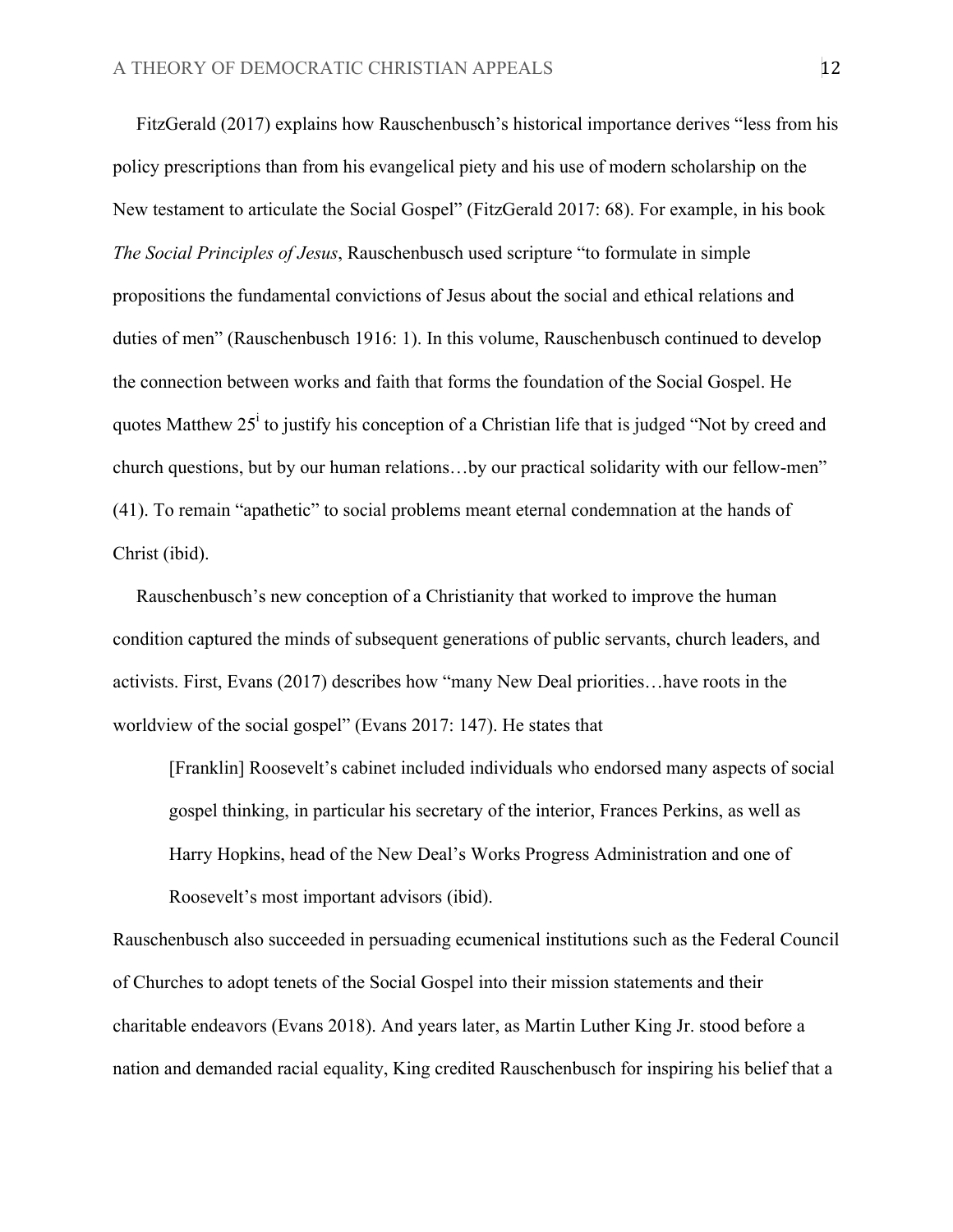Christianity which "'professes to be concerned about the souls of men and is not concerned about the social and economic conditions that scar the soul, is a spiritually moribund religion only waiting for the day to be buried'" (Evans 2017: 1).

 In short, Rauschenbusch's conception of a Christianity dedicated to remedying worldly injustice inspired American Protestants throughout the  $20<sup>th</sup>$  century to advocate for progressive causes. When he reframed evangelicalism to encapsulate the creation of a more perfect godly society in the here and now, he provided a religious justification for public servants and community leaders to advocate for structural changes in American society aimed at uplifting the most vulnerable. Given that the Social Gospel helped inspire the most famous set of liberal public policy reforms in American history, the New Deal, it seems plausible that today's Protestant Democrats might consider drawing upon their faith to justify their own ambitious policy proposals.

# **Vatican II and Progressive Catholic Activism in the Mid-20<sup>th</sup> Century**

 After exploring two strands of American Protestantism, we now turn to Catholicism, the second largest Christian denomination in the United States (Pew 2017). By the mid-20<sup>th</sup> century, fear and mistrust of Catholics had begun to subside as more and more Catholics moved slowly into the middle class due to educational opportunities afforded to them by the GI Bill (Scribner 2015: 3). Although several Protestant ecclesiastical organizations continued to issue statements condemning Catholics in inflammatory terms, such as when the National Association of Evangelicals passed a resolution declaring that the Catholic Church propagated "Satanic ideologies," by and large, by the 1960s, American Catholics were no longer cultural pariahs; they even managed to help elect a coreligionist, John F. Kennedy, to the presidency of the United States (ibid).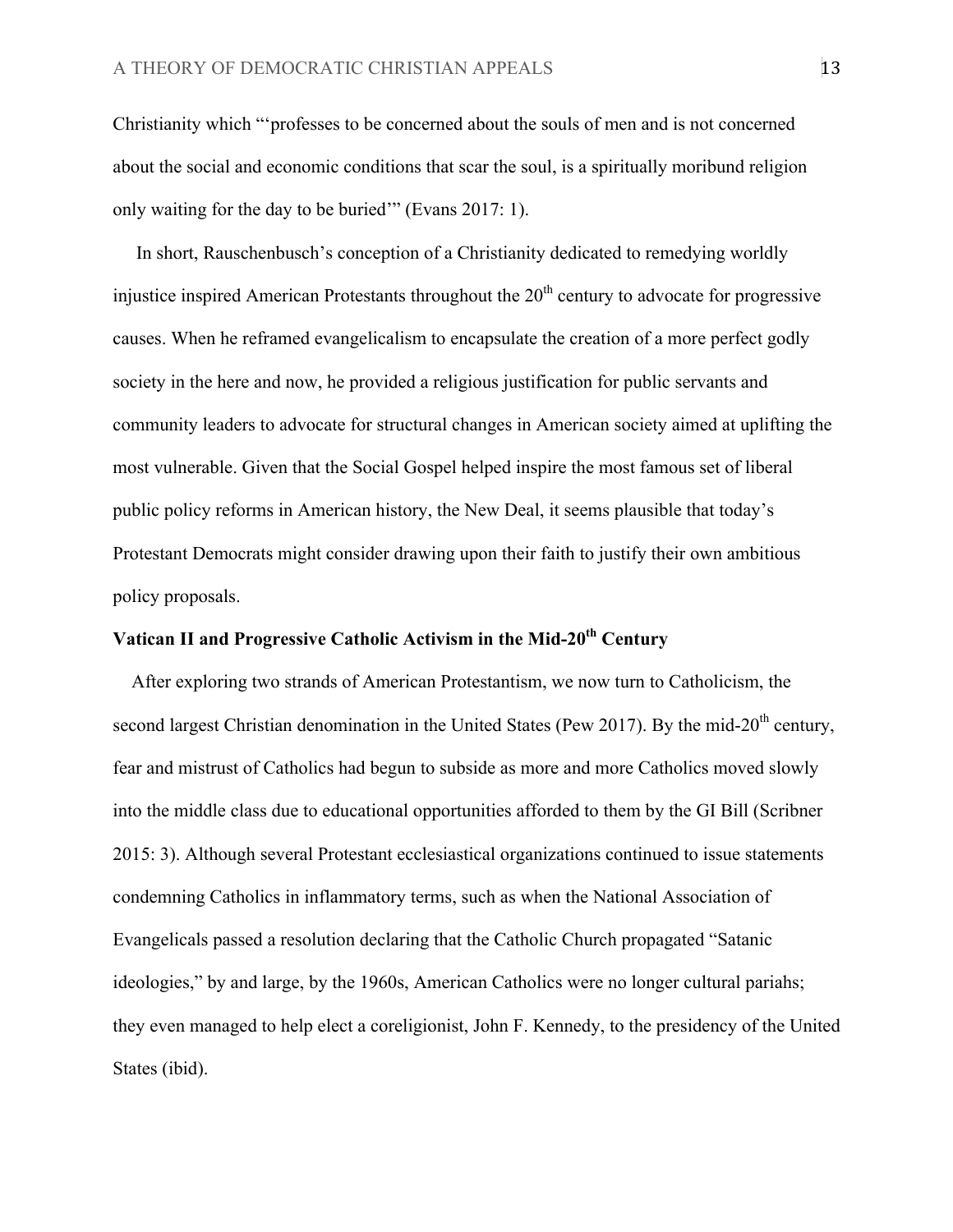The 1960s was a formative decade in the history of Roman Catholicism. Vatican II, the first ecumenical council called by a pope in one hundred years, fundamentally transformed the Church when it began in 1959. Not only did Vatican II permit presiders to say the Mass in the vernacular rather than Latin, it also issued theologically progressive declarations such as *Nostra Aetate*, which acknowledges the legitimacy and worth of other world religions. This spirit of reform extended to matters of racial justice. John McGreevy (1996) describes how some Catholics viewed certain theological proclamations that originated from Vatican II as a call to action on civil rights. For example, Vatican II reformulated the relationship between the Church and its constituent members in universal language by describing them as "the people of God" (McGreevy 1996: 160) Moreover, the council "emphasized that a truly Catholic Church placed its 'concern…first of all on those who are especially lowly, poor and weak'" (ibid). Other conciliar documents like *Gaudium et Spes* also highlighted the Catholic duty to serve and "to rescue" while being "alert to the 'signs of the times'" (ibid).

 The Church's stance on racial justice continued to crystalize as the decade progressed. In 1963, Pope John XXIII issued *Pacem in Terris,* an encyclical that explicitly condemned racial discrimination, and the very next year, Martin Luther King Jr. met with Pope Paul VI, who assured him that the Church supported the black struggle for civil rights in the United States (152). Sure enough, during the Selma to Montgomery March in 1965, Catholic clergy and laypeople heeded King's request for aid and flooded into Alabama (155). Images of priests in collars and nuns in habits marching with King and other activists appeared in newspapers around the country, sending an unmistakable signal that Catholics would not sit out the fight for racial equality (156). After Selma, Catholic activism continued. In Milwaukee, one of the most segregated cities in America, Father James Groppi, one of the priests who had marched in Selma,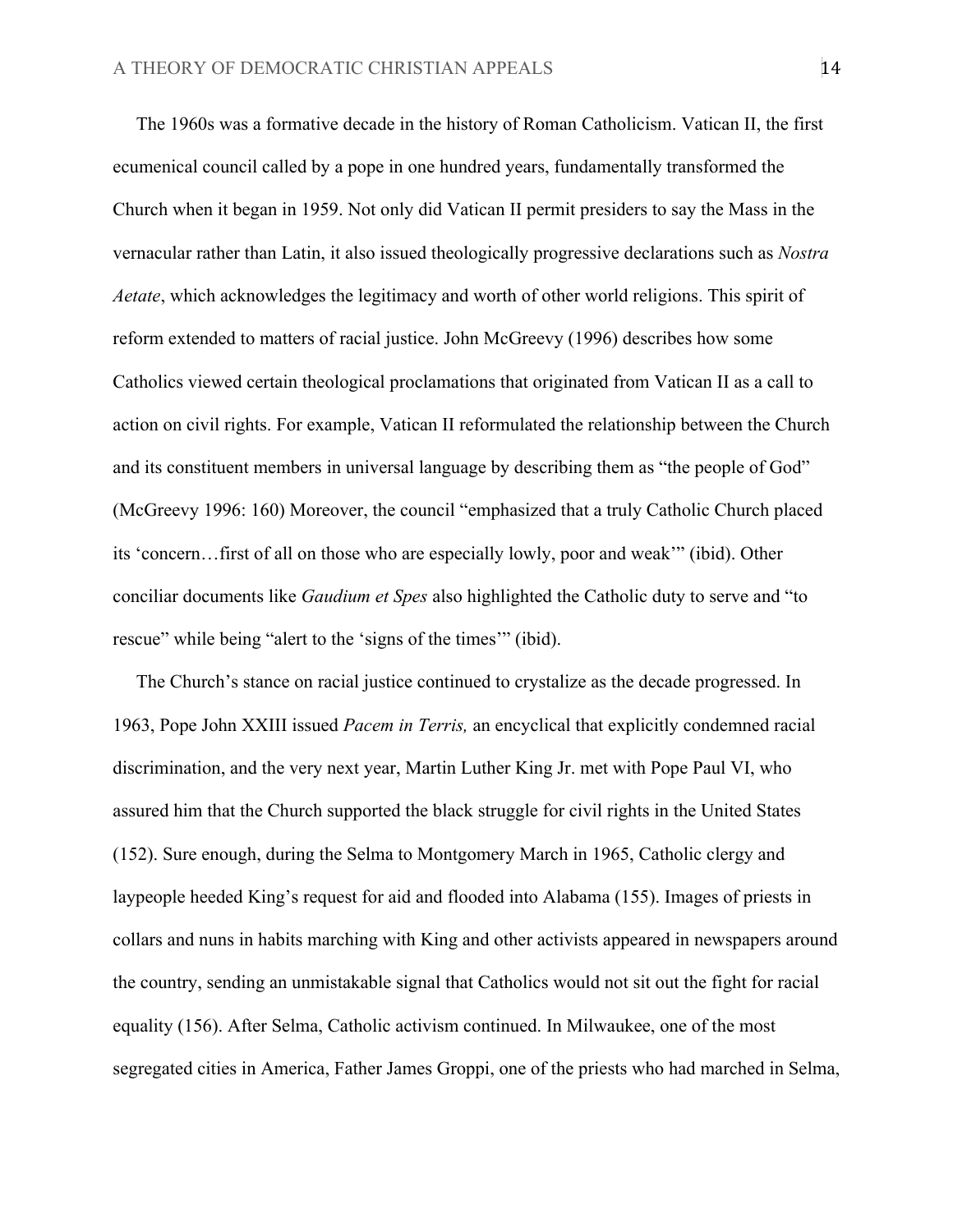organized daily marches into the city's predominantly white South Side until the city council passed an open housing ordinance (202). Groppi also engaged in other kinds of activism, such as chaining himself to a school construction site to protest school segregation; his unflagging commitment to the black cause earned him individual praise from King himself (ibid).

 In certain areas of the country, the assimilated racism of Catholic immigrant populations like the Irish and the Polish complicated the Church's stand against segregation by stifling the activism of the clergy (McGreevy 1996). However, while it is true that certain segments of Catholic America in the  $20<sup>th</sup>$  century were not exactly shining beacons of liberalism, there nonetheless existed a strong tradition of Catholic association with the politics of the left. One figure in particular embodied this connection. Her name was Dorothy Day.

 Dorothy Day (1897-1980) founded the Catholic Worker movement in 1933 when she distributed the first copies of an eponymous newspaper during a Communist rally in Union Square in New York City (Davies 2017, Roberts 1984: 2). Day converted to Catholicism as an adult after a whirlwind adolescence in which she was arrested at the age of twenty for participating in a suffragist demonstration and interviewed Leon Troksty while working for a socialist newspaper (Davies 2017). Soon after she became a Catholic, Day met Peter Maurin, a French itinerant Catholic activist. Together, they started the Catholic Worker movement (Rademacher 2018: 91). Influenced by writers such as Kropotkin and Tolstoy, Day freely described the Catholic Workers as an anarchist movement in which membership "involved freely choosing to serve the poor out of love rather than obligation…even if this choice led to confrontation with ecclesiastical and civil officials" (ibid). In accordance with the Church's teachings on the Corporal and Spiritual Works of Mercy (derived from the words and deeds of Christ as recorded in the Gospels) Day and Maurin set up hospitality houses in New York City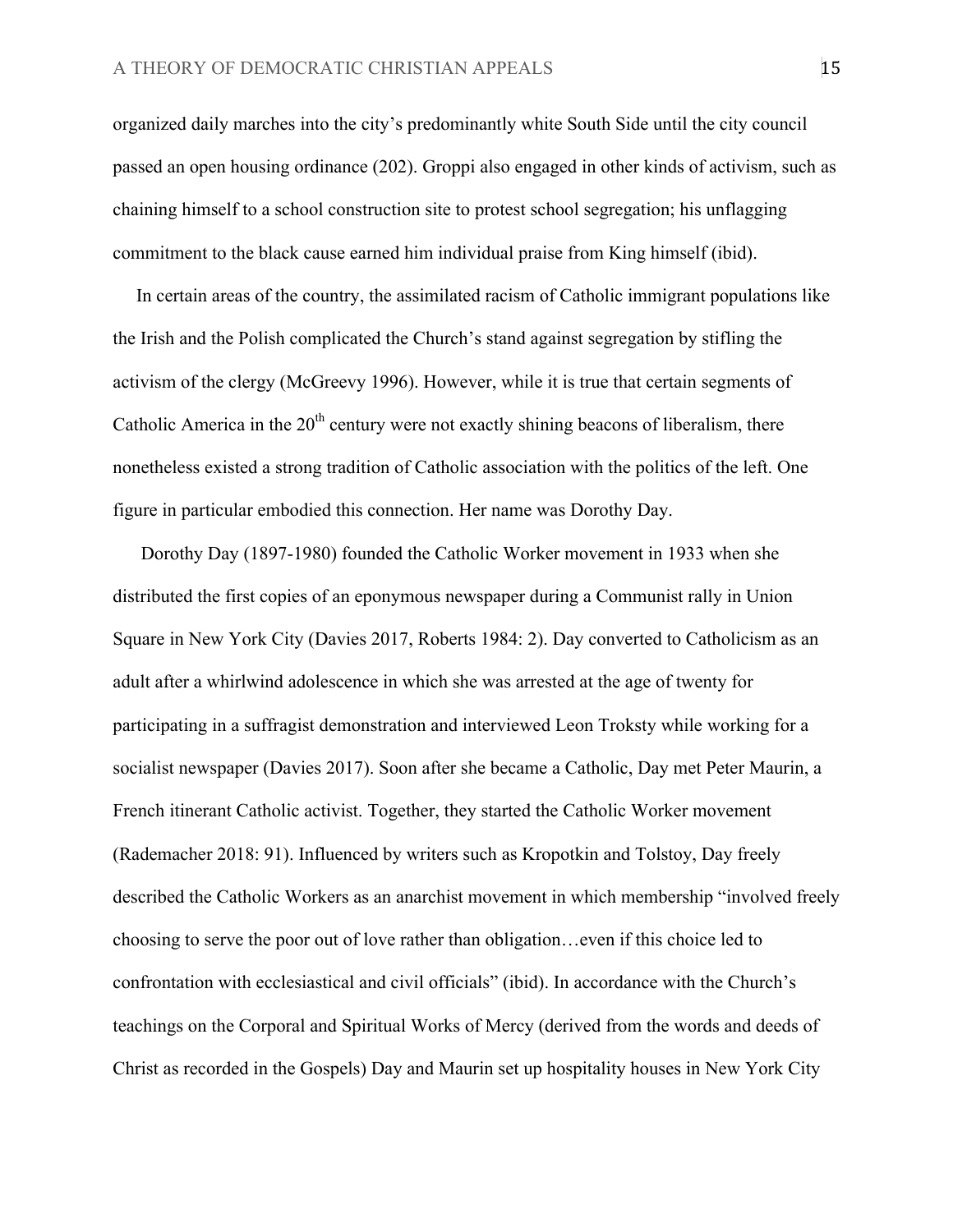where they housed and fed all comers while living in poverty themselves (Davies 2017, Rademacher 2018).

Day's legacy of radicalism extends beyond serving the poor<sup>3</sup> in radical cohabitation. Throughout her life, she remained committed to a philosophy of absolute nonviolence. Unlike prominent Catholic clergymen in the '30s and '40s, Day rejected theologian Thomas Aquinas's doctrine of *jus ad bellum* and condemned war in all of its forms, including World War II (Krupa 2018: 194). Via *The Catholic Worker*, she spoke out against Roosevelt's internment of Japanese-Americans, eviscerated Truman's decision to bomb Nagasaki and Hiroshima, and later, in the '50s and '60s, was arrested for refusing to participate in air-raid drills, choosing instead to sit in the street in silent protest of violence in all its forms (195). Although these positions lost her support amongst some elements of the Church, Day maintained that her writings and actions stemmed from "the nonviolent love ethic" of Christ (Coy 2018: 174).

 Father Groppi and Dorothy Day are but two examples of Catholic activists over the years who have fought for progressive social causes. One could spill much ink, for example, recounting César Chávez's leadership of Californian farm workers in a strike that galvanized the support of Church officials and Catholic politicians such as Bobby Kennedy. Yet suffice it to say that the 20<sup>th</sup> century Catholics had a moral voice, and that moral voice often sang in harmony with that of the political Left. Admittedly, while modern Catholic Democrats may feel constrained in invoking their faith to justify their policy stances due to the Church's vehemently anti-abortion stance, which I discuss in section three, throughout history, Catholics have understood the Church's moral teachings to apply to issues besides abortion. In the  $20<sup>th</sup>$  century, the Church and its constituent members have stood firmly on the side of progressive causes like racial equality,

 <sup>3</sup> As of 2017, there are some 250 hospitality houses around the world, and *The Catholic Worker* (the publication) continues to be distributed to this day (Davies 2017).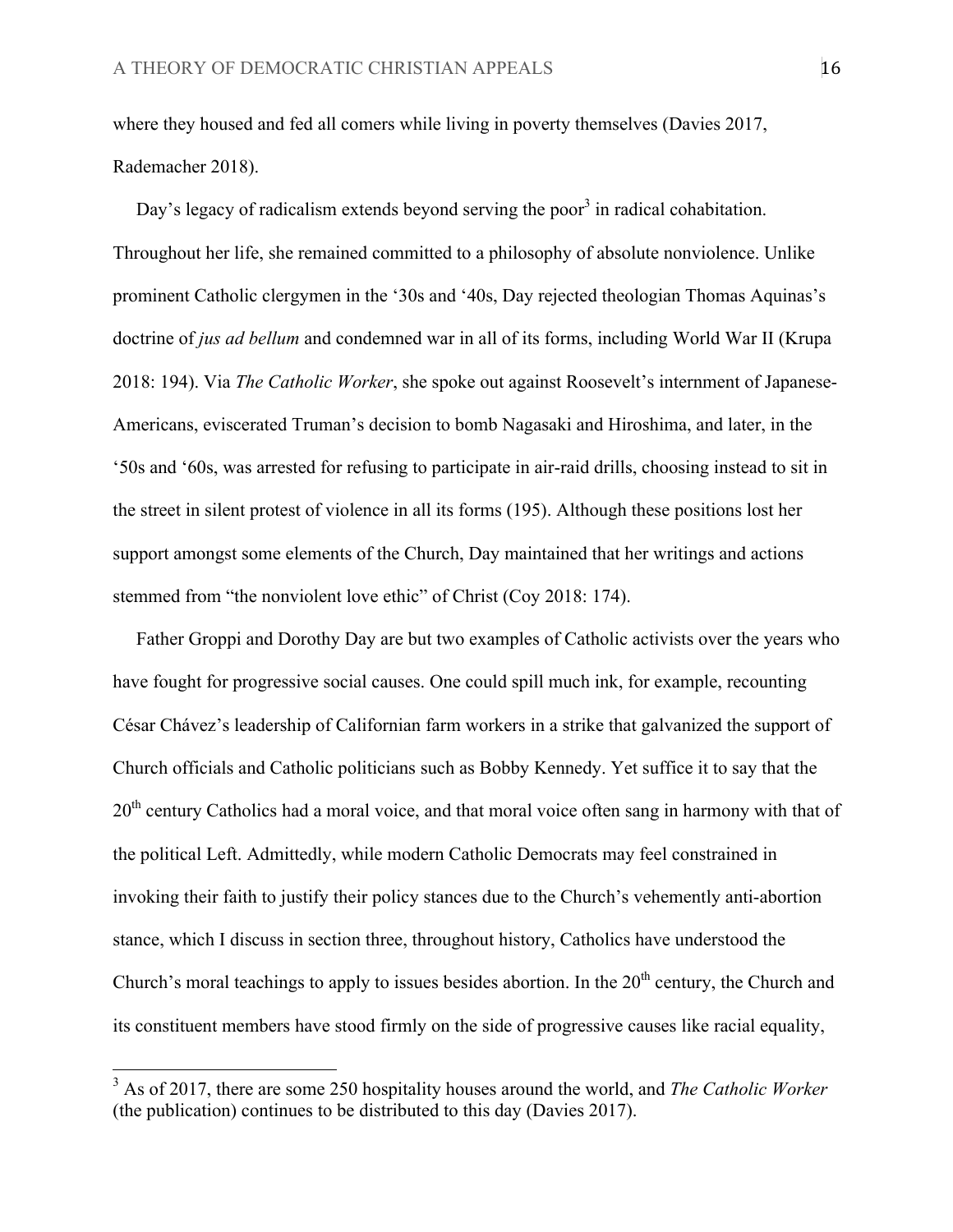peace activism, and alleviating the plight of the poor. There is a good deal of historical precedent that legitimizes Catholic Democrats bringing their faith into the public sphere as they seek to explain their support for progressive causes.

### **A Theory of Democratic Christian Appeals**

At the very least, figures like Finney, Rauschenbusch, Fr. Groppi, and Day demonstrate that Christianity is not incompatible with liberal causes. The fact is, Christian individuals such as these often stood at the forefront of progressive battles against a wide array of social ills. In light of the history of Christian advocacy for progressive causes throughout American history, the absence of Christian appeals amongst modern Democrats presents a puzzle to political observers. After all, 222 of the 282 Democrats in Congress are Christians, and nearly 60% of Americans who identify as Democrats are Christian as well (Pew 2019). Moreover, some of the biggest names in the Democratic Party, including Cory Booker, Elizabeth Warren, Nancy Pelosi, Hillary Clinton, Joe Biden, and Barack Obama, are devout Christians (Foer 2018, Pew 2019, Mitchell 2009, Cox 2015, Hertzke, Olson, den Dulk, and Fowler 2018). Yet Democrats do not exactly trumpet their Christianity from the rooftops. Unlike their counterparts on the right, it would be unthinkable for a 2020 Democratic presidential candidate to echo G.H.W. Bush's declaration that "I believe with all my heart that one cannot be president without a belief in God" (Lieven 2012: 145).

 This section asks, "How might Christian appeals from Democratic politicians influence liberal voters' political decision-making?" Answering this question matters because history shows us that there is political power in religious appeals. Recall Charles Finney, who called upon all Christians to join the abolitionist cause, and Walter Rauschenbusch, who urged Christians to take their faith to the streets and build the Kingdom of God on earth. Yet despite this history, right now, many Christian Democrats do not use Christian appeals in their political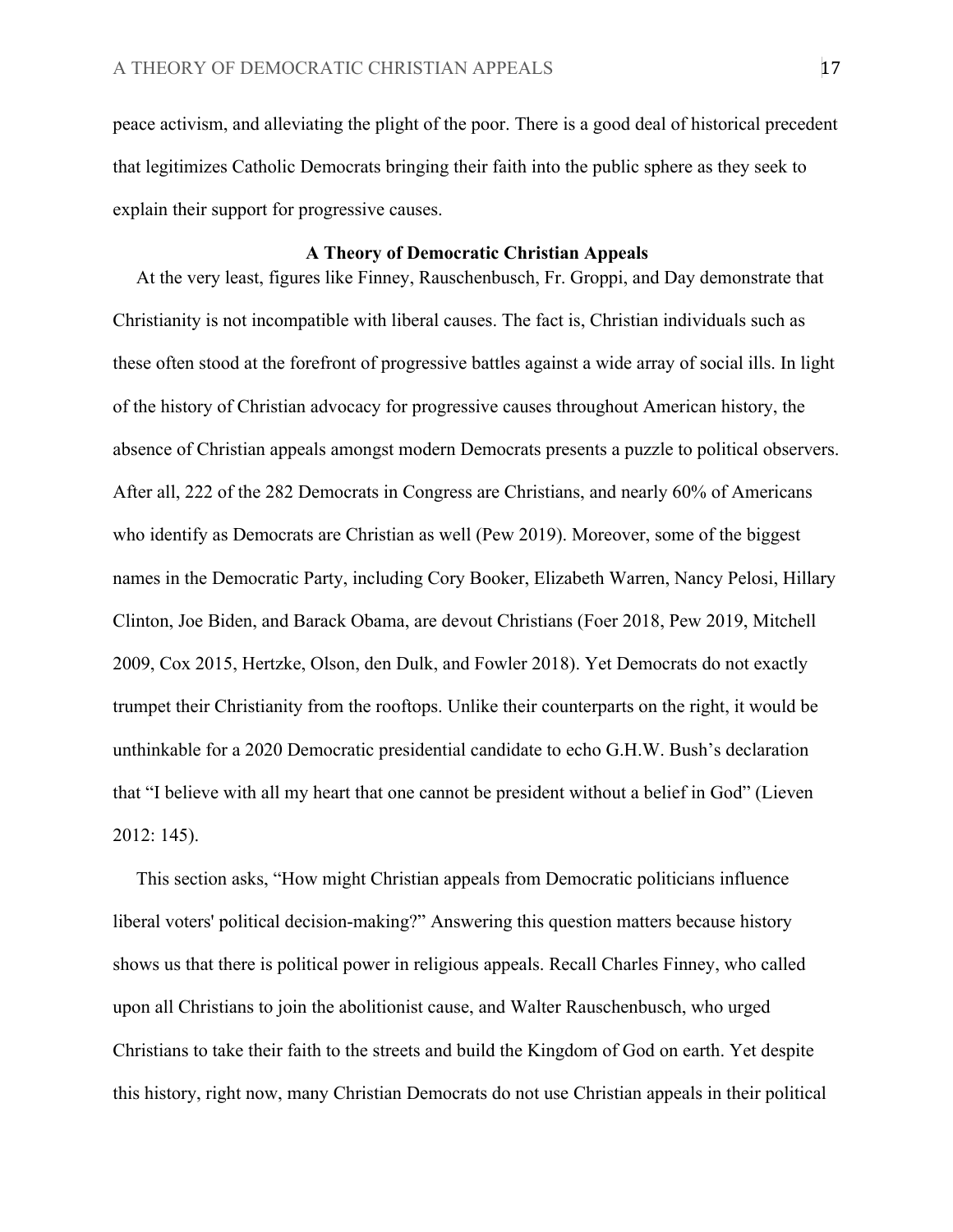rhetoric (Beinart 2019). In an effort to encourage Christian Democrats to reexamine their relationship with religion in the political arena, this section will use extant research in political psychology to formulate a theory about how and why Christian appeals might be effective electoral tools for Democratic candidates who seek to earn the support of liberal voters.

### **Literature Review**

 Generations of political scientists have sought a better understanding of how and why voters choose whom and what to vote for. The conventional wisdom regarding vote choice dating back to Aristotle casts the voting process as an instance of rational choice (Popkin 1994). According to these scholars, voters can be categorized as *homo economicus*, or people who decide whom to vote for based solely on a dispassionate cost-benefit analysis of how a candidate's policies help them or hurt them (Downs 1957, Campbell et al. 1960, Key 1966, Kramer 1971, Haidt 2012). However, recent scholarship has challenged the notion that vote choice and political opinion formation is an entirely rational process (Demasio 1994, Marcus et al. 2000, Mendelberg 2001, Lodge and Taber 2013). Some scholars, such as Marcus et al. (2000), Mendelberg (2001), and Lodge and Taber (2013) demonstrate that truly rational choice is impossible due to a myriad of subconscious cognitive processes that automatically bias our downstream decision-making in a matter of milliseconds. Still others, such as Popkin (1994), frame vote choice in terms of low-information rationality that relies on heuristics, or cognitive shortcuts, to arrive at a decision. Finally, scholars like Haidt (2012) and Lakoff (2002) contextualize vote choice as taking place within moral systems or matrices that guide political decision-making.

 In many ways, this new generation of scholarship should please political practitioners. If citizens do not vote by simply weighing competing policy platforms and arriving at a reasoned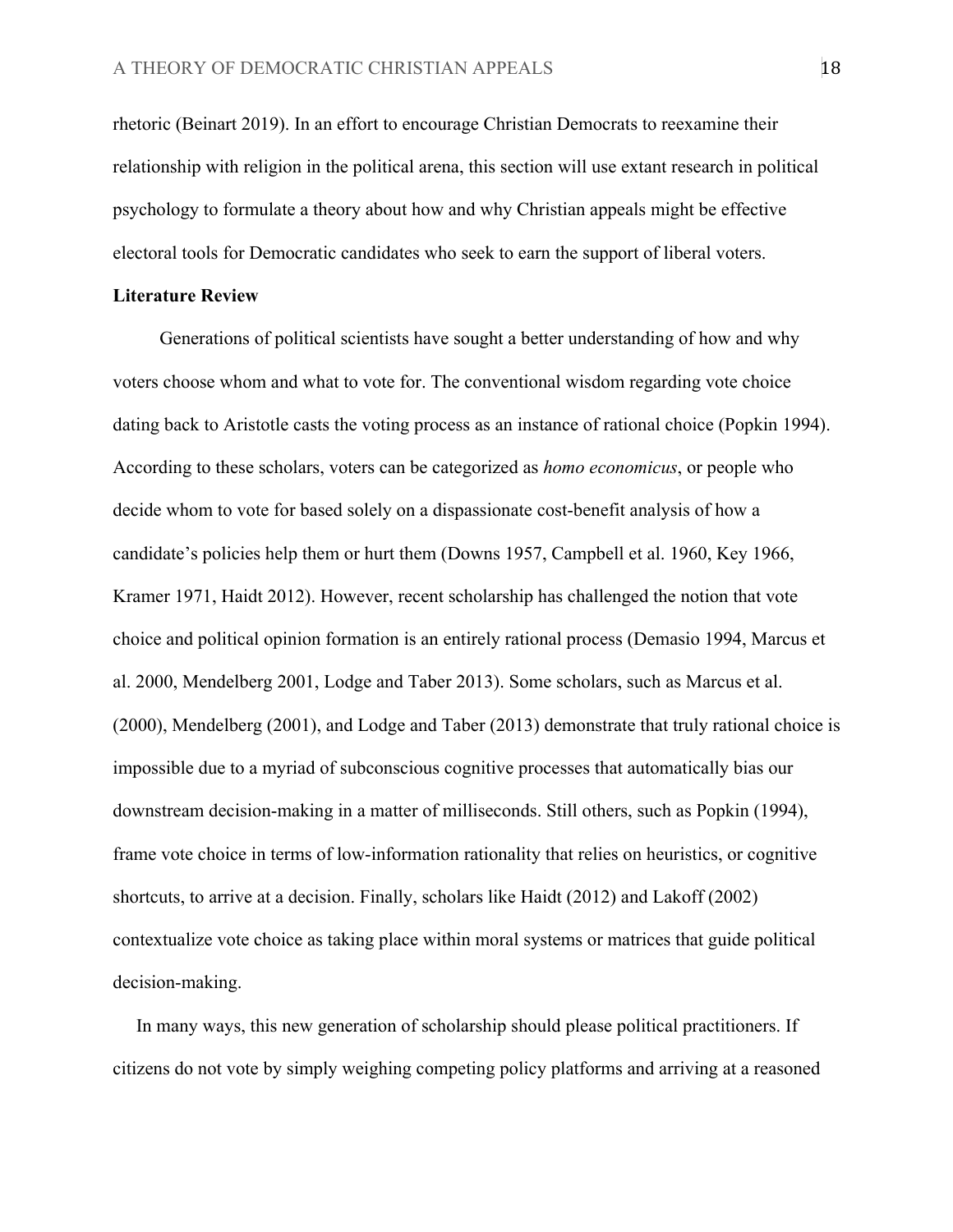conclusion as to which one is more beneficial for their own economic wellbeing, political campaigns and the accompanying institutions that mediate between candidates and voters remain extraordinarily important to how voters decide. For example, scholars have shown that political debates, candidate talk-show appearances, and the tone and substance of press coverage, just to name a few factors, all affect how voters conceive of the political reality that informs their voting decision (McKinney and Warner 2013, Parkin 2014, Wolfsfeld 2011). Moreover, if vote choice is indeed a process that transcends the bounds of rational choice, the rhetoric candidates use takes on an added significance as well. Postman (1985) presciently argues the language candidates use in televised campaign ads, for example, "puts forth a psychological theory of unique axioms:…all problems are solvable, that they are solvable fast, and that they are solvable through the interventions of technology, techniques, and chemistry" (Postman 1985: 130).

 What Postman (1985) means here is modern political candidates must use language and symbols to market themselves, to create an appealing self-portrait "whose image is best in touching and soothing the deep reaches of [voters'] discontent" (135). Political decision-making, in other words, is fundamentally linked to emotion. Neuroscientists and political psychologists agree that the way we experience emotion is underpinned by a basic organizational principle of the brain called "approach/withdraw" (Westen et al. 2006, Westen 2007, J. Haidt personal correspondence, December 18, 2018). Haidt (2012) articulates the basics of this principle quite simply when he describes how "brains evaluate everything in terms of potential threat or benefit to the self, and then adjust behavior to get more of the good stuff and less of the bad" (Haidt 2012: 64).

 Westen et al. (2006) and Westen (2007) argue that the influence of approach/withdraw also extends to components of automatic subconscious decision-making processes such as affective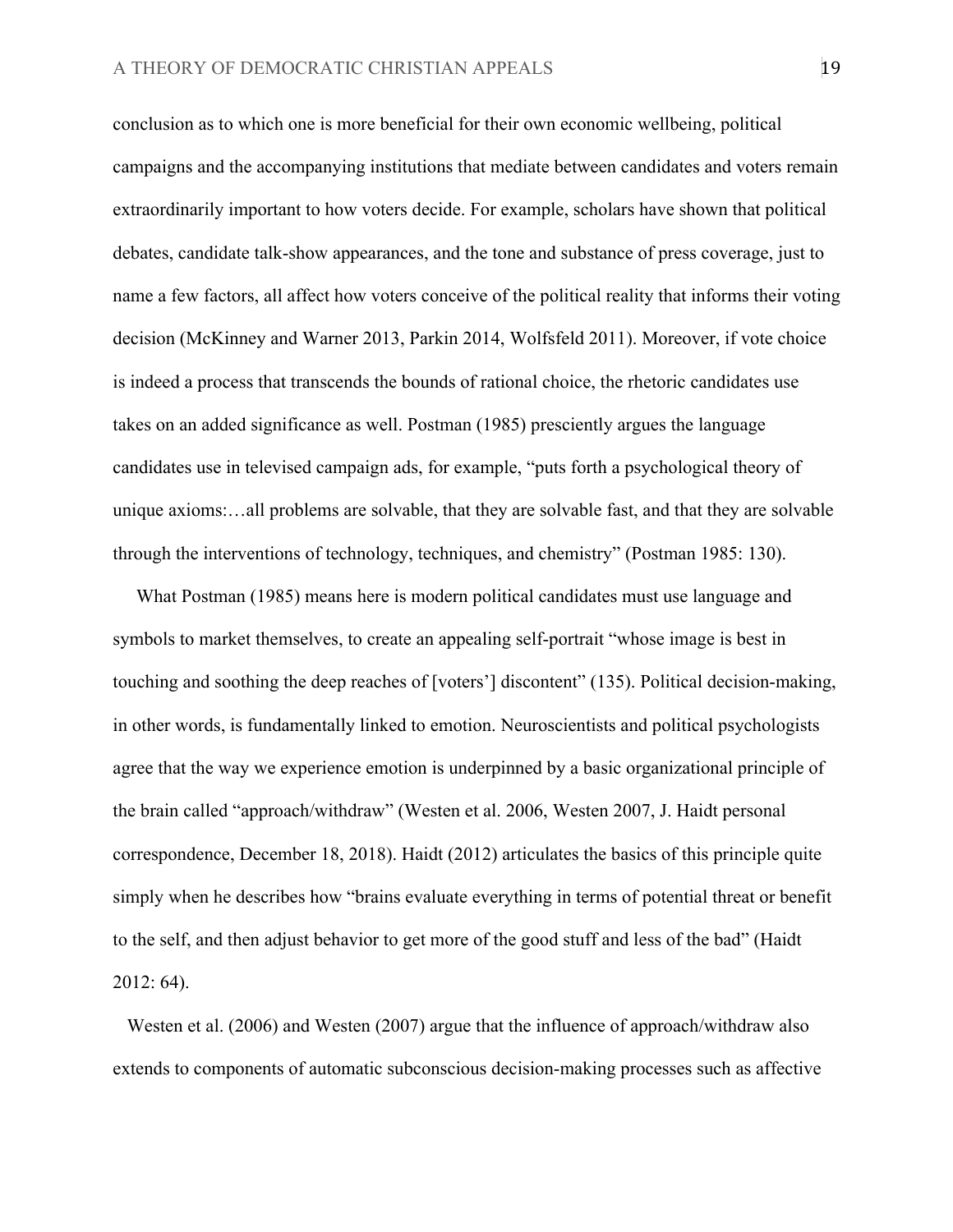tagging. In psychology, "affect" refers to a positive or negative feeling, while affective tagging refers to the theory that the vast majority of cognitive concepts are associated with positive or negative affect (Taber and Lodge 2013). Westen at al. (2006) explain how the approach/withdraw principle affects subconscious decision-making processes when they write, "processes of approach and avoidance, motivated by affect or anticipated affect, may apply to motivated reasoning, such that people will implicitly approach and avoid judgments based on their emotional associations" (Westen et al. 2006, Schlaghecken and Eimer 2004). Studies have shown how motivated reasoning occurs in the context of political decision-making, moral reasoning, and stereotyping (Westen et al. 2006, Haidt, Koller, and Dias 1993, Rozin et al. 1999).

 In light of this body of research, candidates who treat elections as simply a contest between two competing policy platforms that voters evaluate rationally based on their own self-interest do so at their own peril. Several authors have pointed out that Democratic candidates are guilty of adhering to this misconception about what voting entails while many Republicans, on the other hand, have embraced this updated paradigm of voter behavior by directing their electoral messaging at voters' emotions (Westen 2007, Ricci 2011, Ricci 2016). Meanwhile, those Democrats who try to walk voters through the specifics of a policy proposal are easily brushed off by their conservative opponents, such as when George W. Bush famously dismissed Al Gore's concern over his tax plan's effect on income inequality as "fuzzy math" in one of the 2000 presidential debates (Berke 2000). Given that voters are more likely to participate in politics if they experience positive feelings towards a candidate, it is possible that Democrats who fail to generate emotional responses in their voters may find themselves at an electoral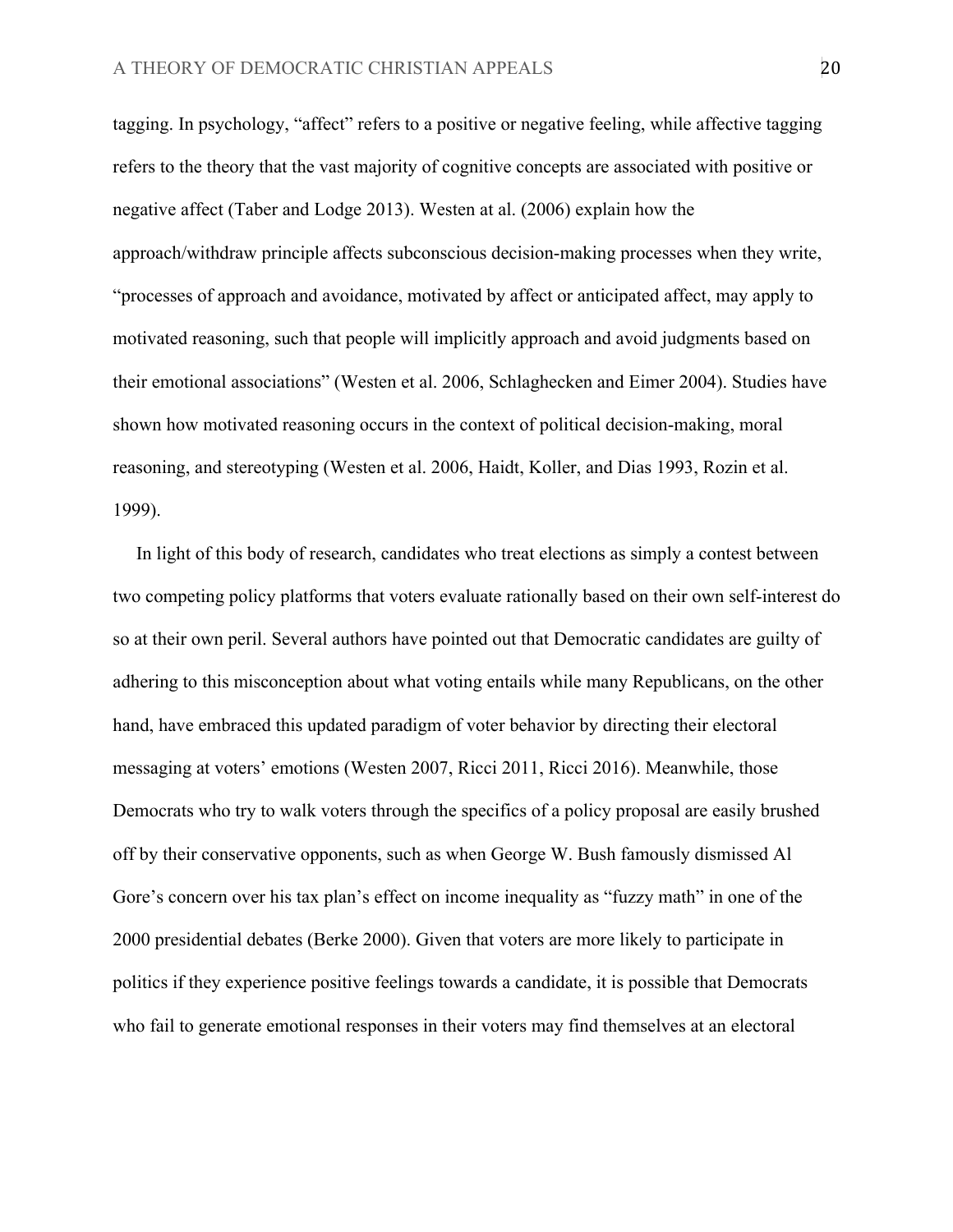disadvantage compared to a Republican opponent who deliberately targets voters' emotions (Westen 2007: 70, Parkin 2014: 133, 153).

 One of the ways Democrats could target voters' emotions is by framing policy issues in moral language. Studies show that people's emotions are activated over the course of arriving at moral judgments (Rozin et al. 1999, Green et al. 2001, Sanfey et al. 2003, Jones and Fitness 2008, Blair 2007, Huebner, Dwyer, and Hauser 2008, White et al. 2017). If candidates can use moral frameworks to generate positive affect about cognitive objects associated with their candidacy, voters' overall attitudes towards their candidacies will improve (Lodge and Taber: 30). This attitude improvement occurs because a) all cognitive objects are affectively tagged (researchers call this "hot cognition"), b) cognitive objects are often connected in a predetermined schema, and c) the more objects in voter's schema about a candidate that are associated with positive affect, the more positive the voter's overall attitude towards the candidate will be (Lodge and Taber 2013: 43). Therefore, in order to better target liberal voters' emotions, Democrats might heed the political scientists, sociologists, and philosophers who write about the role narrative plays in situating ourselves in a moral landscape (Smith 2003, Patterson and Monroe 1988, Bruner 1996, Somers and Gibson 1995).

 I argue that Democrats can use Christian language to frame their policy proposals in moral narratives in order to activate voters' emotions and motivate them to support their candidacies. According to scholars like Haidt (2012) and Lakoff (2002), liberal voters think about morality through particular psychological frameworks. I posit that invoking Christian language would allow Democrats to engage with these frameworks in a holistic way that effectively positions them to activate emotional responses in liberal voters as they arrive at moral judgments.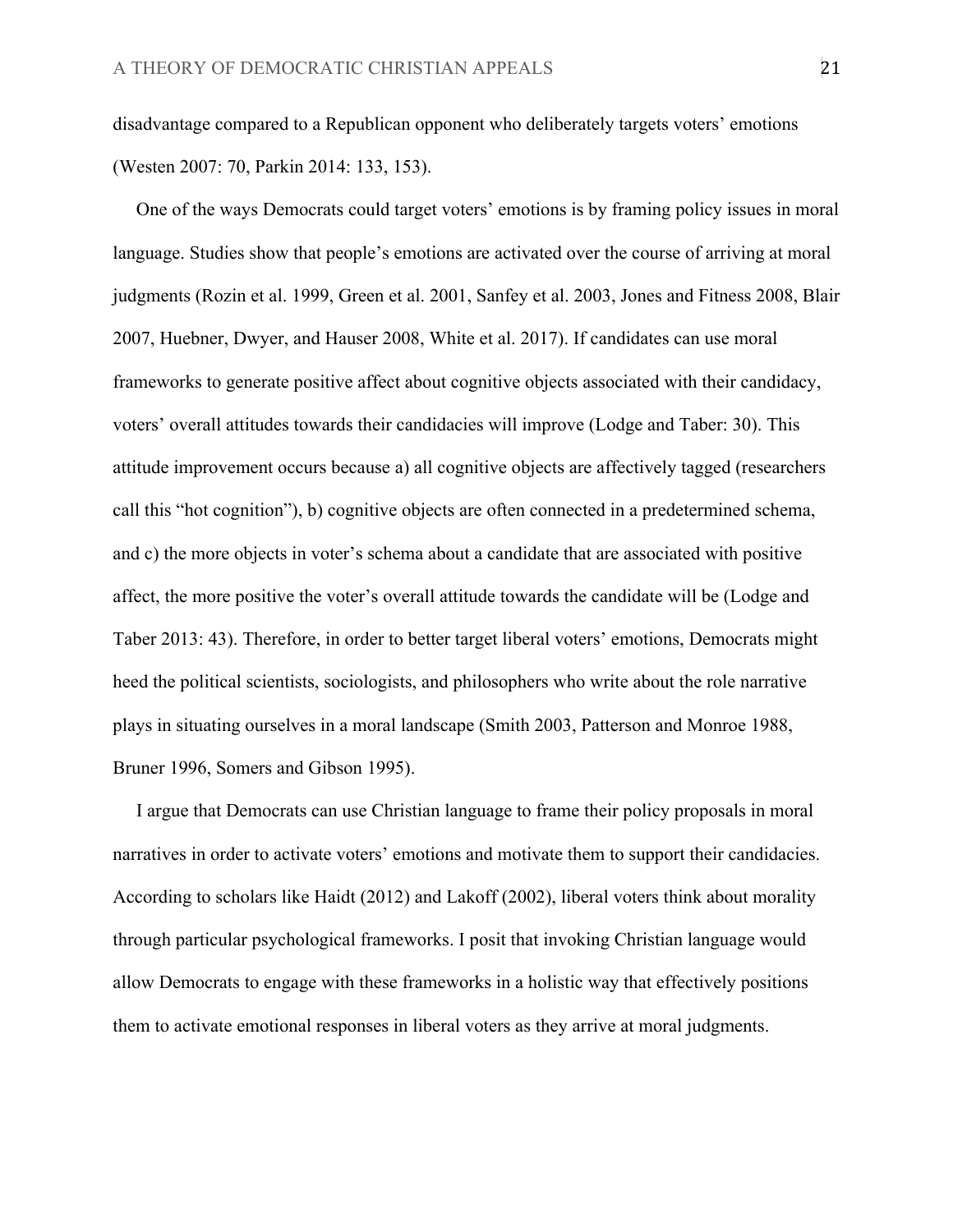#### **Narrative, Morality, and Emotion**

 Sociologists as well as political theorists agree on the important roles narratives play in our lives (McNeill 1982, Smith 2003, Patterson and Monroe 1988, Bruner 1996, Somers and Gibson 1995). Somers and Gibson (1995) state that stories guide "people to act in certain ways and not others" (Somers and Gibson 1995: 2). Stories that tell us how we should act are not simply fables teaching us how to conduct cost-benefit analyses. On the contrary: as Bruner (1996) puts it, "finding a place in the world, for all that it implicates in the immediacy of home, mate, job, and friends, is ultimately an act of imagination" (Bruner 1996: 41). Bruner's (1996) use of the word "imagination" indicates that narratives are not always the products of dispassionate reasoning. Rather, narratives are constructed by the collective imaginations of various societal, cultural, and religious forces, as well as the imagination of the individual.

One of America's political parties seems to grasp the important political implications of crafting a powerful narrative. Republicans from Orange County to Staten Island tell a similar story about the challenges America faces (governmental overreach, the fraying of America's moral fabric), who or what is at fault for these challenges (secularism, socialism, government bureaucrats, and free-riders), and how we fix them (a renewed commitment to personal responsibility, religion, and a redistribution of power to local governments) (Ricci 2011, Ricci 2016, Smith 2003). Recently, Donald Trump has absconded with this message and made it even simpler: America was once great, it no longer is, and we should do everything in our power to return it to greatness. With Make America Great Again (MAGA) as the backdrop to campaigns across the country, Republicans deliver voters a simple message: America, the land of perfect righteousness and global agent of good, is slipping (Lieven 2012). Republicans are patriots who want to return America to its glory days, whether they think of this economically (as in a revival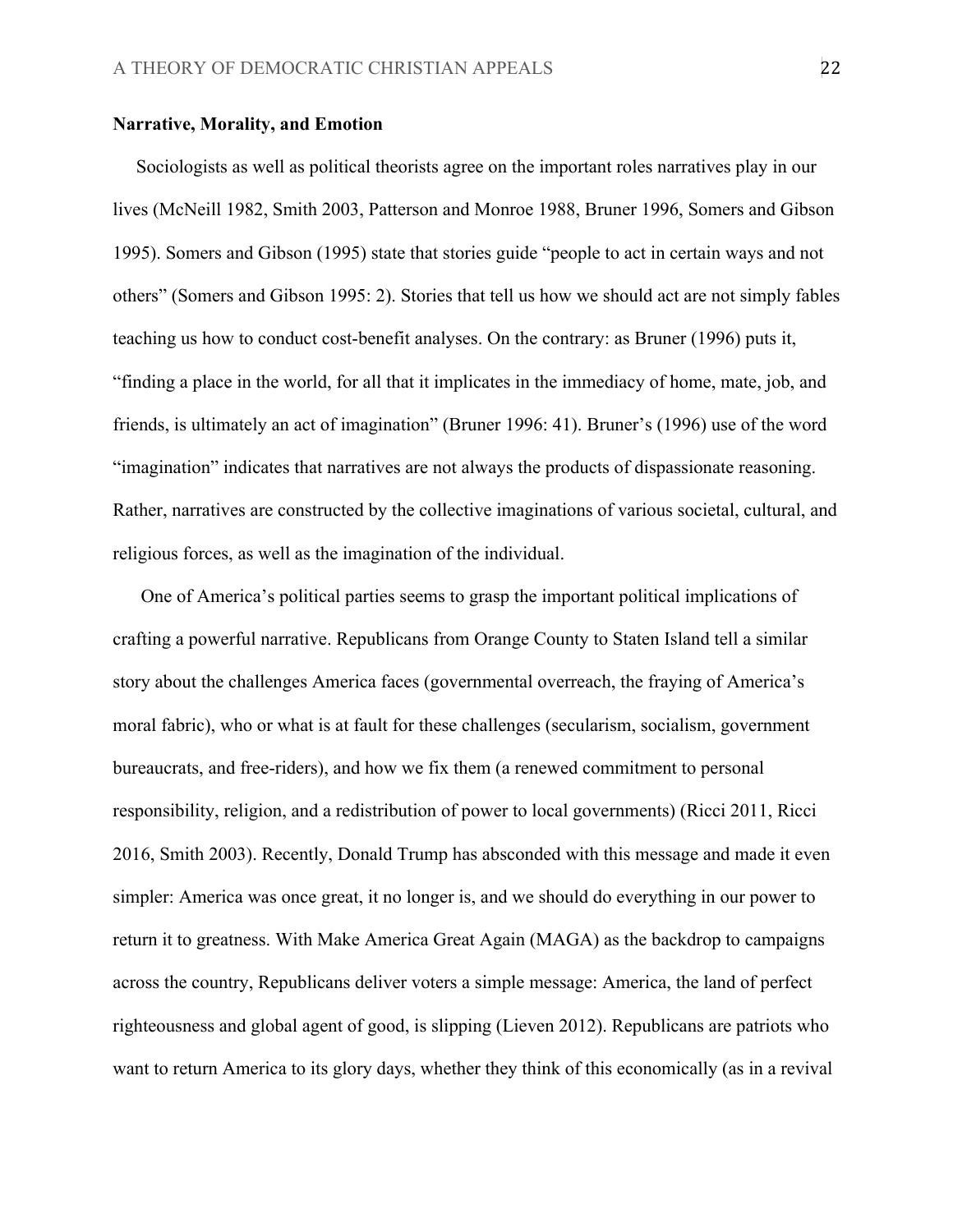of coal or manufacturing) or socially (back to a time before political correctness, say). It is obviously important for folks to listen to them and care about their story because with every passing second, America slides further and further from greatness. As such, voters have a moral imperative to act in support of Republican candidates and by extension, America itself. This story can inspire a range of emotions in voters—excitement, anxiety, pride, and even humiliation—emotions that in turn motivate political behavior (Westen 2007: 70, Fukayama 2018: 92, Lieven 2012: 82).

 Politicians who use stories to take aim at voters' emotions are hardly employing a novel political strategy. As we have seen, in centuries past, some public figures used Christianity as the backbone of their political narratives as they called Americans into action for progressive causes. Nonetheless, many modern Democrats do not tell stories. Consequently, they miss an opportunity to appeal to voters' emotions. Westen (2007) sums up the party's struggles with "emotionally compelling" narratives when he bemoans Democrats' failure to use stories that justify their candidacies and policy proposals. He writes, "the Left has no brand, no counterbrand, no master narrative…instead, every Democrat who runs for office…has to reinvent what it means to be a Democrat, using his or her own words and concepts" (Westen 2007: 146, 169).

 Ricci (2016) attributes the storytelling-adverse character of Democrats to the particulars of liberalism as a political philosophy when he states, "liberals as a class simply don't see the world in terms of large shared stories" (Ricci 2016: 64). After all, liberalism has roots in Enlightenment humanism, a tradition that "rejected the mythical, theological, transcendental, or metaphysical explanations that used to justify large institutions" (192). It makes sense, therefore, that liberals avoid using stories to frame their understanding of the world, at least in the public sphere, and gravitate instead towards an empirical politics comprised of a list of policy proposals dedicated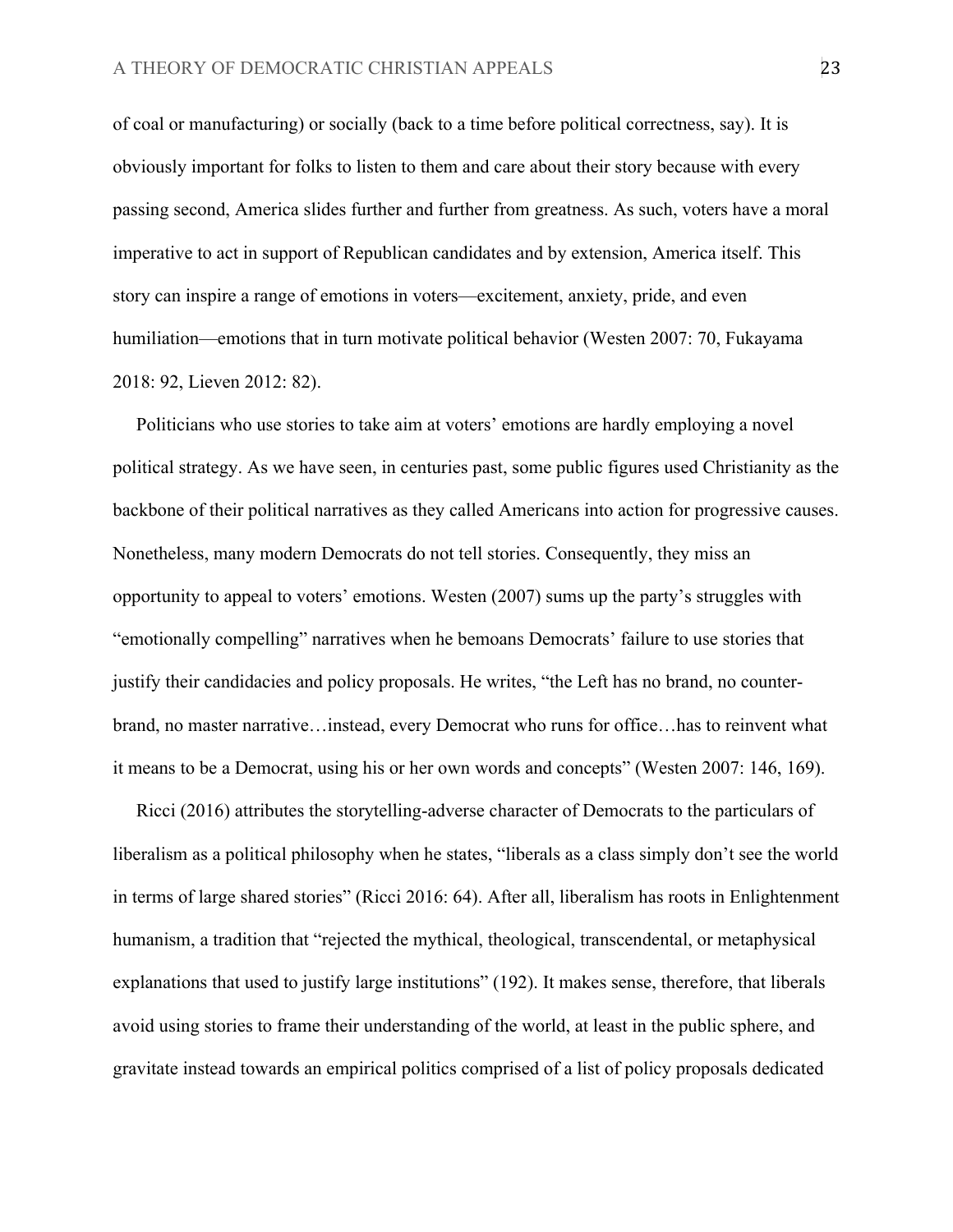to "citing facts...and revising circumstances" rather than "advocating fundamental beliefs" (Ricci 2016: 95). William McNeill warns of the political consequences of this lack of storytelling when he writes, "in the absence of believable myths, coherent public action becomes very difficult to improvise or sustain" because voters may lack the motivation to participate in politics (McNeill 1982: 1). Miller (2013) asserts that the first question citizens ask themselves about politics is, "Do I *want* to participate?" (Miller 2013: 210). Some liberal-leaning voters may very well answer this question in the negative after listening to Democratic candidates who offer them bland buffets of policy proposals without a common narrative thread to bind them together: cut carbon emissions by exactly 1.2%; leave Syria in 6.5 months; offer faster broadband speeds for rural areas.

 With this in mind, the challenge for politicians, and for Democrats in particular, becomes how to generate an emotional response in voters. As Westen (2007) puts it, "we do not pay attention to arguments unless they engender our interest, enthusiasm, fear, anger, or contempt. We are not *moved* by leaders with whom we do not feel an emotional resonance" (Westen 2007: 16). Democrats can accomplish this by constructing narratives that appeal to voters' sense of morality. Research in neuroscience and moral psychology suggests that emotion is intrinsically connected to moral reasoning (Rozin et al. 1999, Green et al. 2001, Sanfey et al. 2003, Jones and Fitness 2008, Blair 2007, Huebner, Dwyer, and Hauser 2008, White et al. 2017). One study in particular by Haidt, Koller, and Dias (1993) highlights the connection between emotion (or affect) and moral judgments and is worth examining in more detail. In this study, researchers presented subjects of varying socioeconomic status (SES) in Brazil and the United States with "affectively loaded stories" of harmless taboo violations (Haidt, Koller, and Dias 1993: 615).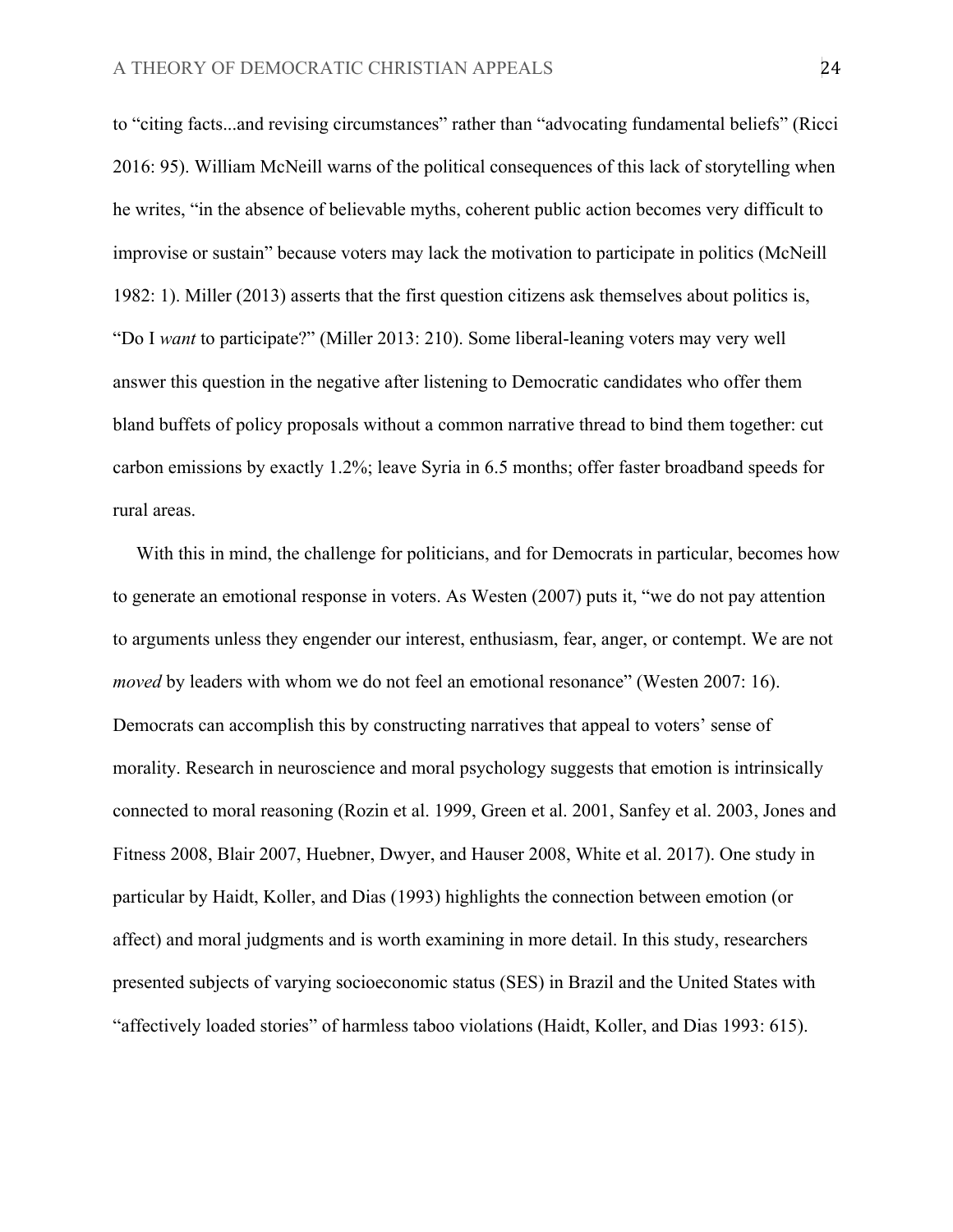Then, they asked them if the action in the story<sup>4</sup> was a) morally wrong and b) if someone was harmed by the action. The authors found that "most of [the] subjects said that the harmless-taboo violations were universally wrong even though they harmed nobody," a conclusion that appears irrational to proponents of a harm-based morality like that of the liberal political philosopher John Stuart Mill (Haidt 2012: 26).

 In other words, emotions guide moral reasoning, so much so that our explanations for moral judgments may actually be post-hoc rationalizations for a decision driven by affect (Greene and Haidt 2002, Haidt, Koller, and Dias 1993, Haidt 2012, Lodge and Taber 2013). Fortunately for Democrats seeking to tap into voters' emotions via their moral reasoning, some of the most important narratives in our lives are those that address morality, or the way we treat others and ourselves. As we attempt to find a place in the world and figure out a way to organize our actions, we cannot avoid questions of morality. Smith (2003) says as much in his book *Moral, Believing Animals* when he writes, "To be a human person…requires locating one's life within a larger moral order by which to know who one is and how one ought to live" (Smith 2003: 118). It is clear, then, that the stories that Smith (2003) describes as guiding "how one ought to live" and Bruner (1996) describes as "finding a place in the world" necessarily possess moral elements or implications (Smith 2003: 118, Bruner 1996: 41).

 The stories politicians tell are no different in that morality often lies at the heart of political stories. Moreover, politicians who make it clear to voters that their policy proposals are grounded in a particular moral framework may benefit on Election Day. One study shows that political participation increases when voters believe that their preferred political candidate reflects their moral values and convictions (Skitka and Bauman 2008).

<sup>&</sup>lt;sup>4</sup> For example, one of the stories describes a woman who finds an unwanted American or Brazilian flag in her closet and decides to cut it up and use it as a rag.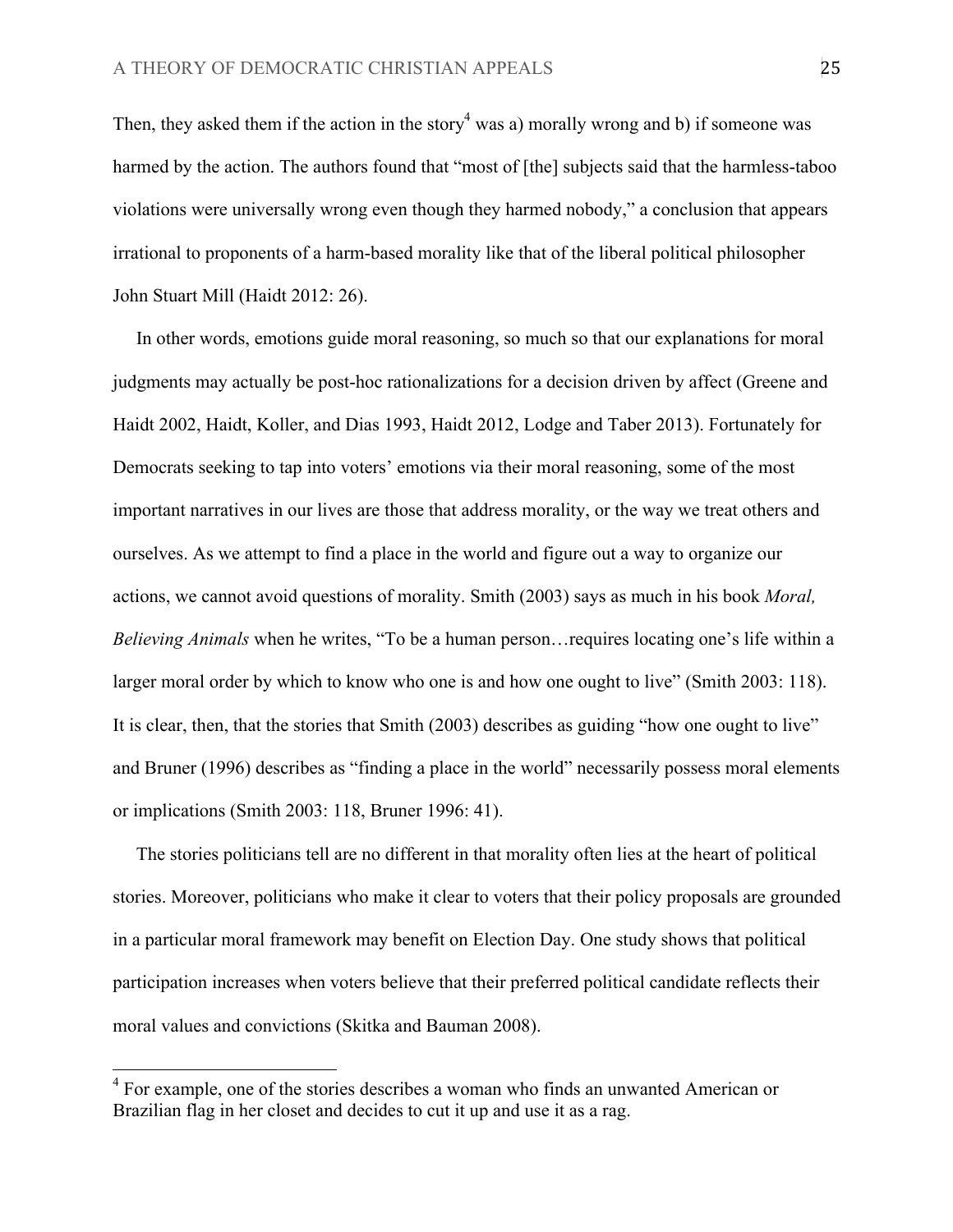Unfortunately, if political stories are often moral stories, this leaves some Democrats in a double bind. Liberals' inherent inclination to avoid stories in the public sphere precludes them from engaging with voters' moral matrices, which in turn fails to garner the emotional reactions that drive political decision-making. Given that many Republicans do tell these kinds of stories, those Democrats who do not arguably make elections more difficult for themselves. To complicate matters further, Democrats who struggle with moral language may find themselves at a loss in terms of how to tell any stories at all. In order to alleviate this tendency, Democrats might consider drawing upon Christian language to craft moral stories that arouse voters' emotions. Smith (2003) explains that morality is a central concern of religion when he writes, "religion is…about the proper organization and right guidance of life. Religion tells people…what are good, right, true, wise, and worthy desires, thoughts, feelings, values, practices, actions, and interactions (Smith 2003: 99). Christianity fits into this description. From the Ten Commandments to the Beatitudes, Christianity inarguably urges its followers to act within a particular moral system. Famous Christian figures like Charles Finney and Walter Rauschenbusch preached this message as well. In their eyes, Christians had a moral, faith-based duty to act in certain ways. Accordingly, Democratic politicians who are Christian may find that their faith provides them with the language they need to create an effective moral narrative that resonates with liberal voters. The next part of this section will analyze this proposal in more detail by examining the interaction between Christian language and two different psychological models of liberals' moral matrices.

#### **The Interaction of Christian Language with Nurturant Parent Morality**

 What kinds of language might Democrats use as they construct moral narratives with a foundation in Christianity? George Lakoff's (2002) Nurturant Parent Model provides us with a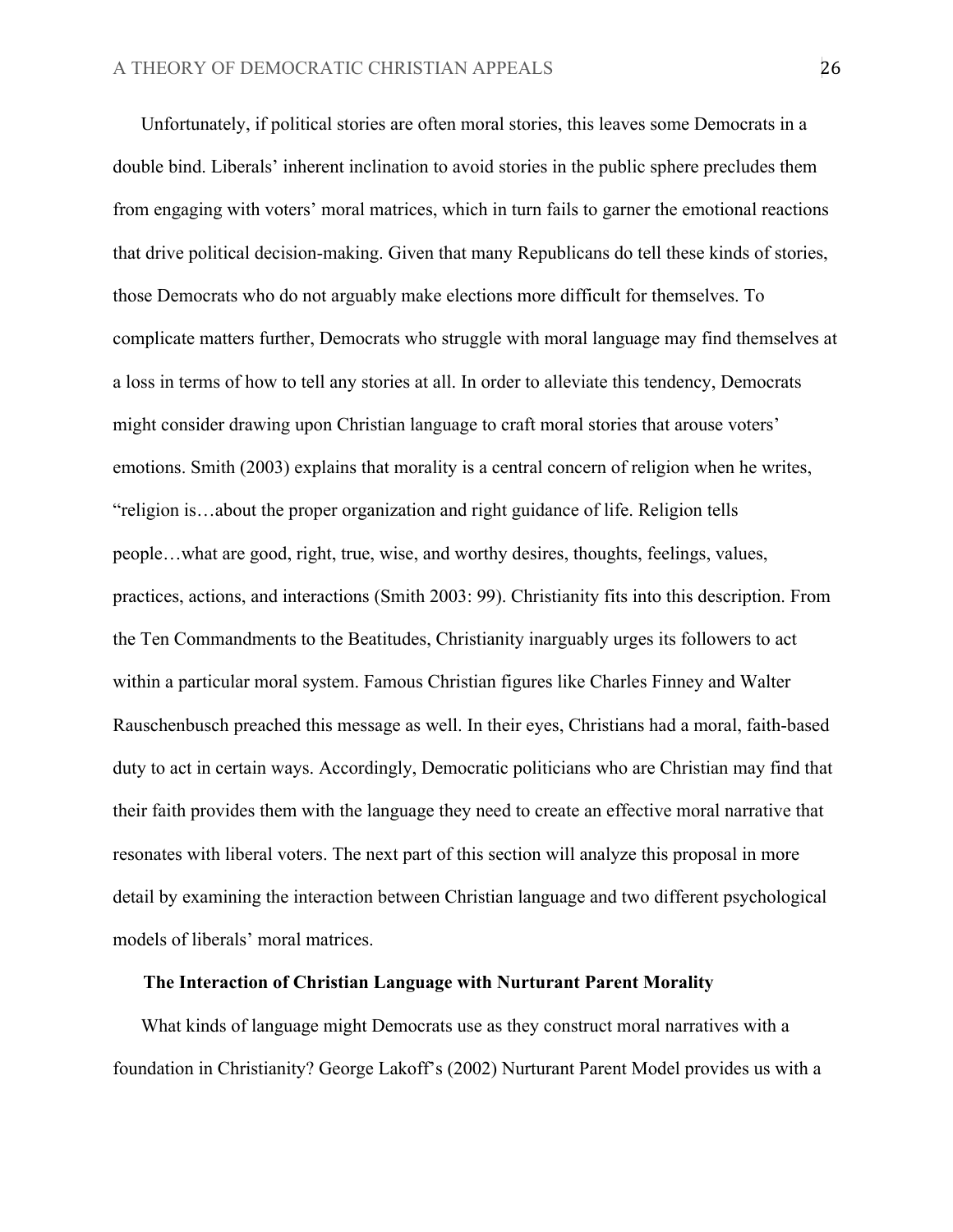starting point for examining which Christian themes might resonate with liberal voters' moral matrices. To begin with, he proposes two divergent cognitive linguistic models of liberal and conservative morality. Liberals adhere to a Nurturant Parent Model of morality, and conservatives adhere to a Strict Father Model of morality. Each of these models encapsulates and prioritizes a "collection of metaphors of morality" which results in the formation of "different family-based moral systems...[that] give rise to different forms of moral reasoning" (64). The metaphors associated with these models correspond to two different types of "ideal family life"  $(64)$ .

Lakoff (2002) introduces the Nurturant Parent Model as follows:

[there are] preferably two parents, but perhaps only one. If two, the parents share household responsibilities. The primal experience behind this model is one of being cared for and cared about, having one's desires for loving interactions met, living as happily as possible, and deriving meaning from mutual interaction and care (Lakoff 2002: 108).

The most salient aspect of this model as it relates to Christian morality is its emphasis on "deriving meaning from mutual interaction and care;" in other words, nurturance (ibid). In the model, "a child has a right to nurturance and a parent has a responsibility to provide it" (117). The responsibility Lakoff (2002) refers to here not only describes how liberals think about the moral duties inherent to the family, but the government as well. Americans, he argues, actually understand the nation as a metaphorical family: we talk about a *fatherland* sending its *sons* and *daughters* to war; the word "*patriot*" derives from the Latin word for father, "*pater*;" the federal government is "Uncle Sam." (154). As such, liberals view politics as well as community and family life through identical moral prisms. Just as parents possess a certain authority and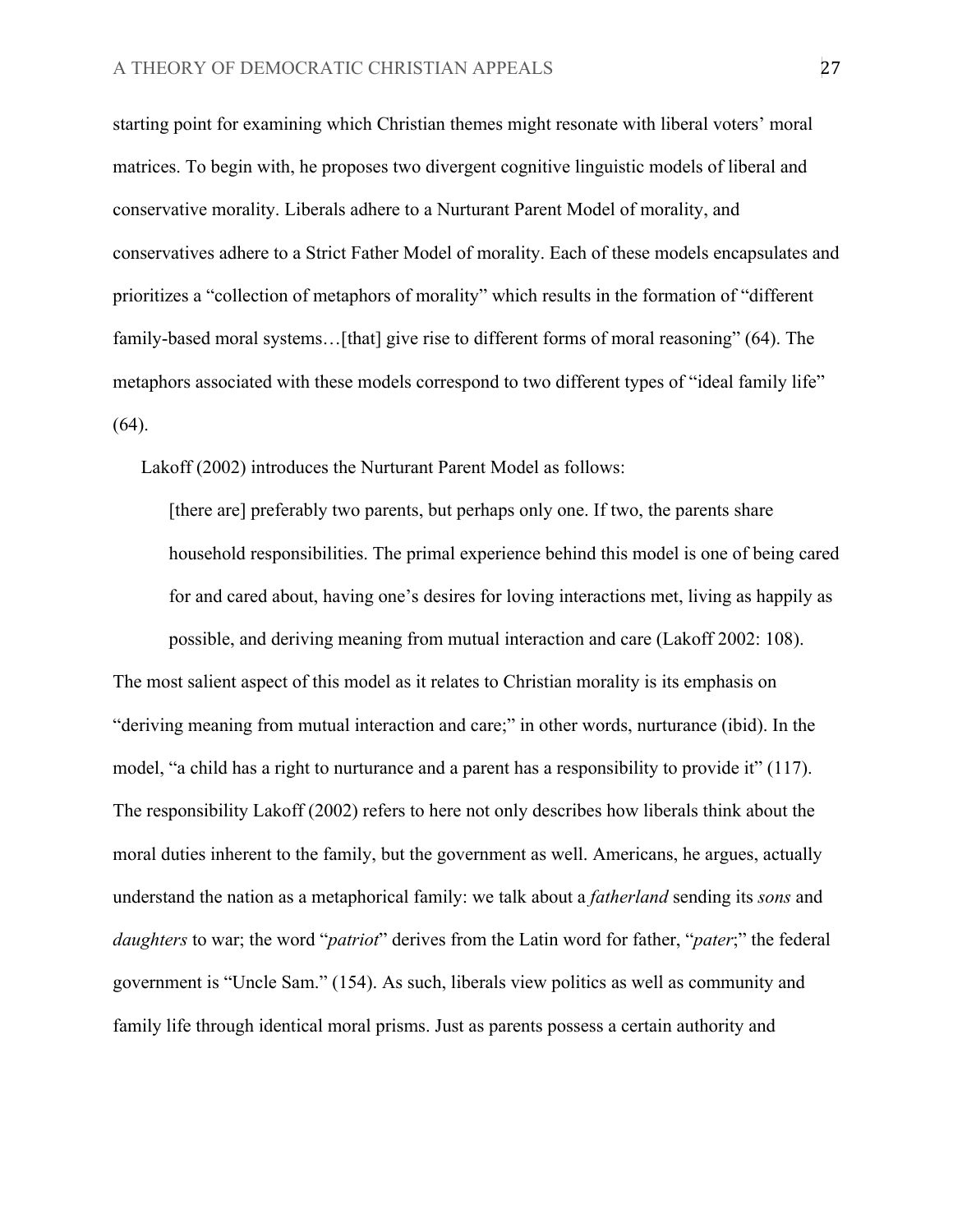responsibility with regards to their children, so too does the government possess a certain authority and responsibility with regards to its citizens (ibid).

 Lakoff (2002) proposes a four-part conceptual metaphor that outlines these moral responsibilities of parents and governments: "(1) The Community is a Family. (2) Moral Agents are Nurturing Parents. (3) People Needing Help are Children Needing Nurturance. (4). Moral Action is Nurturance" (ibid). This last metaphor entails two additional important corollaries. First, "moral action may require making sacrifices to help truly needy people" (118). Second, "community members have a responsibility to see that people needing help in their community are helped" (ibid).

 Christian Democrats could effectively use religious language to interface with this collection of metaphors because the morality of the Nurturant Parent Model reflects an understanding of the moral obligations inherent to community life that echoes a central Christian doctrine: love one another (John 13:34, 1 John 3:11). This simple message, one that lies at the heart of Jesus's teachings in the New Testament, encapsulates Nurturant Parent Morality's emphasis on "deriving meaning from mutual interaction and care" (108). Moreover, other parts of the New Testament highlight the centrality of works to Christian faith in a way that fits with the model's second corollary: "community members have a responsibility to see that people needing help in their community are helped" (118). For example, James 2:14 says, "What good is it, my brothers, if someone says he has faith but does not have works" (James 2:14). Additionally, documents issued during Vatican II highlighted the Catholic Church's concern with helping the most vulnerable members of society (McGreevy 1996: 160). Passages like James 2:14 in the Bible along with declarations from Vatican II demonstrate how important it is for Christians to take moral action in their communities. Doing so is only right if Christians seek to follow Jesus's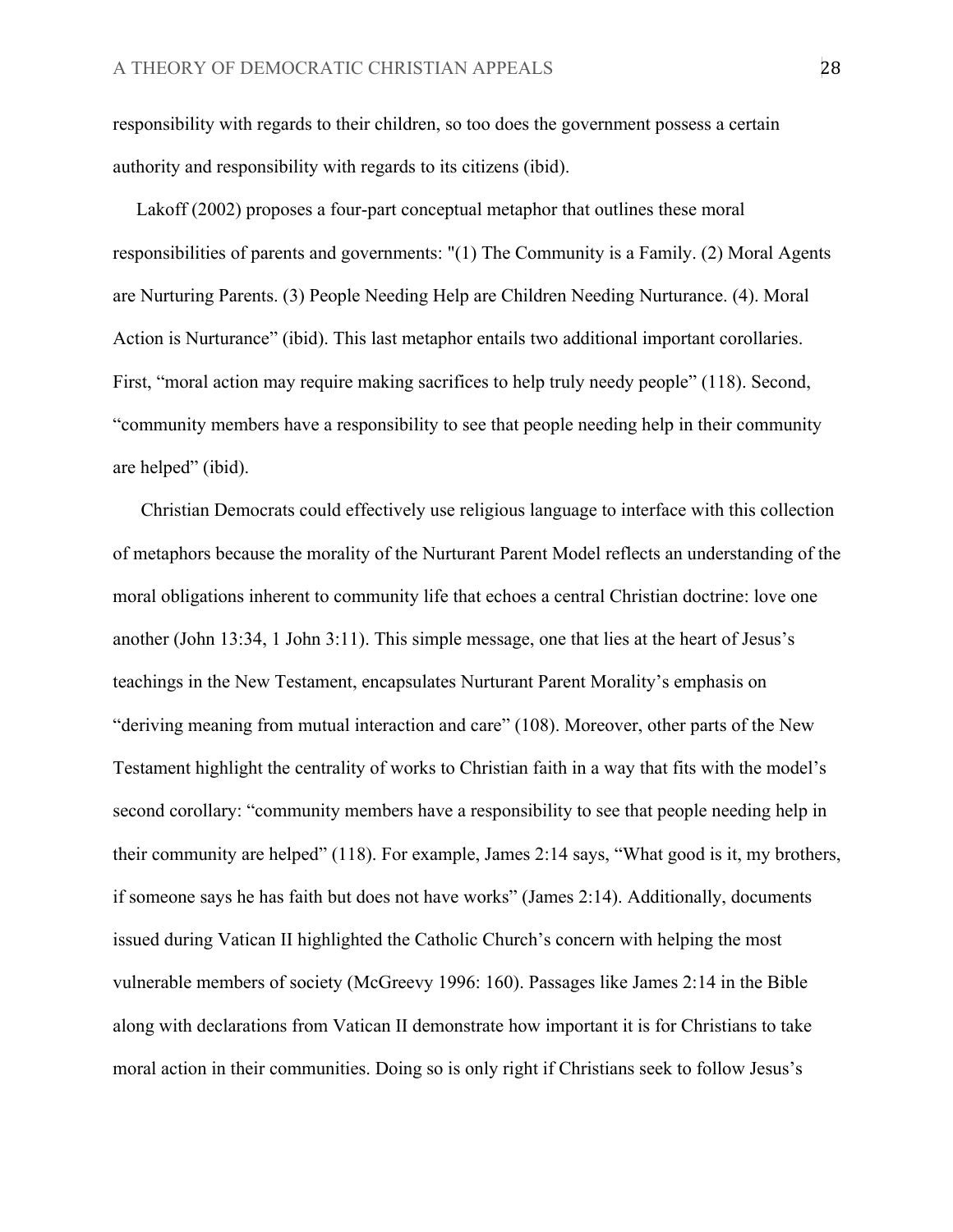command to "Love your neighbor as yourself" (Matthew 22:39). The conception of a community bound together by love that Jesus articulates in the Gospel of Matthew directly recalls one of the corollaries of the Nurturant Parent Model that links the need for moral action in the community to the urgency a parent feels when their child needs help.

 Let's imagine how Christian Democrats might use this model to ground their policy proposals in moral language that tells a story about who they are and why they are advocating for particular policy proposals. Alexandria Ocasio-Cortez (D-NY) and Conor Lamb (D-PA) are two new members of the House of Representatives. While Ocasio-Cortez is widely regarded as one of the most liberal Democrats in the  $116<sup>th</sup>$  Congress, Lamb is a moderate representing a swing district in the Pittsburgh suburbs (National Journal 2019). Unsurprisingly, Ocasio-Cortez and Lamb talk about policy in different ways. For example, both politicians have sections about the environment on their campaign websites. Lamb's section talks about supporting the oil and gas industry's job-creating properties while defending the government's ability to punish polluters (Lamb 2018). On the other hand, Ocasio-Cortez's section advocates for a Green New Deal that includes a 100% renewable energy economy (Ocasio-Cortez 2018). These goals are significantly different and arguably divergent: it seems quite unlikely that Ocasio-Cortez will be interested in joining forces with Lamb to help grow the Pennsylvania oil and gas industry.

 However, both Ocasio-Cortez and Lamb are Catholics. If they wanted to, they could draw upon the language of their faith to ground their objectively dissimilar environmental policies in a similar moral matrix that signals their role as nurturing moral agents. Here is what Ocasio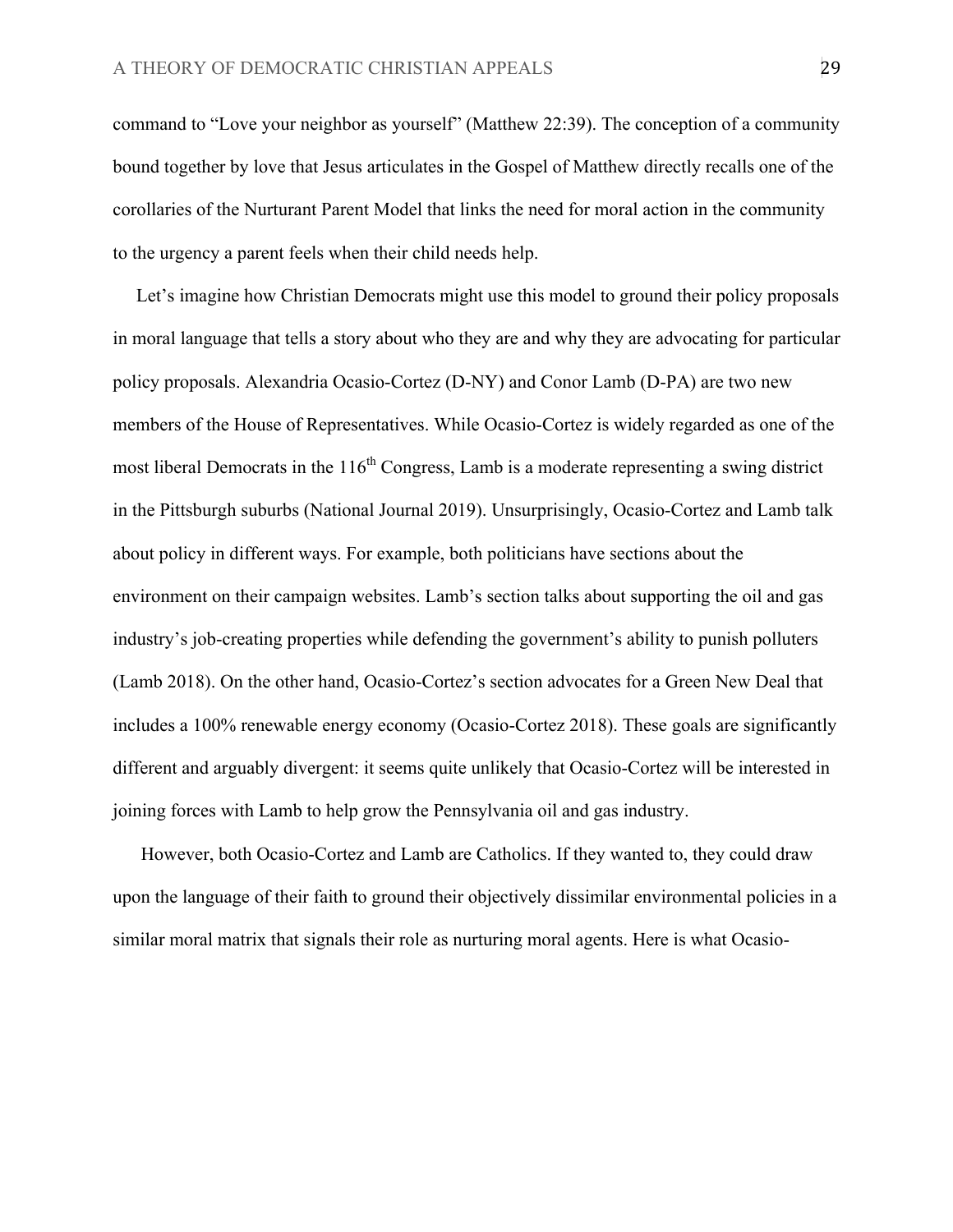Cortez's section on the environment might look like if she told a story about her policy that used

Christian language:<sup>5</sup>

Not only does climate change threaten the wellbeing of our planet, it threatens the health of our fellow citizens, specifically those in low-income communities. As Matthew 25:31- 46 reminds us, we need to care for "the least of these." Alex's Green New Deal will do just that. By transitioning to a 100% renewable energy economy by 2035, we can protect the most vulnerable Americans from rising sea levels, raging wildfires, and dangerous heat waves while simultaneously providing new green jobs for the people that need them most.

Now, let's engage in the same exercise for Lamb:

 

I support robust and responsible energy development. Natural gas extraction strengthens our district by employing hundreds of our families, friends, and neighbors. I will do everything I can to make sure these jobs stay where they are. As Matthew 25:31-46 tells us, we have a moral imperative to take care of each other, and that starts with making sure that everyone has the chance to find a good, safe middle-class job.

 For Ocasio-Cortez, inserting a religious appeal in her website's section on the environment explains that the policy proposals in her Green New Deal have a moral basis in nurturance, specifically nurturance of the most vulnerable members of the national community. The urgency this message conveys aligns with the urgency liberal voters feel about helping the disadvantaged, given that Nurturant Parent Morality links helping the needy to caring for one's own children. Similarly, for Lamb, adding a religious appeal enables him to justify his dedication to robust energy development by situating it in a nurturant moral framework about caring for the community via increasing economic opportunity. Matthew 25: 31 helps Lamb implicitly position himself as a nurturant parent who wants the best for his district. This positioning directly aligns with how the Nurturant Parent Model conceives of the role of government. Finally, citing a verse from the Gospel of Matthew tells the same story about both candidates that accomplishes what

<sup>5</sup> Some of the language in this section and the subsequent section includes words and phrases taken directly from the websites of Ocasio-Cortez and Lamb.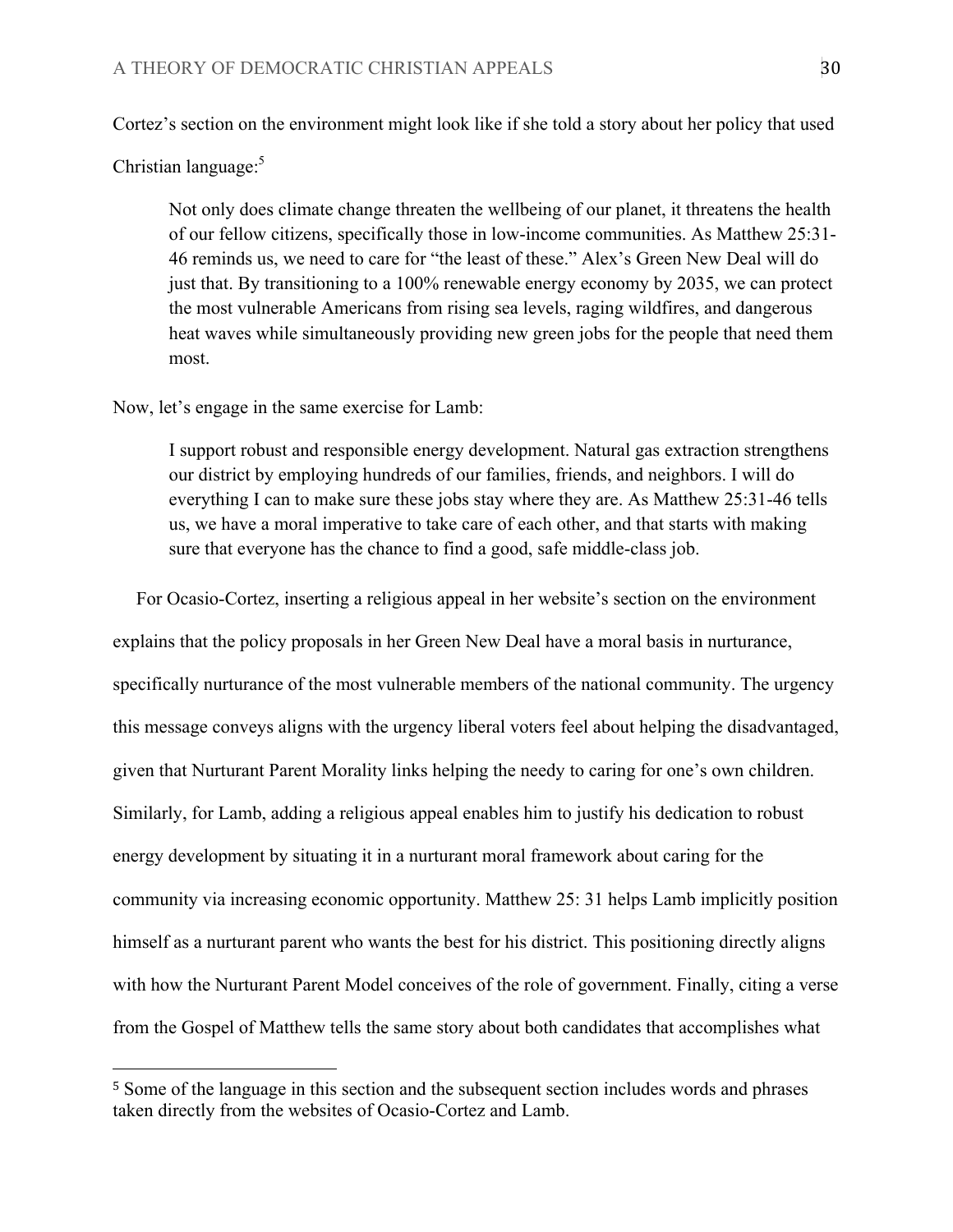Smith (2003) calls "locating one's life within a larger moral order:" despite their policy differences, Ocasio-Cortez and Lamb are people of faith who have committed to public service because they feel a moral duty to help their constituents (Smith 2003: 118).

#### **Christian Language as a Holistic Approach to the Moral Foundations**

 The Nurturant Parent Model provides a starting point for examining what kinds of Christian language might resonate with liberal voters' moral matrices and why that is the case. This section expands on this claim by turning to Haidt's (2012) Moral Foundations theory and analyzing how Christian language would allow Democrats to not only interface holistically with each individual foundation, but also those foundations that liberals usually tend to ignore or shy away from in their political rhetoric.

Haidt (2012) argues that human morality has six foundations: Care/Harm, Fairness/Cheating, Loyalty/Betrayal, Authority/Subversion, Sanctity/Degradation, and Liberty/Oppression (Haidt 2012). He claims that varying receptiveness to each of these foundations accounts for discrepancies in moral reasoning across different cultures and classes (Haidt 2012: 146). These foundations, says Haidt (2012) are actually "universal cognitive modules" that evolved to meet the primary "adaptive challenges of [human] social life" (ibid). One of these challenges is "the fundamental question of animal life: approach or avoid" (64). Accordingly, each of the moral foundations has two sides, one that corresponds to "approach" responses and one that corresponds to "withdraw" responses.

 When different cultures and individuals assign different weights to each of the six moral foundations, distinct moral matrices emerge. Other cultures' moral systems appear at best incomprehensible and at worst immoral to people adhering to a particular moral matrix. The French, for example, view the Islamic teaching requiring women to cover their heads and faces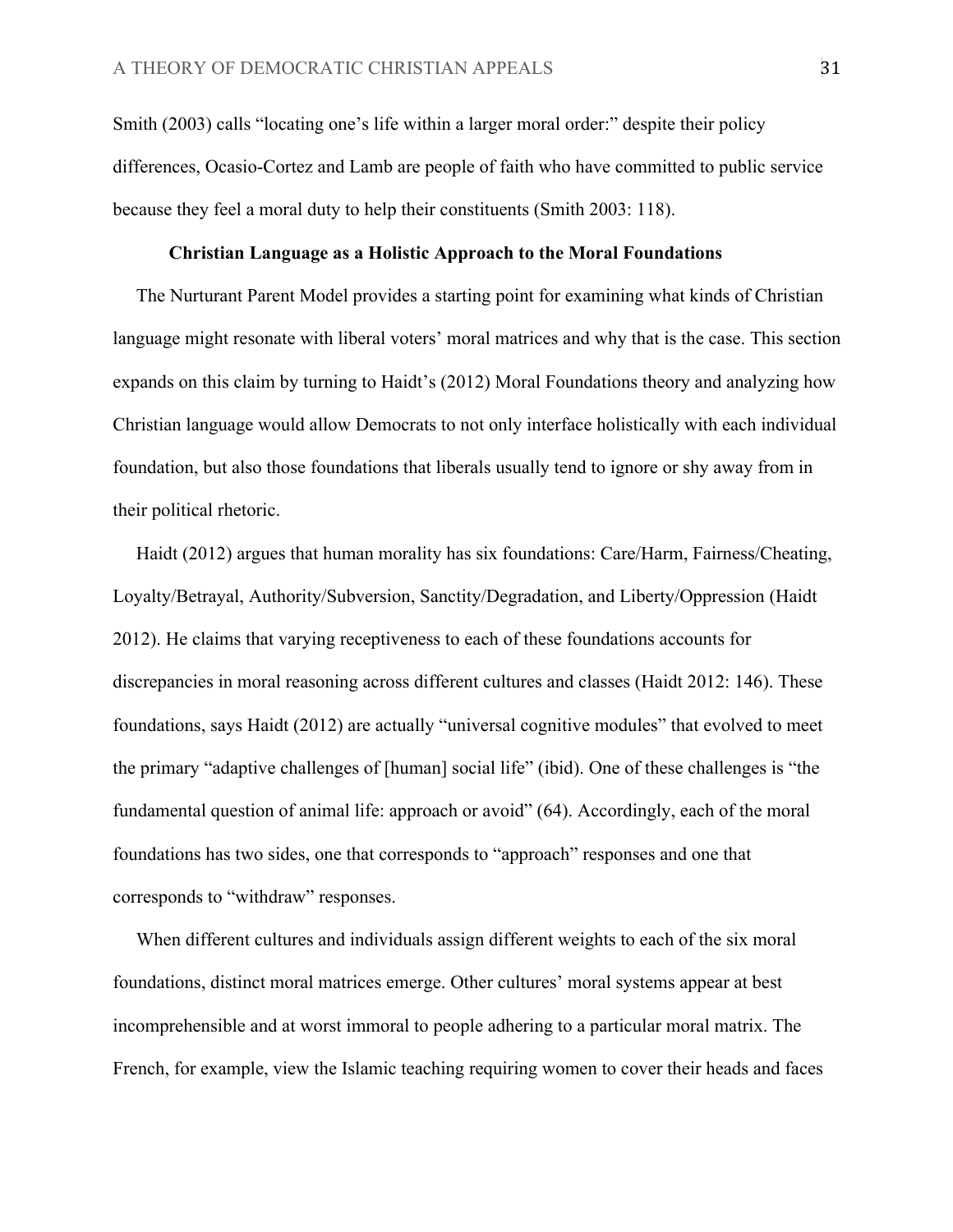as fundamentally at odds with their conception of a liberal democratic society. As a result, in 2011, France passed a law that made wearing the *niqab* in public illegal (The Guardian 2018). This is an example of a clash between a cultural moral matrix that emphasizes the Liberty/Oppression Foundation and one that emphasizes the Sanctity/Degradation Foundation.

 One of Haidt's (2012) central proposals in *The Righteous Mind* is that liberals are mostly receptive to just three of the six foundations, Care/Harm, Fairness/Cheating, and Liberty/Oppression, while conservatives are very receptive to all six (Haidt 2012: 211). He goes on to claim that the comparatively narrow spectrum of liberal morality places Democrats at an electoral disadvantage because their messages fail to resonate with individuals with broader moral matrices that emphasize other foundations such as Authority/Subversion, Loyalty/Betrayal, and Sanctity/Degradation (ibid). Moreover, in light of Shklar (1989) and Ricci's (2016) analysis of the oppositional nature of Democratic messages, we can expand upon this claim: the Democratic disadvantage with regards to the moral foundations extends beyond a three-foundation morality versus a six-foundation morality because Democrats have a tendency to utilize messages that emphasize Harm over Care, Cheating over Fairness, and Oppression over Liberty. In other words, the content of Democratic political appeals gravitates towards the "withdraw" side of the moral foundations. If Democrats were to use Christian language in their political messaging, they could effectively engage with the "approach" side of the moral foundations as well as the other three foundations that they tend to avoid altogether.

 Before analyzing the interaction between Christian-inspired language and the moral foundations, I will explain why some Democratic messages tend to emphasize the "withdraw" sides of the moral foundations over the "approach" sides. Political philosopher Judith Shklar's (1989) term "the liberalism of fear" explains why some Democratic policy proposals have an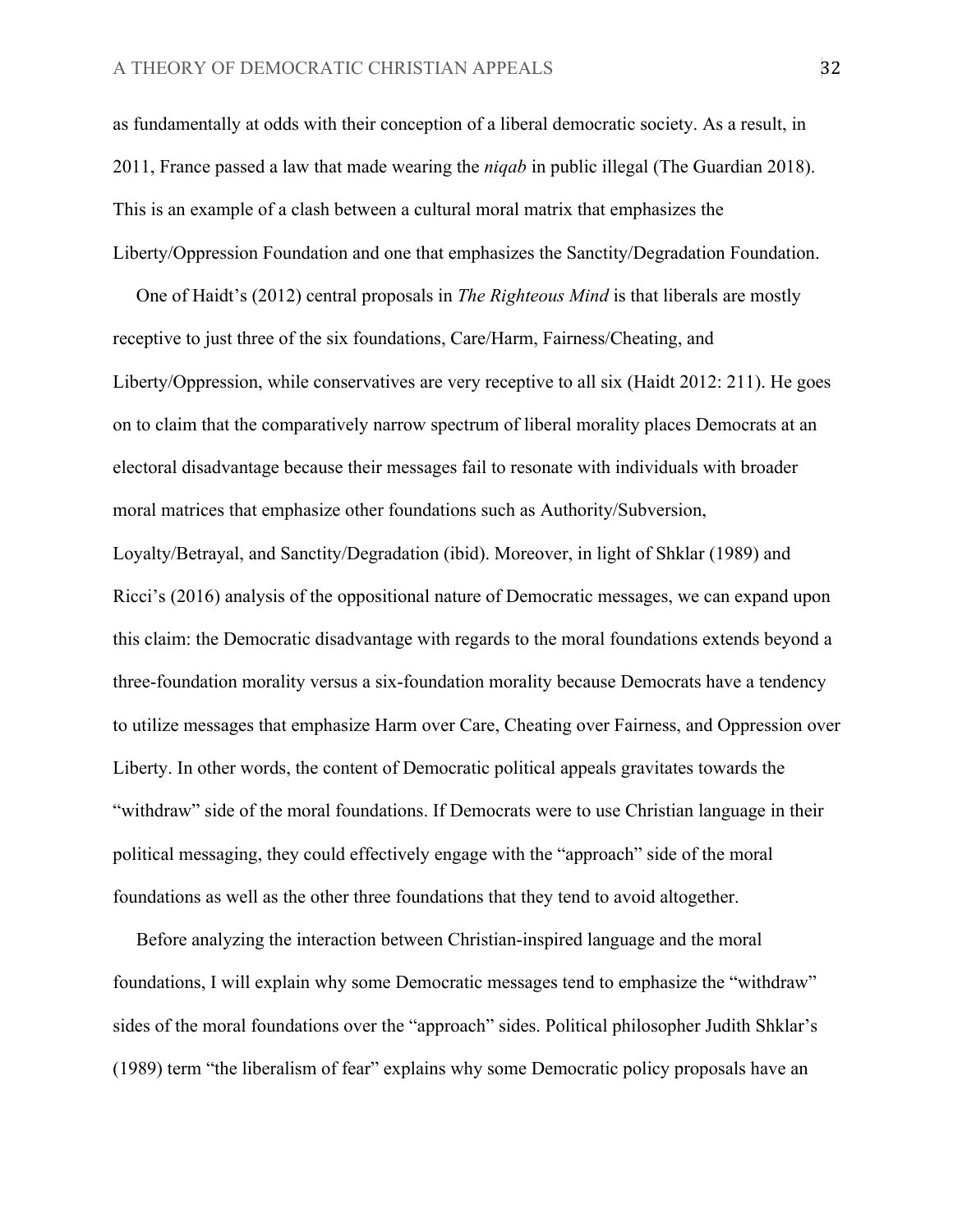oppositional orientation<sup>6</sup> that focuses more on the "withdraw" sides rather than the "approach" sides. Shklar (1989) claims that this oppositional orientation is inherent to liberalism as a political philosophy (Ricci 2012). She posits that "liberalism must restrict itself to politics and to proposals to restrain potential abusers of power in order to lift the burden of fear and favor from the shoulders of adult women and men" (Shklar 1989: 31). This statement identifies certain ideological constraints on liberal politicians (ibid). Liberals, she argues, make policy in order to react to the threat of current or future abuses of power. As a result of "liberalism target[ing] different forms of tyranny according to time and place," Democrats assemble lists of policy proposals<sup>7</sup> that aim to "mend the defects in modern society" (Ricci 2016: 97, 140). These lists are by nature oppositional. As such, they tend to highlight the "withdraw" sides of the three moral foundations liberals care most about: Harm in Care/Harm, Cheating in Fairness/Cheating, and Oppression in Liberty/Oppression.

 By alluding to scripture and referencing common Christian themes in their political messaging, Democrats could formulate policy proposals that highlight the "approach" side of the three liberal moral foundations. Imagine a political appeal from a 2020 Democratic presidential candidate like Senator Elizabeth Warren who has made alleviating economic inequality one of her signature issues. Senator Warren, a practicing Methodist, might consider citing scripture in one of her Iowa stump speeches as she defends, say, the Dodd-Frank Act and a high corporate tax rate (Dionne 2012). She could say, "As president I will ensure that powerful Wall Street corporations operate within the law, and I would remind them of their Christian duty to

 

<sup>6</sup> Trump has undoubtedly amplified some Democrats' oppositional tendencies: for example, recall Rep. Rashida Tlaib's exclamation that "We're gunna impeach the motherfucker!" on the night of her swearing-in (Rupar 2019).

<sup>7</sup> For a thorough analysis of liberals and their lists of solutions to social and political ills, see Ricci (2016) Chapter 8.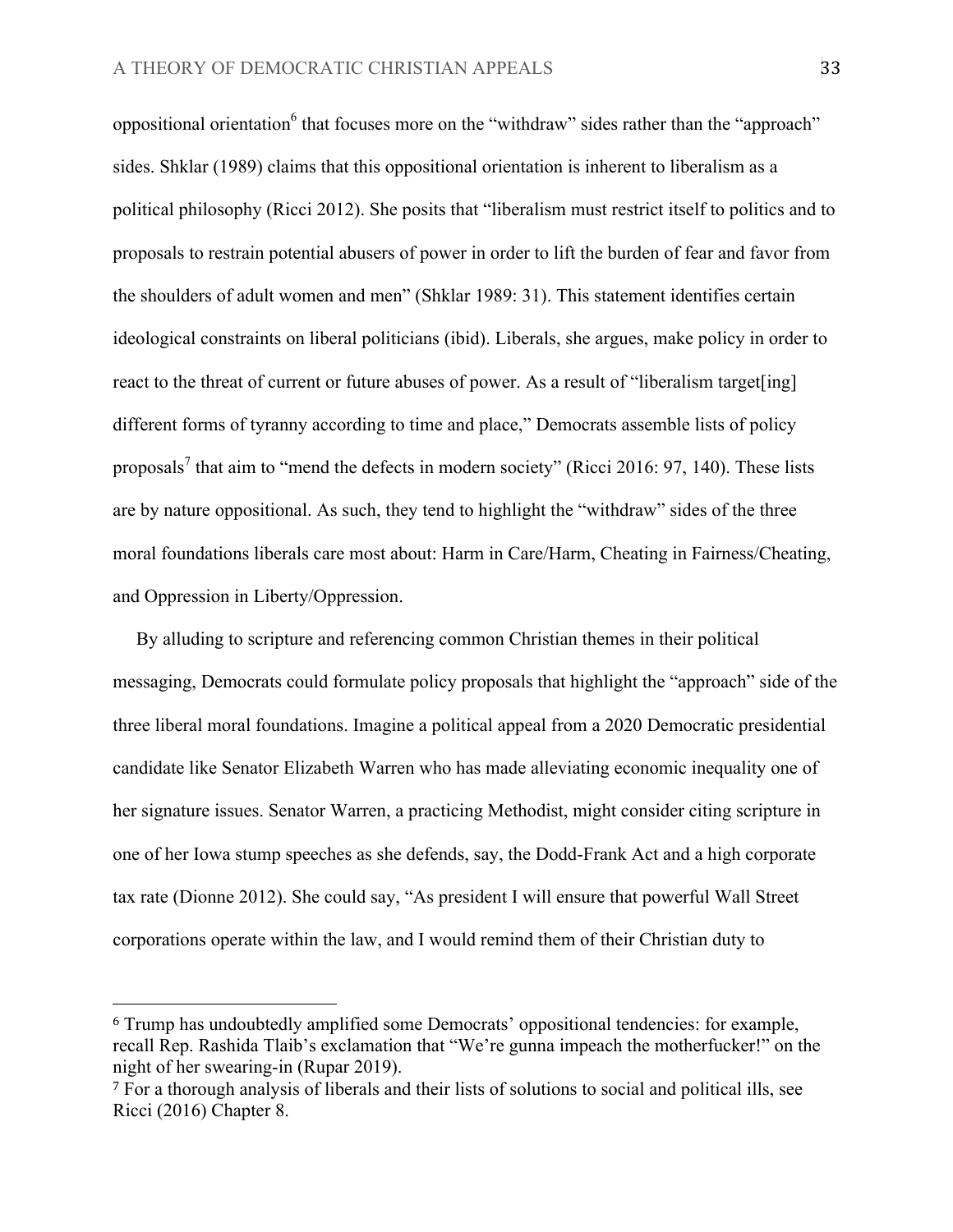contribute to the common good. Recall how 1 Timothy 6:18 instructs the rich 'to do good, to be rich in good works, to be generous, ready to share'" (1 Timothy 6:18). This use of scripture highlights the Fairness side of Fairness/Cheating better than a message that only highlights Cheating (like "break up the banks"). This example demonstrates how Democrats might construct political appeals that transcend the limitations of the liberalism of fear and equally engage both sides of the moral foundations. Instead of disseminating messages that lean towards an emphasis on the "withdraw" sides of the moral foundations, Democrats could disseminate "approach" messages of social justice with a Christian underpinning that emphasize compassion, empathy, and responsibility.

 While Democrats might certainly try to focus equally on both sides of the moral foundations by using Christian language, the advantages of using such language to more effectively engage with Haidt's (2012) moral foundations theory do not stop here: Democrats could also use Christian language to interface with the other three moral foundations that they usually avoid discussing. If we examine Haidt's (2012) research more closely, while he does assert that liberals primarily rely on three moral foundations, he does not state that liberals ignore the other three altogether. The aggregate results from the study he conducts to determine which moral foundations resonate most with particular individuals indicate that liberals are certainly very concerned with Care/Harm, Fairness/Cheating, and Liberty/Oppression, but they also care about Authority/Subversion, Sanctity/Degradation, and Loyalty/Betrayal (Graham, Haidt, and Nosek 2009: 1033). Given that most liberals do care about the other three foundations and comparatively few liberals thought that they were completely irrelevant to moral judgment, Democrats could feasibly broaden the moral appeal of their political messaging by referring to the other three foundations. In turn, this could potentially result in voters attaching positive affect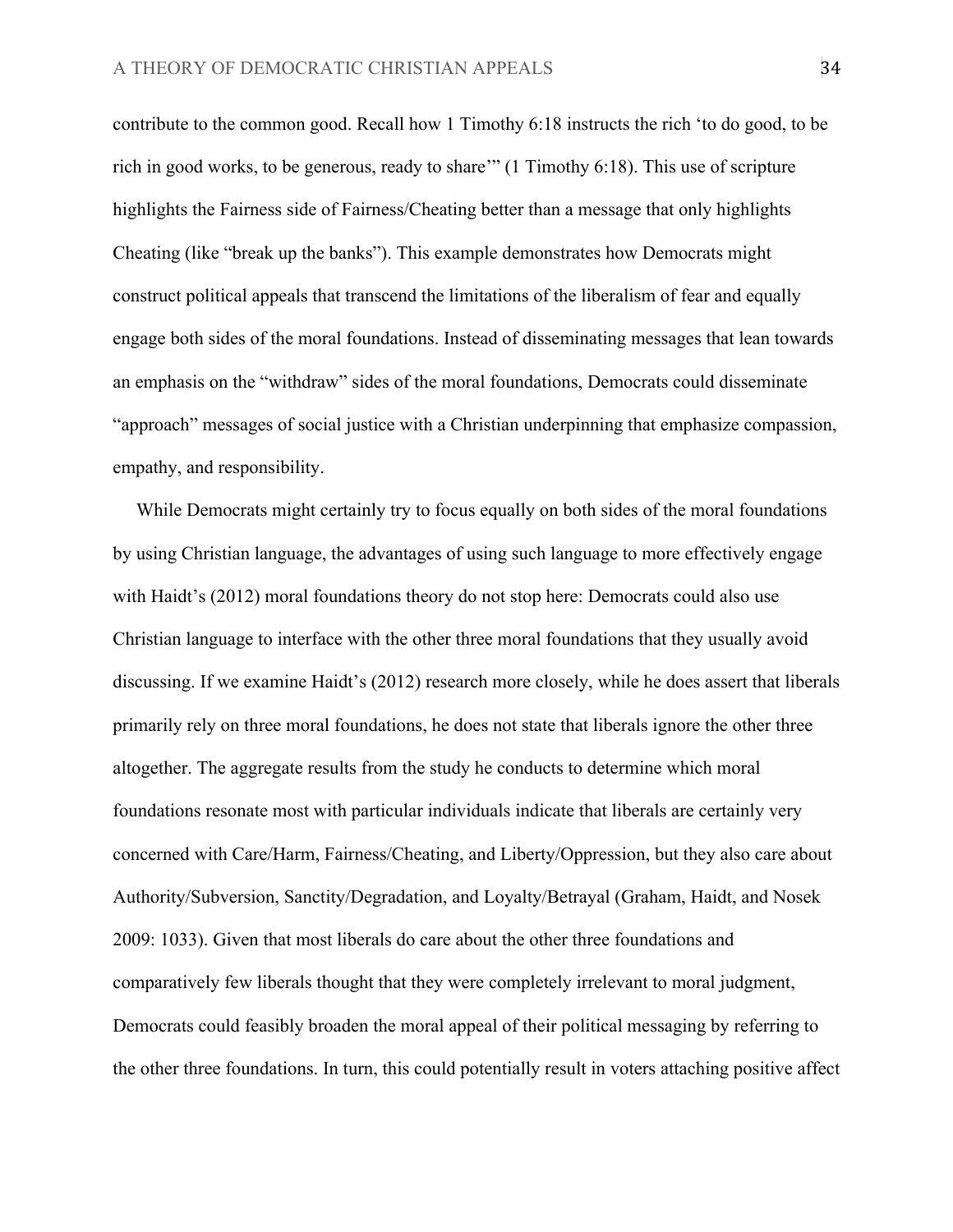to a greater number of conceptual nodes associated with Democrats' candidacies. Moreover, engaging with the other three foundations might also help Democrats gain some political traction amongst more conservative Democratic voters.

 It is worth noting that liberals with a broader moral palate, to use Haidt's (2012) analogy, do not confound Lakoff's (2002) model. Clearly, Nurturant Parent Morality posits that liberals are very concerned with the Care/Harm foundation. Yet the concept of nurturance applies to other foundations as well. For example, Lakoff (2002) describes how parents in his model have a legitimate authority due to their effective nurturance and thus should be listened to and respected (134). To put this another way, Nurturant Parent Morality does not perceive all hierarchies as bad or immoral; as such, concerns over the Authority/Subversion foundation might arise in the model in instances when legitimate authority is not respected.

 Democrats who wish to interface with broader moral matrices, especially those emphasizing the Sanctity and Authority foundations, could do so using Christian language. After all, defining and venerating the sacred and respecting divine authority are central to many religious enterprises, including Christianity (Smith 2003: 109).<sup>8</sup> To examine how this might work, we can turn to the "Reforming Our Criminal Justice System" section of the 2016 Democratic Party Platform where we see that Democrats' argument for abolishing the death penalty reads as follows: "The application of the death penalty is arbitrary and unjust. The cost to taxpayers far exceeds those of life imprisonment. It does not deter crime" (Democratic Platform Committee 2016). This argument reads like a typical liberal policy proposal in that it a) relies on empirical frameworks such as an economic cost/benefit analysis to make its case and b) it contains a weak moral appeal that half-heartedly addresses the "withdraw" side of the Fairness/Cheating

 

<sup>8</sup> Smith quotes Peter Berger as stating "Religion is the human enterprise by which a sacred cosmos is established."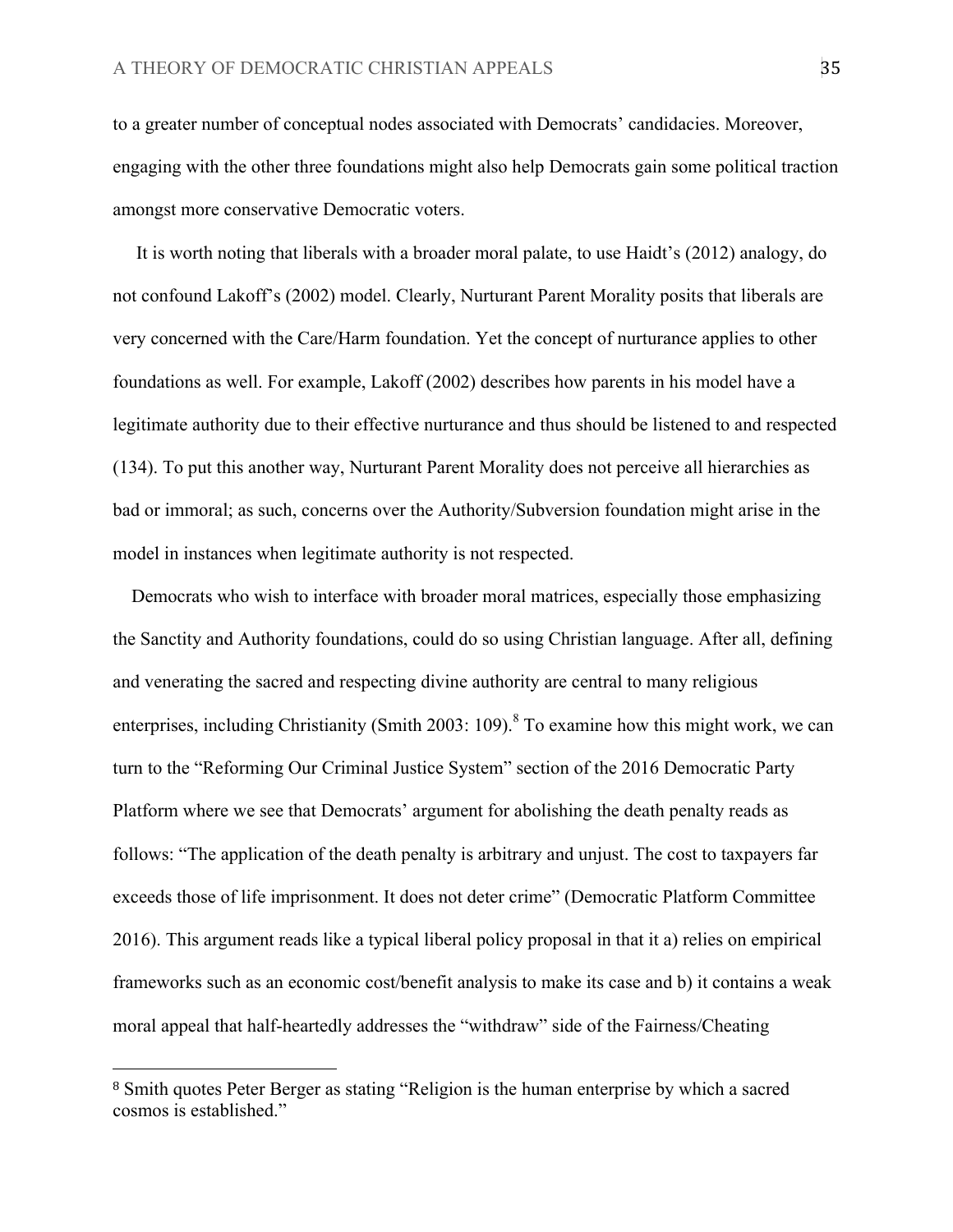foundation. Democrats could broaden the moral appeal of their anti-death penalty stance if they phrased it like this:

The death penalty has no place in the criminal justice system. Dangerous and violent criminals should certainly face punishment for their decision to abuse the liberties inherent in American society, yet we must retain our reverence for life by remaining loyal to our moral heritage. We are all made in God's image, and all life is a divine gift.

This paragraph demonstrates how Democrats could use a religious appeal in their stance against capital punishment that aims at the "approach" side of the Sanctity/Degradation foundation by emphasizing the intrinsic value of every human life in explicitly religious terms. Voters who are responsive to the Sanctity/Degradation might read this appeal and view proponents of the death penalty in an unfavorable or even immoral light, as by advocating for capital punishment they are challenging Christian teachings.

# **The Impact of Christian Language on Political Information Processing**

 For some readers, this sort of language pertaining to a Christian conception of the sacredness of life skirts uncomfortably close to the arguments religious conservatives make in opposition to abortion. As such, these readers might argue that if Democrats used this type of language, they would needlessly expose themselves to charges of hypocrisy. However, I argue that using Christian language is worth that risk. Research shows that the positive affect associated with mentions of Christianity can bias downstream information processing so as to positively influence individuals' subsequent evaluations of a candidate in a phenomenon called "affect contagion" (Albertson 2011, Lodge and Taber 2013). This final section of the theory will elaborate on the specific cognitive mechanisms involved in hot cognition and affect contagion in order to explain how this process occurs and why it would behoove Democrats to take advantage of it via Christian language in their political appeals.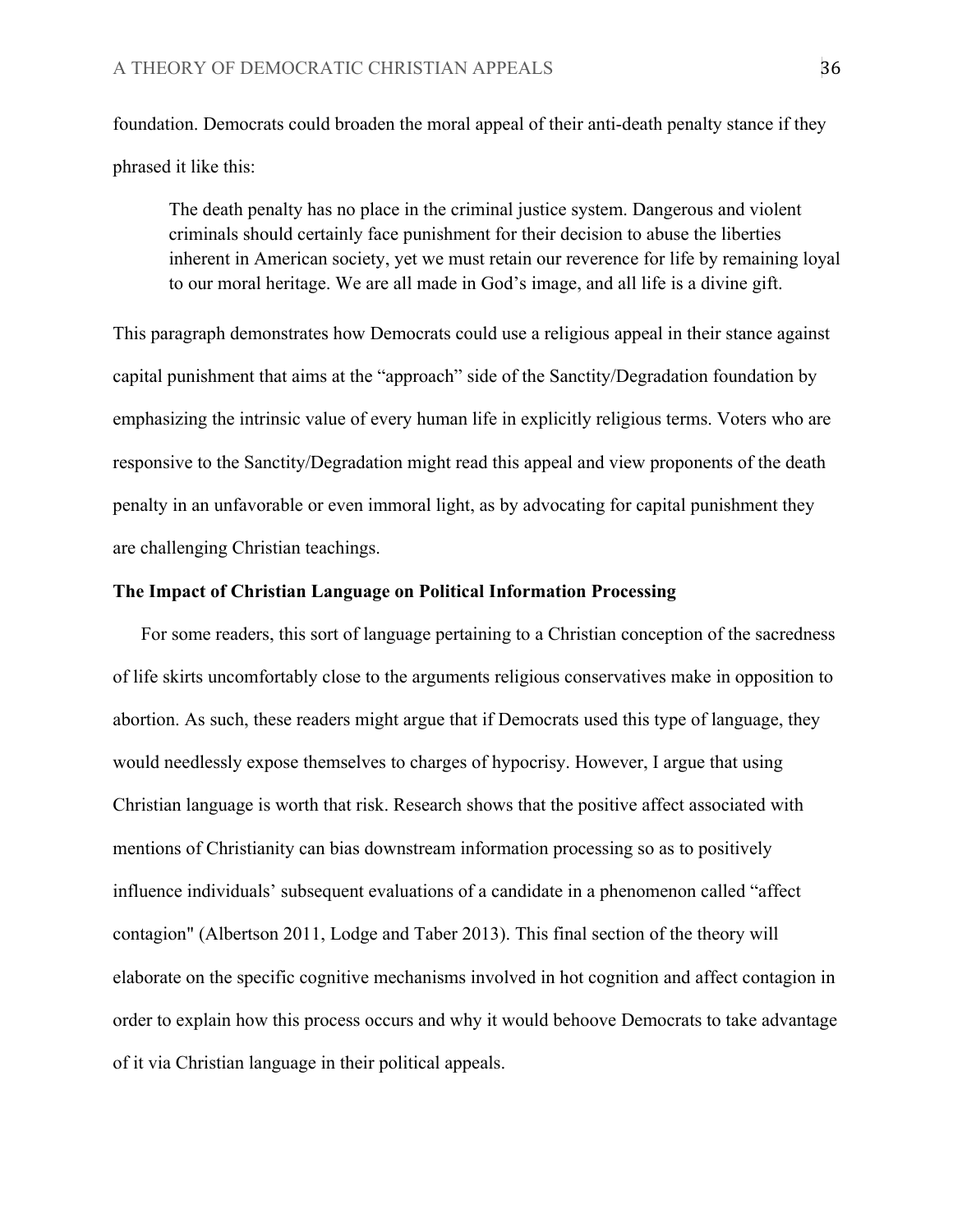In their book *The Rationalizing Voter*, Lodge and Taber (2013) propose the *John Q. Public*  model of political information processing. This model centers upon the importance of hot cognition to political reasoning. It argues that political decision-making rarely occurs within the conventional model of reasoned evaluation. There are three stages in this conventional information processing model that casts voters as intentional rational deliberators. First, an event occurs that causes the mind to retrieve affectively and semantically related considerations from working memory and long-term memory. Next, the mind uses these considerations to engage in conscious deliberation. Finally, reasoned evaluations emerge from these conscious deliberations (Lodge and Taber 2013: 19). While scholars and politicians who believe that voters are capable of rational, empirical deliberation will gravitate towards this sequence, it fails to account for the wide array of unconscious mechanisms that influence our decision-making.

 Many of these mechanisms fall under the category of hot cognition, which lies at the heart of the *John Q. Public* model. It refers to the fact that "all thinking is suffused with feeling" (ibid). Lodge and Taber (2013) propose that information stored in our long-term memory is organized in conceptual objects "linked together by a network of associations" (29). Each conceptual object carries positive and/or negative affect. As a result, our information processing is affectively charged from the very beginning. The conventional processing sequence of consideration retrieval, conscious deliberation, and reasoned evaluation only occurs within the affectively charged context of hot cognition.

 Just after the beginning of the information processing sequence, once these positive and/or negative feelings have been aroused, "activation will spread along well-traveled associative pathways…thereby enriching our semantic understanding of the original stimulus" (20). As our mind seeks to understand the stimulus before us, it necessarily draws from concepts stored in our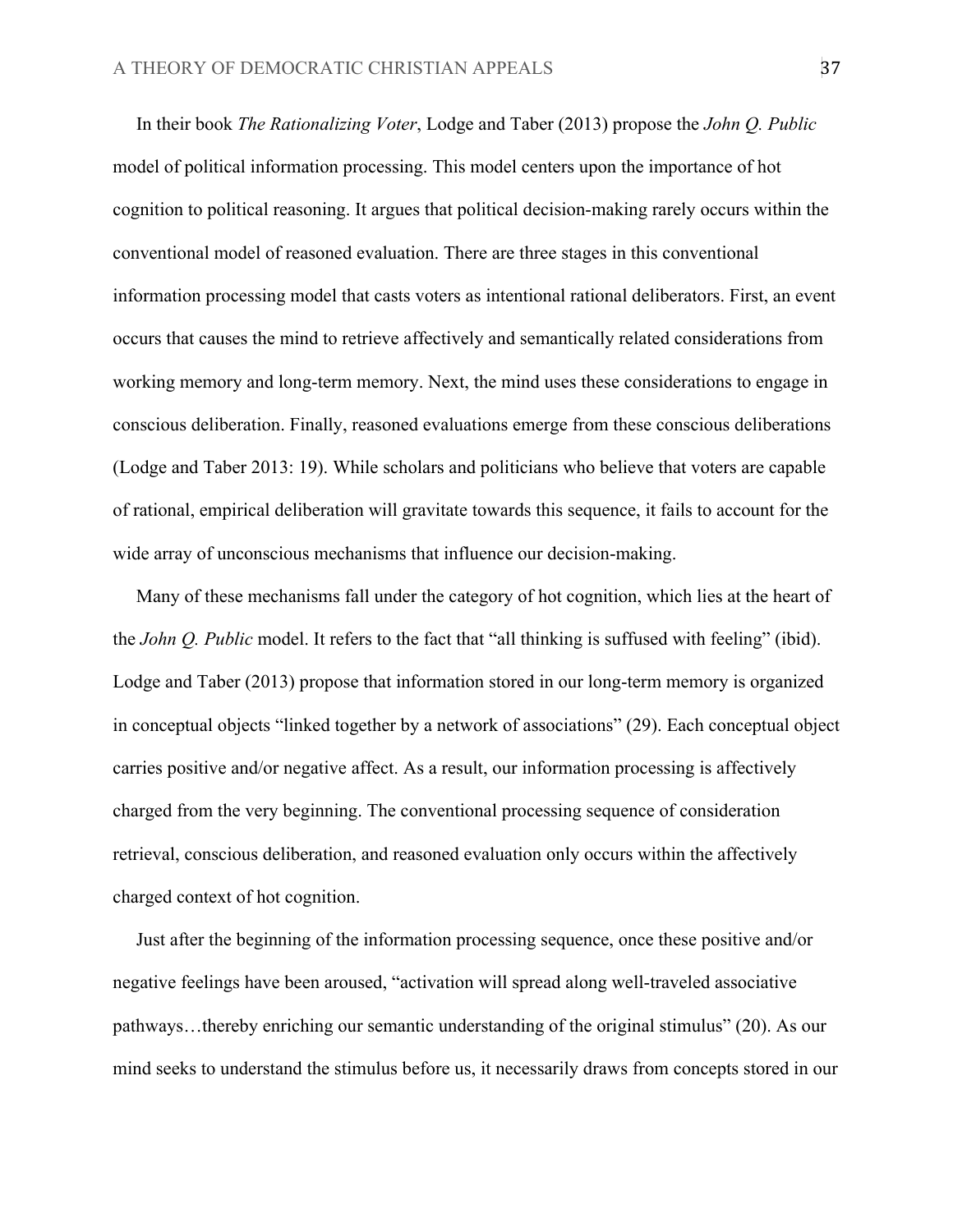long-term memory, as our working memory (what we are thinking about in real-time) can only grapple with around seven concepts at a time (17). Cognitive scientists frame this step in information processing as a competition between activated concepts. Lodge and Taber (2013) argue that concepts that are both semantically and affectively related to the stimulus are most likely to win the competition and move into working memory (18). They refer to this process as affect contagion (135). If the affect associated with the original stimulus is positive, concepts that are semantically related to the stimulus *and* carry positive affective tags are most likely to enter working memory, where they will enter conscious awareness as relative considerations for evaluation (ibid).

 Affect contagion has important implications for political reasoning. Remarkably, Lodge and Taber (2013) show that even primes that are semantically unrelated to political issues and go unnoticed by conscious thought can "influence subsequent conscious thinking and reasoning" (136). They primed undergraduates at Stony Brook University with cartoon smiley faces, frowny faces, or neutral faces<sup>9</sup> and found that subjects exposed to positive primes (smiley faces) demonstrated increased support for an anti-immigration policy as measured by the number of positive thoughts they recorded about the policy (146). These results provide support for what Lodge and Taber (2013) call the "affective mediation effect" in which "affectively biased thoughts enter into the construction of reported evaluations and promote prime-congruent policy preferences and attitude change" (137). In this case, the attitude change is implicit, meaning "outside of conscious appraisal" (35).

<sup>&</sup>lt;sup>9</sup> The cartoon primes were smiley faces, frowny faces, or neutral faces. They were flashed on a computer screen for 39 milliseconds, which is too fast for conscious awareness. Before and after the primes were displayed, the subjects were shown "masks" meant to impair visual memory of the primes.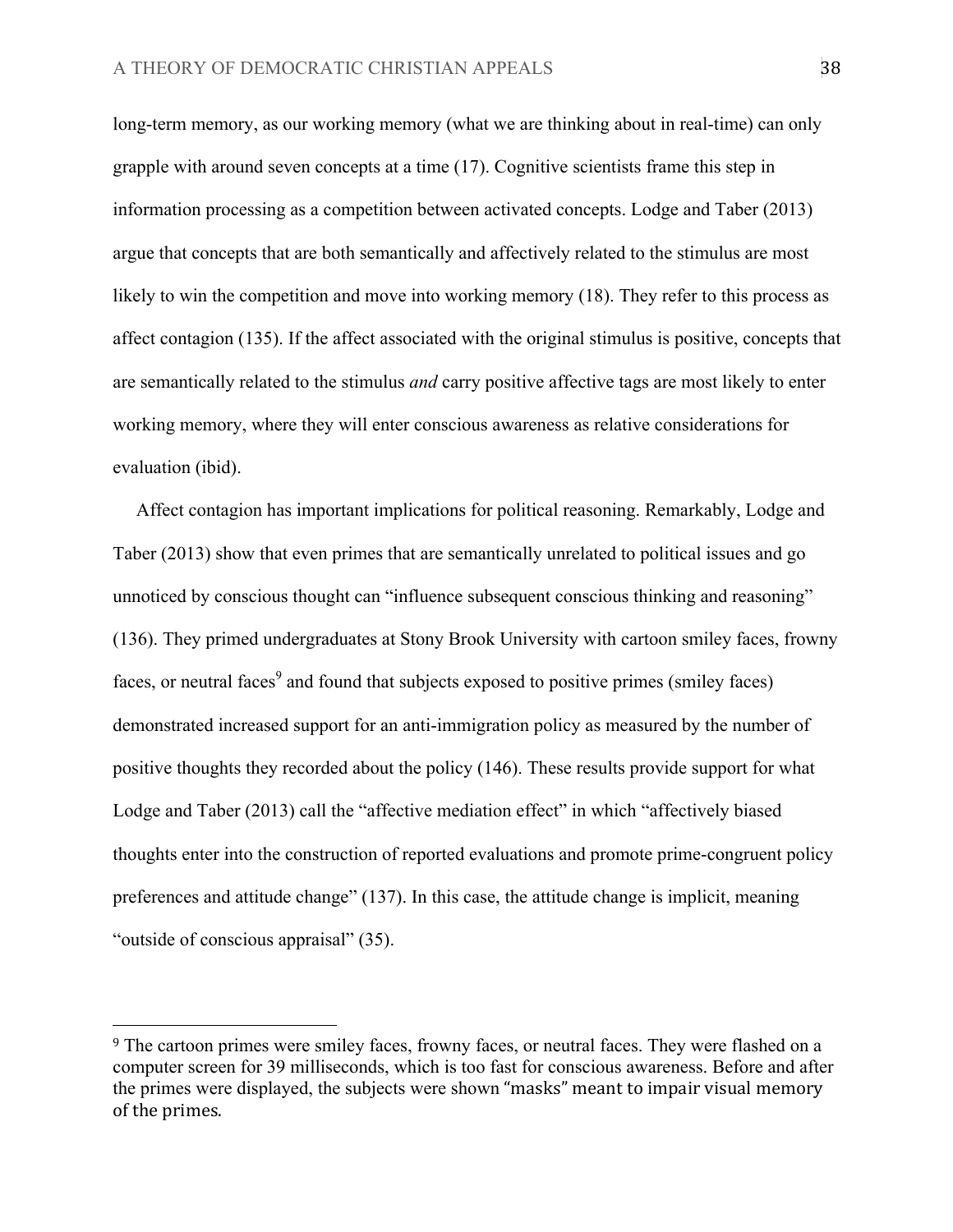When we consider affect contagion in the context of emotion-based moral judgments, we can posit a mechanism through which the affect associated with moral judgments can influence political evaluations. If a Democratic candidate uses Christian language to propose a variety of policies rooted in Nurturant Parent Morality or the Moral Foundations theory, when liberal voters think of those policies, they will feel a flash of positive affect because the policy proposal is congruent with their moral matrices. These flashes of positive affect go on to impact downstream information processing via the affective mediation effect. When liberal voters who have subconsciously associated a candidate's policies with positive affect form overall evaluations of a candidate, these evaluations are formed on the basis of conceptual objects that are also positively affectively tagged. Therefore, these final evaluations are more positive than they would have been otherwise (in the absence of the initial positively affectively tagged policy proposal rooted in a moral matrix).

 While Lodge and Taber (2013) use semantically unrelated primes to induce attitude change, other researchers have achieved the same effect using Christian political appeals as semantically related primes. Studies like these continue to strengthen the case for Democrats to use Christian appeals: affect contagion may occur not only due to the positive affect attached to moral judgments that are congruent with liberals' moral matrices but also *because of the positive affect attached to Christian appeals in and of themselves*. In one study, Albertson (2011) tests to see if Christian political appeals are congruent with hot cognition and the affective mediation effect. She asked her undergraduate subjects to read a segment of a political speech attributed to either George W. Bush or Bill Clinton. In the control condition, the speech had no religious appeal, while in the treatment condition, the speech had a short biblical reference. After they read the speech, subjects took a paper Implicit Attitude Test (IAT) and answered follow-up questions that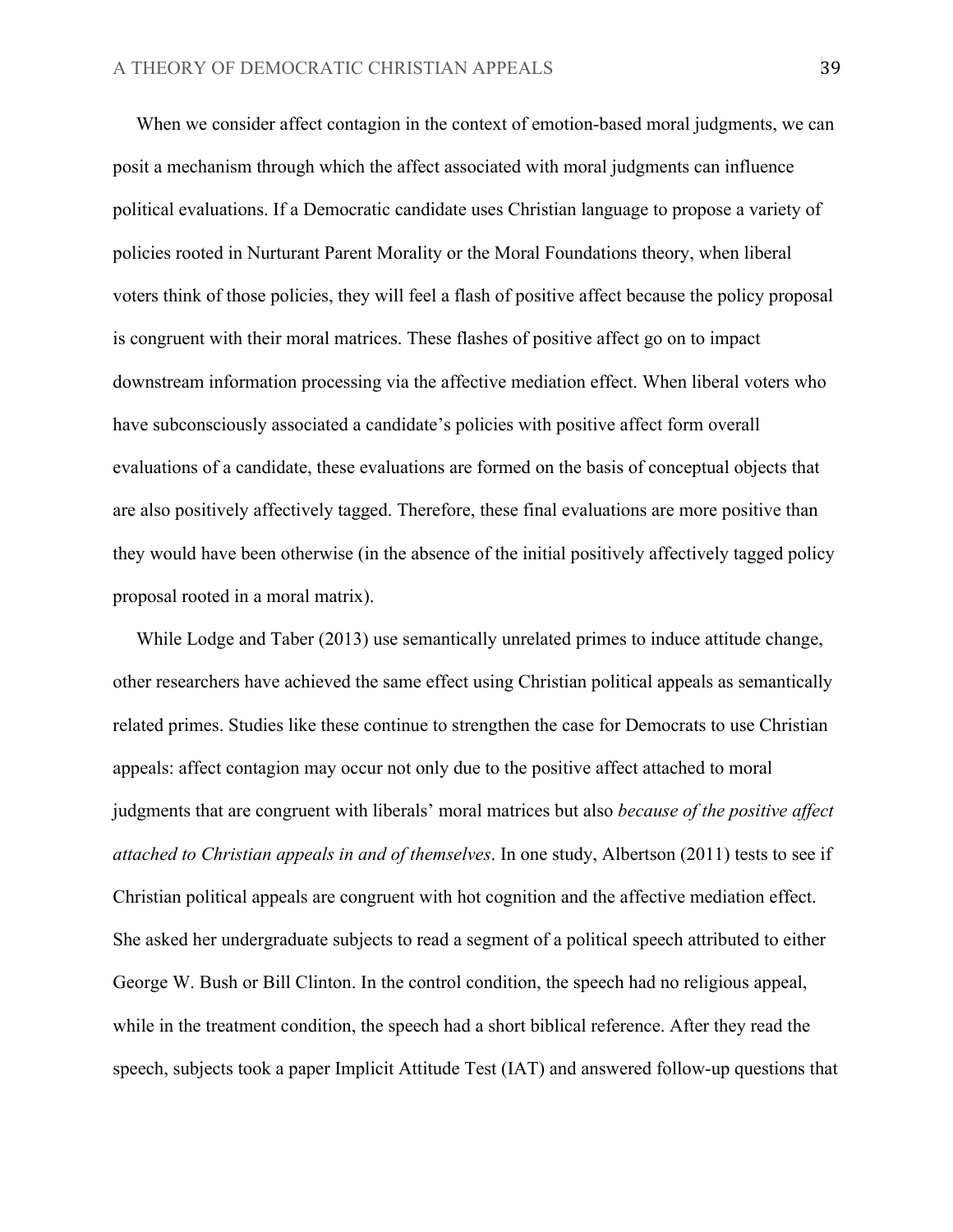included an explicit attitude measure (a feeling thermometer) and a political behavior question asking the students to report the likelihood that they would attend a speech given by either Bush or Clinton in a nearby town (Albertson 2011).

 Albertson (2011) found that exposure to religious appeals significantly improved implicit attitudes towards both Bush and Clinton. Additionally, she found significant increases in the treatment group's reported likelihood of attending a nearby political speech given by Bush or Clinton. Granted, these results were only true for subjects who either identified as Christian or were raised Christian. This intuitively makes sense: "persuasion at the implicit level relies on a match between the nature of the appeal and the background of the individual" (Albertson 2011: 122). However, more intriguing is the fact that these results held amongst those individuals with previous exposure to Christianity even if they indicated on the post-IAT survey that they believed that there was too much religious discourse in politics. Given that a majority of her subjects expressed a preference for less religious discourse in politics, which could very well be the product of adherence to a political philosophy that espouses the separation of church and state, these findings speak to the powerful effect of religious appeals on information processing.

 To recap, Albertson (2011) found that exposure to a Christian appeal improved attitudes towards the political figure issuing the appeal *and* positively influenced political behavior associated with supporting that person. To frame Albertson's (2011) results in terms of the *John Q. Public* model, it is possible that Christian appeals carry positive affective tags regardless of whether the individual in question is a practicing Christian or even endorses the presence of religious language in politics. As we saw earlier, a positive affective tag colors downstream processing by biasing the sampling process from long-term memory in favor of affectively congruent objects, which become the basis for subsequent evaluations. And while subjects'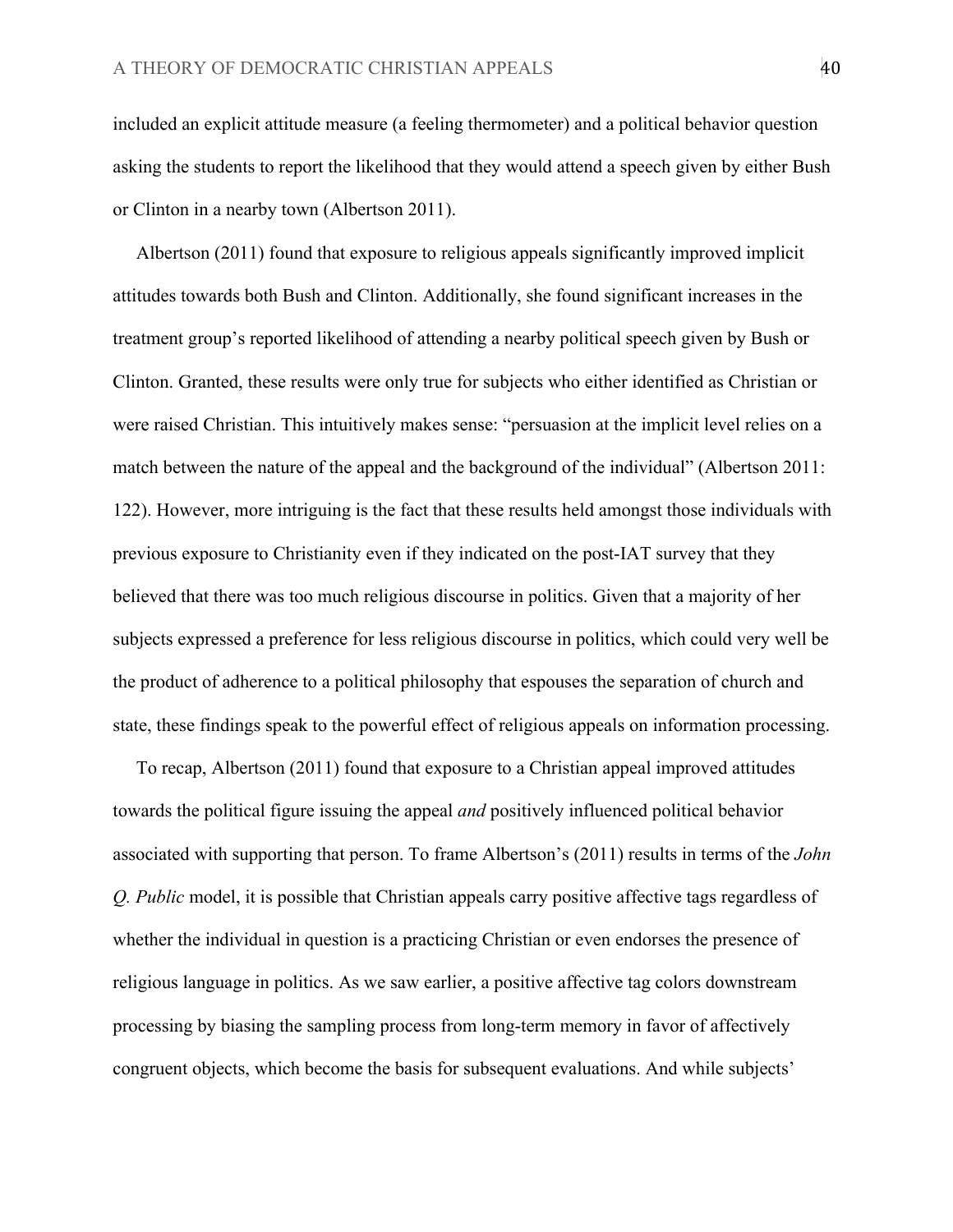explicit attitudes (formed by conscious deliberation) towards the candidates may have remained the same in the control and the treatment conditions, their implicit attitudes and their projections of their future political behavior told another story, a story that bolsters the case for integrating Christian language into political messaging.

# **Discussion**

This section has taken a top-down approach to making the case for how Democrats could invoke Christianity as the basis for moral narratives in their political messaging. First, I discussed how narratives shape our understanding of ourselves as moral agents. Democrats who tend to avoid storytelling will consequently struggle to disseminate a moral message. When voters are exposed to moral messages, they make moral judgments that are affected by lightening-quick, subconscious emotional responses to the moral scenario in question. Many political decisions have moral underpinnings, so when voters make political choices, they are often catalyzed by emotion rather than an empirical cost-benefit analysis of policy.

 Given that many Democratic politicians are Christians and that many Democratic voters are Christian as well, Democrats could conceivably use Christian language to help them craft moral narratives that resonate with liberal voters' moral matrices. First, I showed that language centering around the central Christian teaching of "love thy neighbor" would interface well with Lakoff's (2002) Nurturant Parent Model of liberal morality, as well as the "approach" sides of the liberal moral foundations proposed by Haidt (2012). Second, I argued that Christian language would assist Democrats in interfacing with more expansive moral matrices like those emphasizing a combination of the other three moral foundations. Specifically, I demonstrated how Christianity might be useful in interfacing with the Sanctity/Degradation foundation.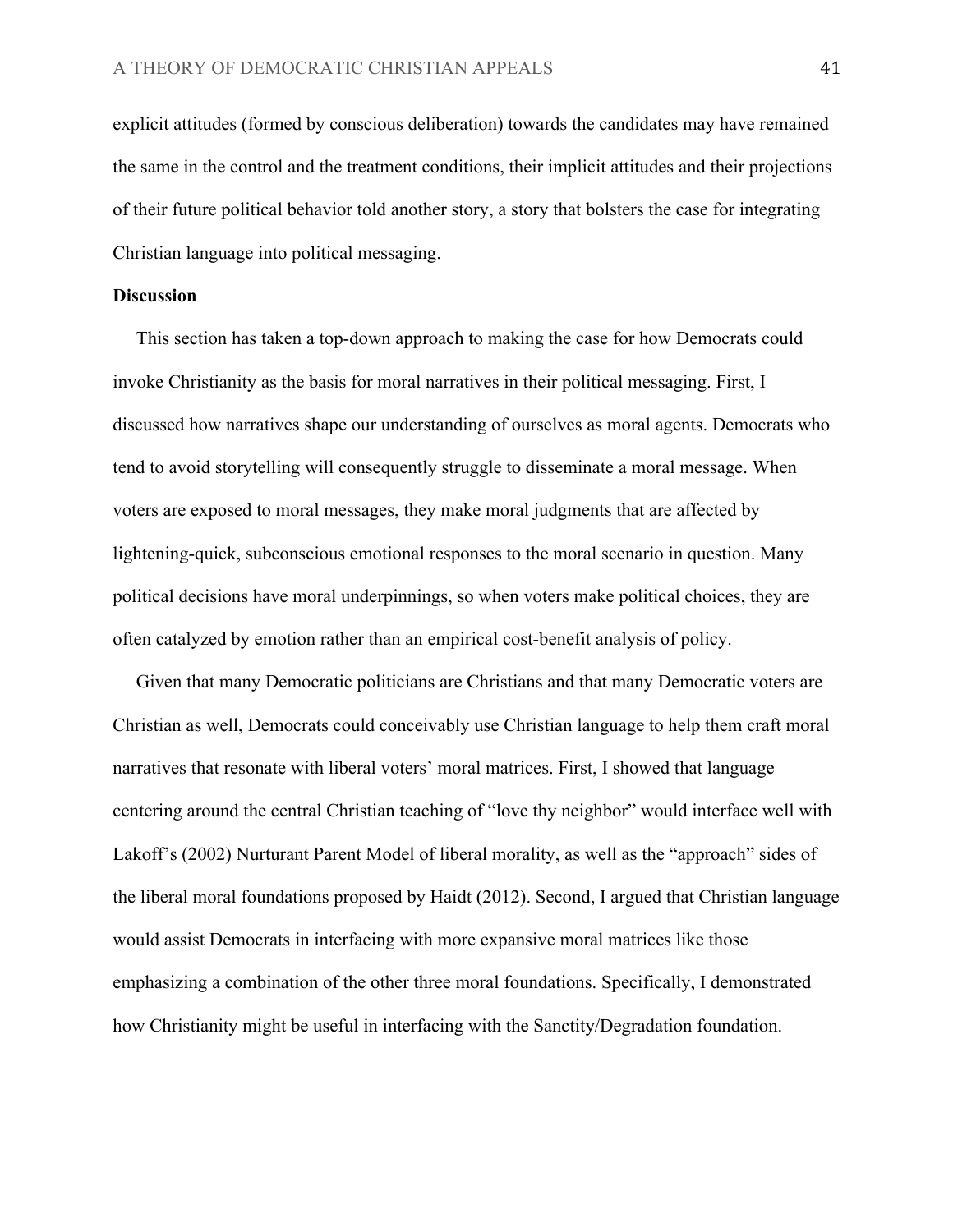Finally, I turned to the *John Q. Public* model of political information processing to propose that any mention of Christianity has the potential to positively influence political attitudes at the subconscious level. The implications of this model for my theory are profound: because the attitude change occurs below the threshold of conscious awareness, liberal voters with exposure to Christianity might view a Democrat who uses a Christian appeal more positively even if some of these voters report they would rather religion stay out of politics altogether. This occurs via the process of affect contagion in which the processing of positively affectively tagged conceptual objects leads to the subsequent movement of similarly affectively tagged objects into working memory, where they form the basis of overall political evaluations. Arguably, Albertson's (2011) findings regarding implicit attitude change and Lodge and Taber's (2013) model of affect contagion suggest that simply mentioning Christianity can assist Democrats in improving liberal voters' political attitudes towards their candidacies.

 In short, Christian Democrats, if they so choose, have a path forward when it comes to integrating their faith into their political messaging. Extant research in political psychology suggests that the use of Christian appeals may very well be a legitimate electoral tactic for Democratic politicians trying to earn the support of liberal voters.

#### **Christian Appeals in the Speeches of Barack Obama, John Kerry, and Hillary Clinton**

 This section conducts three case studies of Democratic politicians' political rhetoric in order to explicate the theory from the second section. In these studies, I will examine several speeches for the four core components of my theory: 1) Does the candidate employ a narrative framework that explains their own candidacy or some aspect of their vision for America? 2a) Does the candidate use Christian language? 2b) What are the possible implications for this use as it relates to the *John Q. Public* model of subconscious information processing? 3) Does the candidate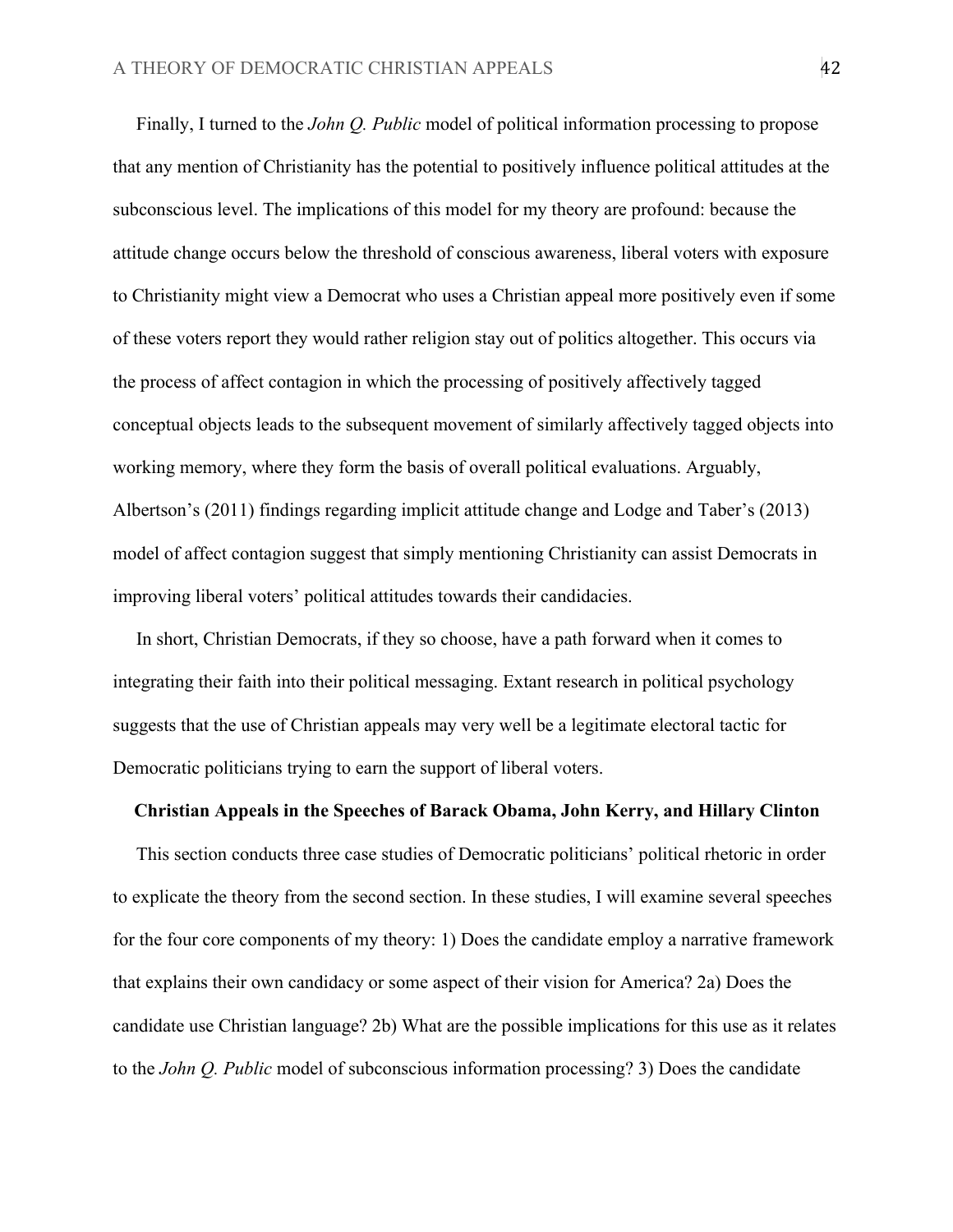frame their candidacy or their policy stances in moral terms? 4) If so, do they talk about morality as it relates to Christianity?

 I will begin by analyzing the oratory of President Barack Obama. I have selected Obama as an "easy" case in order to demonstrate the "logic and mechanisms" of my theory as well as its plausibility (Lipson 2005: 106). Obama is an "easy" case because he presents the absolute bestcase scenario for my theory for the following reasons. First, he is unusual in that he is a Democrat who is comfortable with invoking Christian appeals in his public addresses. Second, he believes it is important for liberals to use religious language to frame political issues in moral terms. Third, he acknowledges the power of narrative in people's lives. Finally, he is electorally successful, having won campaigns at the state, federal, and national level. Given that Obama's own analysis of liberals' difficulties with narrative and moral language aligns with my theory, his rhetoric provides an excellent starting point to examine how my theory might function in real political environments.

 After conducting the Obama case study, I will analyze the rhetoric of John Kerry, the erstwhile senator and secretary of state who ran an unsuccessful presidential campaign in 2004. I have selected Kerry in order to analyze some of the possible challenges some Christian Democrats may face as they attempt to construct moral narratives grounded in religious language. I will compare Kerry's rhetoric to that of Obama to show how he falls short of the best-case scenario: while Kerry does use Christian language to construct a narrative about his candidacy, he fails to effectively use this language to frame his policy stances in moral terms. In order to add a common dimension to the comparison with Obama, I analyze the speech Kerry gave on the 39<sup>th</sup> anniversary of the Selma to Montgomery March at a Black Pentecostal church in Mississippi, which is the same commemorative occasion marked by the second of the two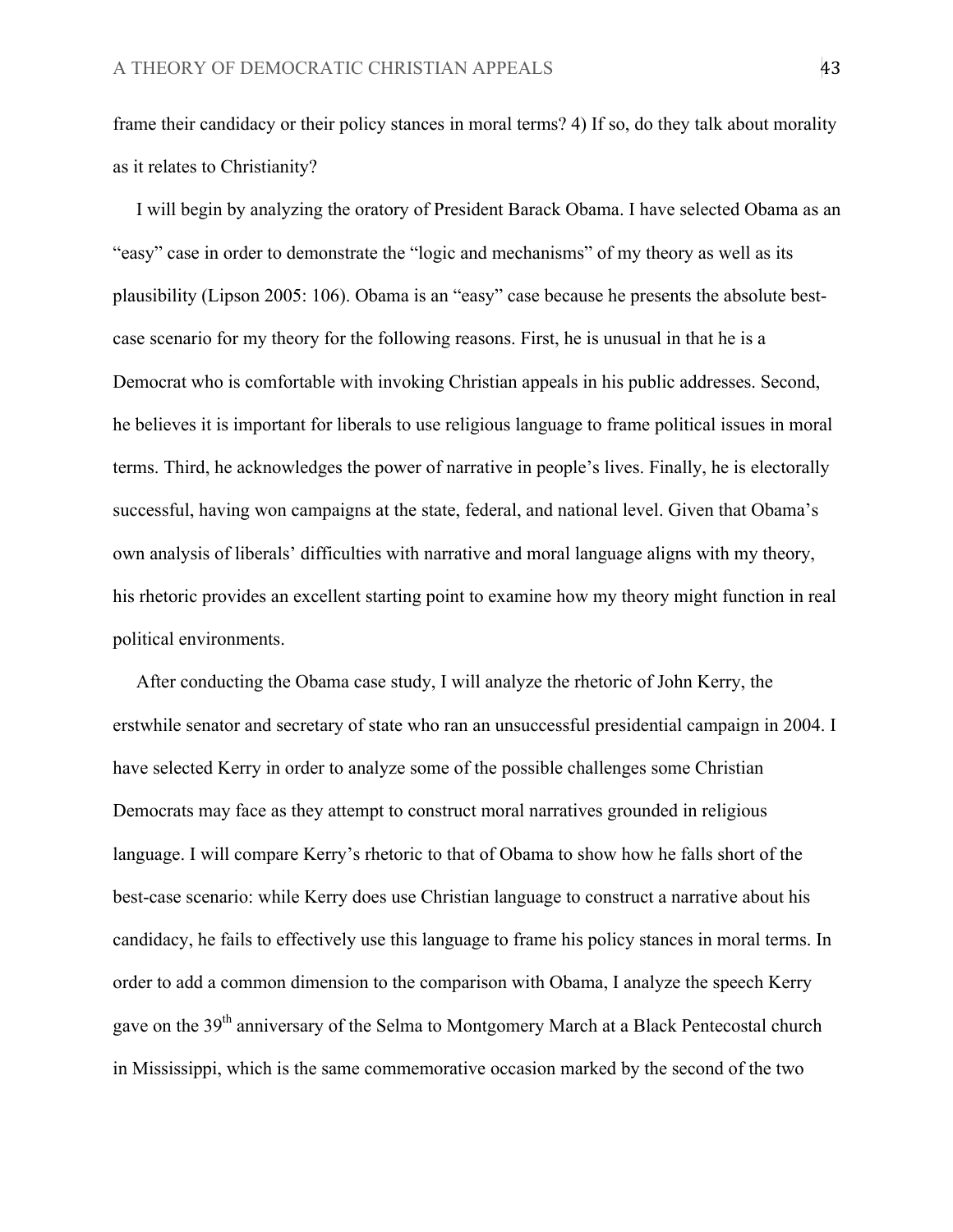Obama speeches I examine. Of the many differences between Obama and Kerry, the most salient one, for the purposes of this case study and comparison, is Kerry's Catholicism versus Obama's Protestantism. I argue that even though Kerry drew upon his Catholic background to construct a narrative about his candidacy, this same background may have made it more difficult for him to use religious language to discuss moral issues in 2003 and 2004 due to the tension between Kerry's pro-choice position on abortion and the vehemently anti-abortion stance of the Catholic Church, as well as Catholic teachings concerning deference to the Church's biblical interpretations. Despite these possible external constraints on Kerry's ability to use his faith to address moral issues, Kerry still manages to use Christian language in a way that positions him to benefit from affect contagion.

 For the last case study, I will analyze a speech that Hillary Clinton delivered during her 2016 campaign for president of the United States. I will show that despite her reputation as a poor political storyteller, when the occasion demanded it, Clinton's speech in this instance contains all four core elements of my theory. This case is an example of the plausibility of my theory in that it shows how even those Democrats who typically struggle with narrative can effectively use Christian language to frame their policy proposals in moral terms.

### **Christian Narrative in the Rhetoric of Barack Obama**

 Even amongst the ranks of American presidents, the depth and breadth of Barack Obama's intellect and his gift for oratory sets him apart from his fellow denizens of the Oval Office. Beginning with his 2004 speech at the Democratic National Convention (DNC), it was clear that Obama was no ordinary state senator. Yet even though there are many aspects of Obama's life that are undoubtedly extraordinary, such as his whirlwind upbringing overseas and his historic election to the Harvard Law Review, Obama shares one important characteristic with millions of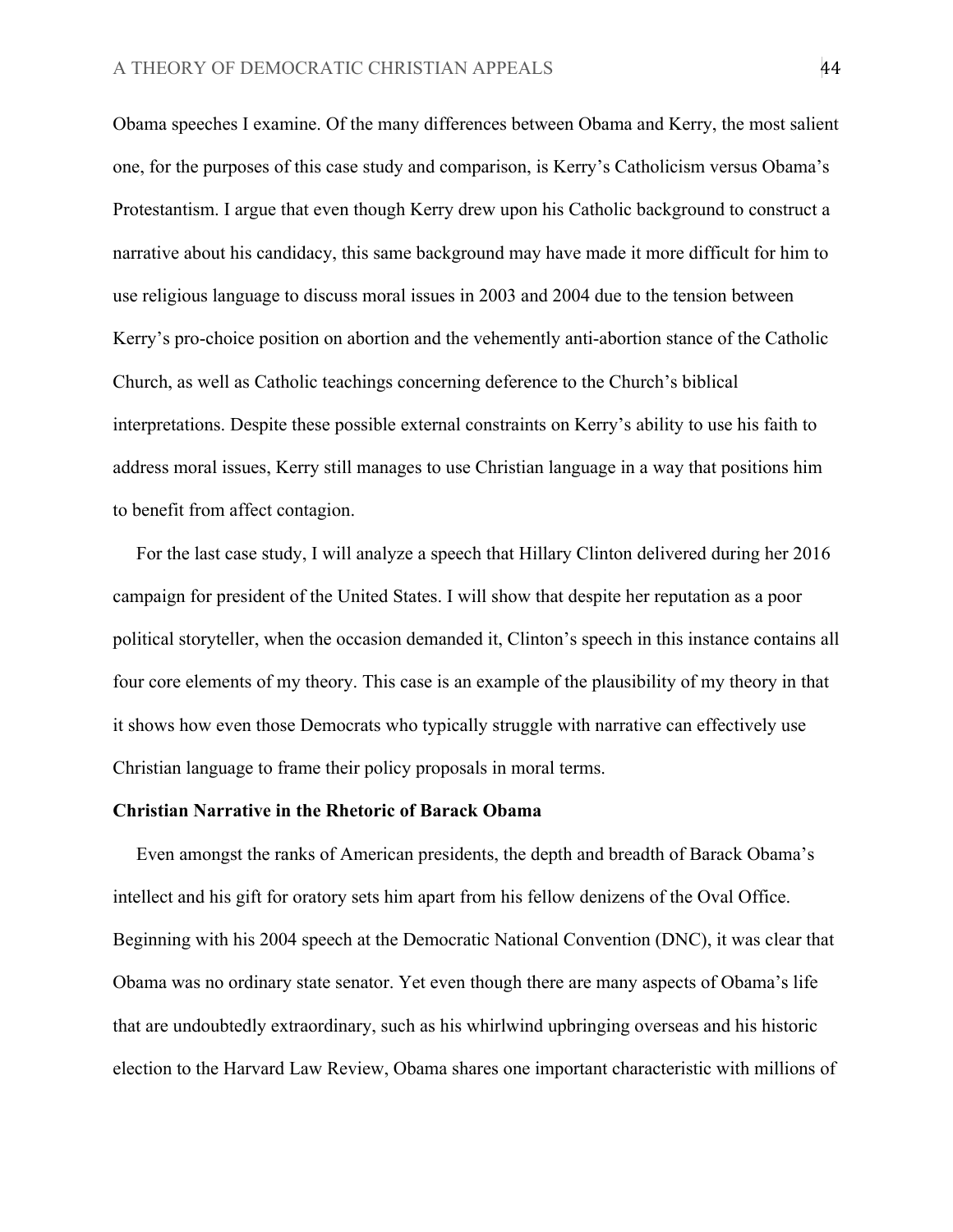Americans: his Christianity. Historians like John Fea have gone so far as to call Obama "the most explicitly Christian president in American history;" and even before he became president, he made a habit of speaking about his Christian faith in his public addresses (as cited in Smith 2015: 368). After his victory in 2008, Obama continued to speak frequently about his Christianity, especially during times of national sorrow like the aftermath of Sandy Hook and the Mother Emanuel shooting in Charleston, South Carolina (369). In this case study, I use two of Obama's most famous speeches to demonstrate the general plausibility of my theory as well as its logic and mechanisms (Lipson 2005).

# **The "Call to Renewal" Speech**

 Throughout his career of public service, Obama's rhetoric has demonstrated that he understands the power of moral narratives. In 2006, then Senator Obama delivered the keynote address at the Call to Renewal conference in Washington, D.C., an event sponsored by a progressive faith-based organization called Sojourners. At this event, Obama spoke at length about the relationship between faith and politics. He began by framing his speech as an attempt to alleviate the suspicion between religious and secular America. Democrats, he claimed, are far too willing to cede religious discourse to Republicans out of fear of offending secular voters. By doing so, they fail to appreciate what drives people towards religion in the first place:

This religious tendency is not simply the result of successful marketing by skilled preachers or the draw of popular mega-churches. In fact, it speaks to a hunger that's deeper than that…Each day, it seems, thousands of Americans are going about their daily rounds… and they're coming to the realization that something is missing. They are deciding that their work, their possessions, their diversions, their sheer busyness, is not enough. They want a sense of purpose, a narrative arc to their lives (Obama 2006).

 In this passage, Obama explicitly recognizes the centrality of narrative to the human condition. Moreover, he asserts that religion provides a narrative arc to the lives of many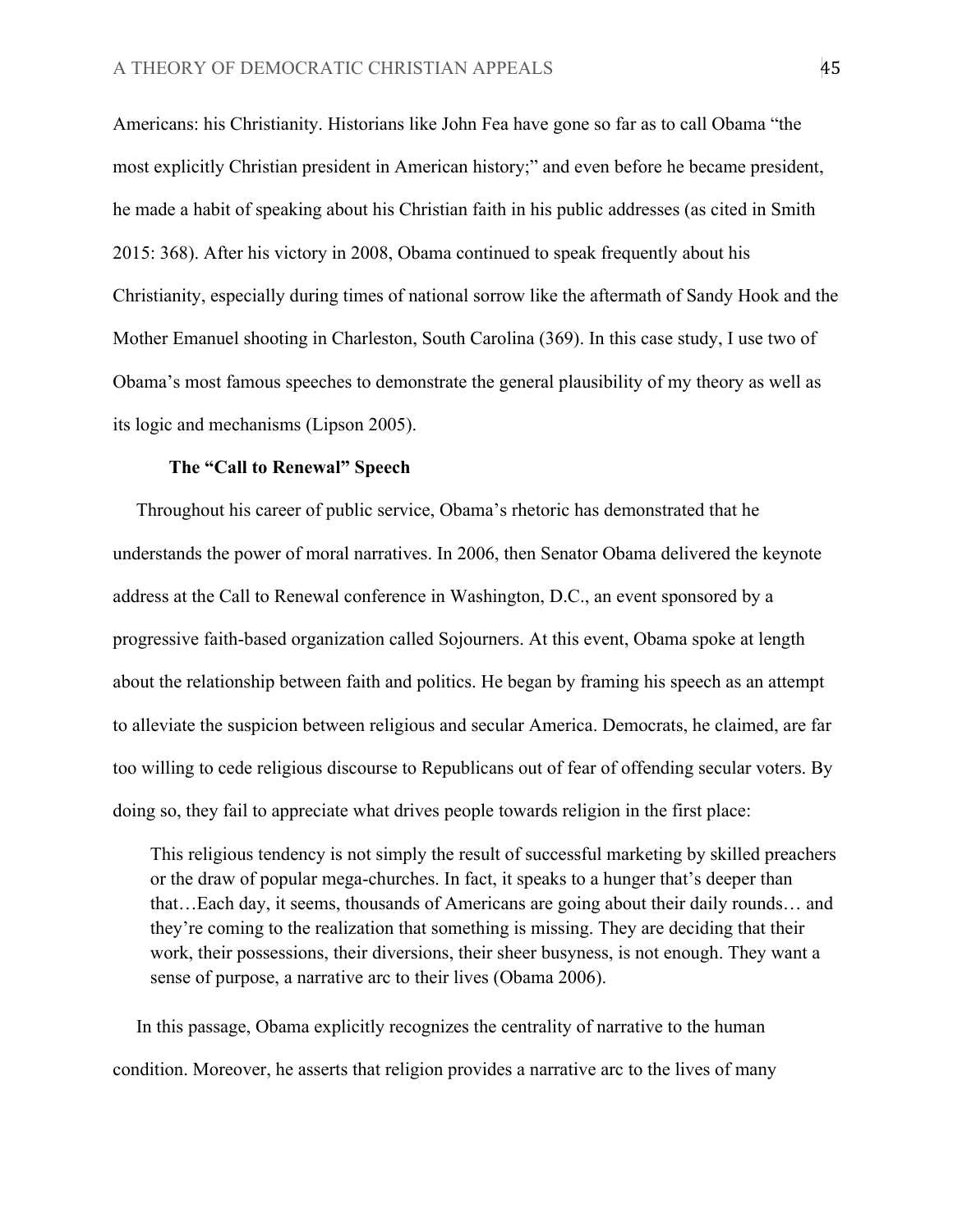Americans. Echoing Somers and Gibson (1995) and Smith (2003), Obama states that the religious narrative arc he conceives of underpins not only people's sense of purpose but also their "values" and their "obligations toward one another" (ibid). Consequently, Obama argues that when Democrats avoid discussing religion, it prevents them from "effectively addressing issues in moral terms" because "if we scrub language of all religious content, we forfeit the imagery and terminology through which millions of Americans understand both their personal morality and social justice" (ibid).

 These passages demonstrate an awareness of the advantages available to Democrats who invoke religious appeals that is congruent with my theory. Obama even anticipates Ricci's (2012) analysis about the lack of liberal storytelling when he observes how, "After all, the problems of poverty and racism, the uninsured and the unemployed, are not simply technical problems in search of the perfect ten point plan. They are rooted in both societal indifference and individual callousness — in the imperfections of man" (ibid). Here, Obama, in so many words, takes aim at those liberals who adopt a purely dispassionate and empirical approach to problem solving. These individuals, he suggests, should elevate their rhetoric beyond a ten-point, problem-solution framework<sup>10</sup> and instead situate themselves as public servants grounded by a moral mission.

 The question remains, however, whether Obama follows his own advice. Does he use his Call to Renewal speech to tell a moral narrative underpinned by Christianity about his calling to public service that resonates with the Lakoff (2002) and Haidt (2012) models? I suggest that he does. In 2006, Obama was not yet running for president. As such, his Call to Renewal speech did

<sup>10</sup> The campaign website of Andrew Yang, one of the many Democrats running for president in 2020, takes this approach to an extreme. The policy section on his website features over fifty policies, including "Making Taxes Fun" and "NCAA Should Pay Athletes," that Yang explicitly frames in terms of problems and solutions.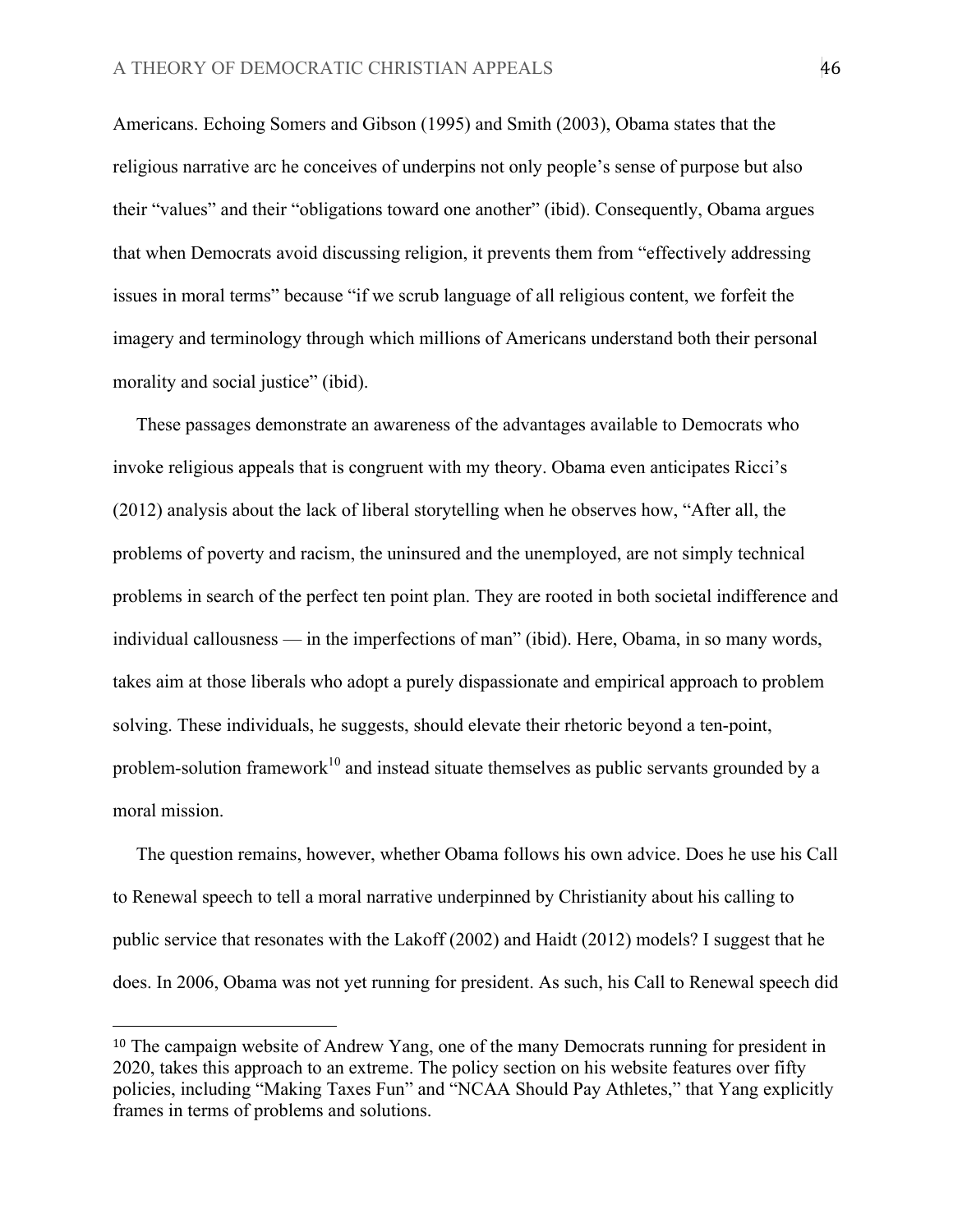not need to offer a great deal of policy proposals or justify his candidacy for some higher office. Nonetheless, early on in the speech, Obama does recount his own faith journey in a way that grounds his public service in Christian morality. Furthermore, on the occasions when he does address specific policy issues, he does so in a way that resonates with how Lakoff (2002) and Haidt (2012) conceive of liberal moral matrices.

 Around ten minutes into his speech, Obama begins to talk about his own upbringing and his conversion to Christianity. He explains that growing up, he was skeptical of organized religion, but after working as a community organizer for a group of churches in the South Side of Chicago, he decided to enter the church himself. He describes how "kneeling beneath that cross on the South Side, I felt that I heard God's spirit beckoning me. I submitted myself to His will, and dedicated myself to discovering His truth" (ibid). This last phrase in particular ("and dedicated myself to discovering His truth") speaks to Obama's conception of his faith as an ongoing journey that interacts with and informs his public service. With this story as a backdrop, Obama mentions several policy issues he cares about. First, he turns to gun violence and emphasizes the importance of "keeping guns out of our inner cities" (ibid). But rather than directing his ire at the NRA or some other conservative foe, Obama focuses on the moral ramifications of an individual's decision to commit gun violence. He says, "when a gang-banger shoots indiscriminately into a crowd because he feels somebody disrespected him, we've got a moral problem. There's a hole in that young man's heart — a hole that the government alone cannot fix" (ibid).

 Here, Obama's focus on the moral deficits of the shooter, as well as his assertion that government alone cannot fix those deficits, frames gun violence in a way that resonates with liberal morality. Recall one of the foundational metaphors of Nurturant Parent Morality: "People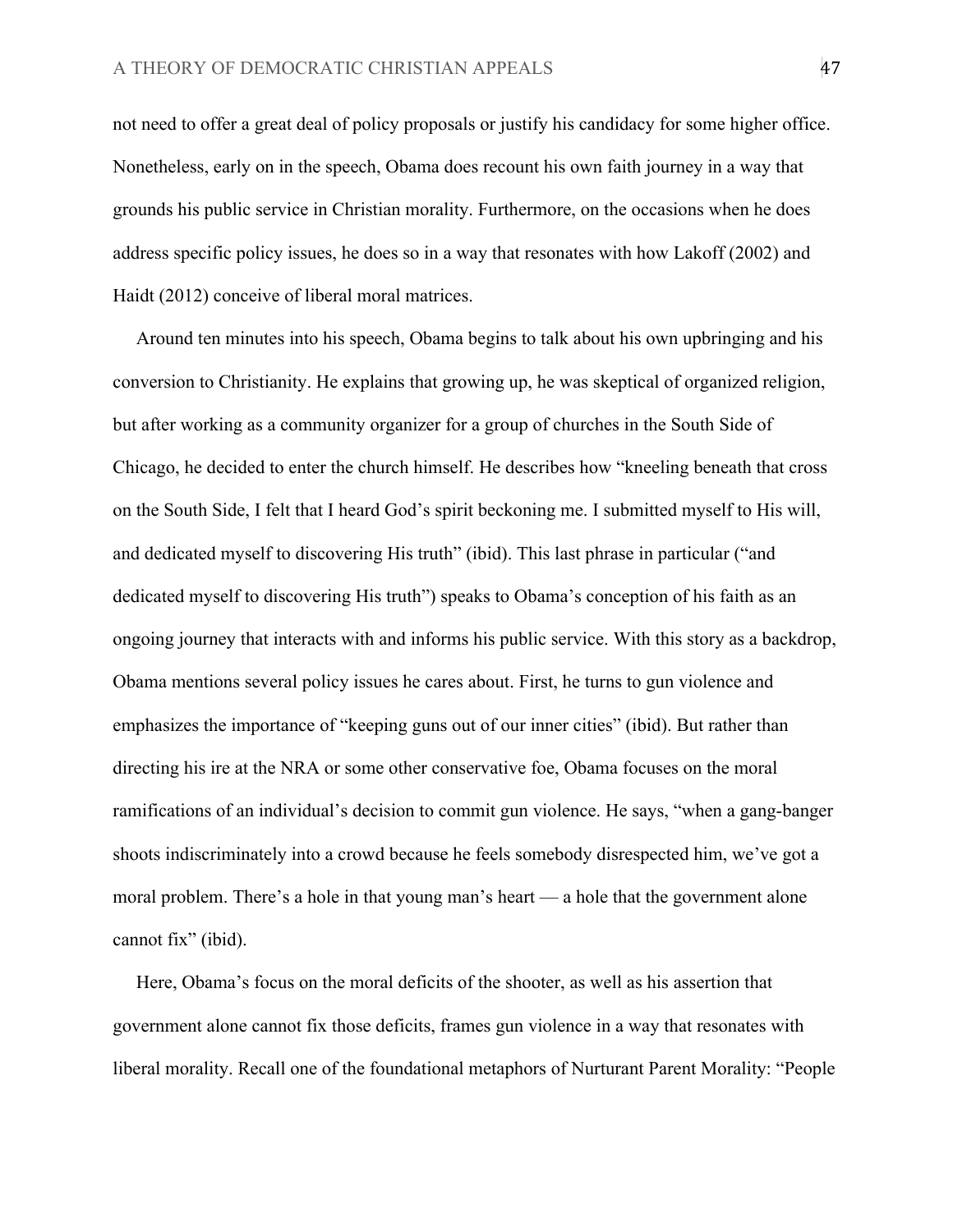Needing Help are Children Needing Nurturance" (Lakoff 2002: 118). In Obama's opinion, someone who shoots into a crowd needs help, and not just any sort of help. Obama's image of a hole in the heart of the shooter speaks to his belief that a violent person needs spiritual help *that the secular government cannot provide*. Instead, Obama may have meant to suggest that if only the shooter had been spiritually nurtured by a community of faith, perhaps a Christian community like the one Obama himself participated in before his political career, the shooter would have ended up on a more peaceful path. Therefore, the moral issue at stake here, according to Obama, is Care in Care/Harm, and not just care for the victims of violence, but care for the perpetrators. In the context of Obama's speech, it is clear that this particular conception of care stems from his Christian faith and the moral values he believes this faith entails.

# **The Selma 50th Anniversary Speech**

In 2015, Obama spoke at the  $50<sup>th</sup>$  anniversary of the Bloody Sunday March in Selma, Alabama, an event in which civil rights demonstrators crossed the Edmund Pettus Bridge only to be beaten violently back by local police. Obama's rhetoric in this speech once again demonstrates the basic plausibility of my theory: Democrats can use moral narratives grounded in Christianity to appeal to liberal voters' moral matrices. In this speech, Obama recounts the actions of civil rights activists and change-makers throughout American history and describes them as followers of a divinely inspired path laid out by scripture. He does so in the following passage in which he says, "The march on Selma was part of a broader campaign that spanned generations; the leaders that day part of a long line of heroes…they did as scripture instructed: 'Rejoice in hope, be patient in tribulation, be constant in prayer<sup>11</sup> (Obama 2015). With these words, Obama casts the history of American progress with regards to social justice as essentially

<sup>11</sup>Romans 12:12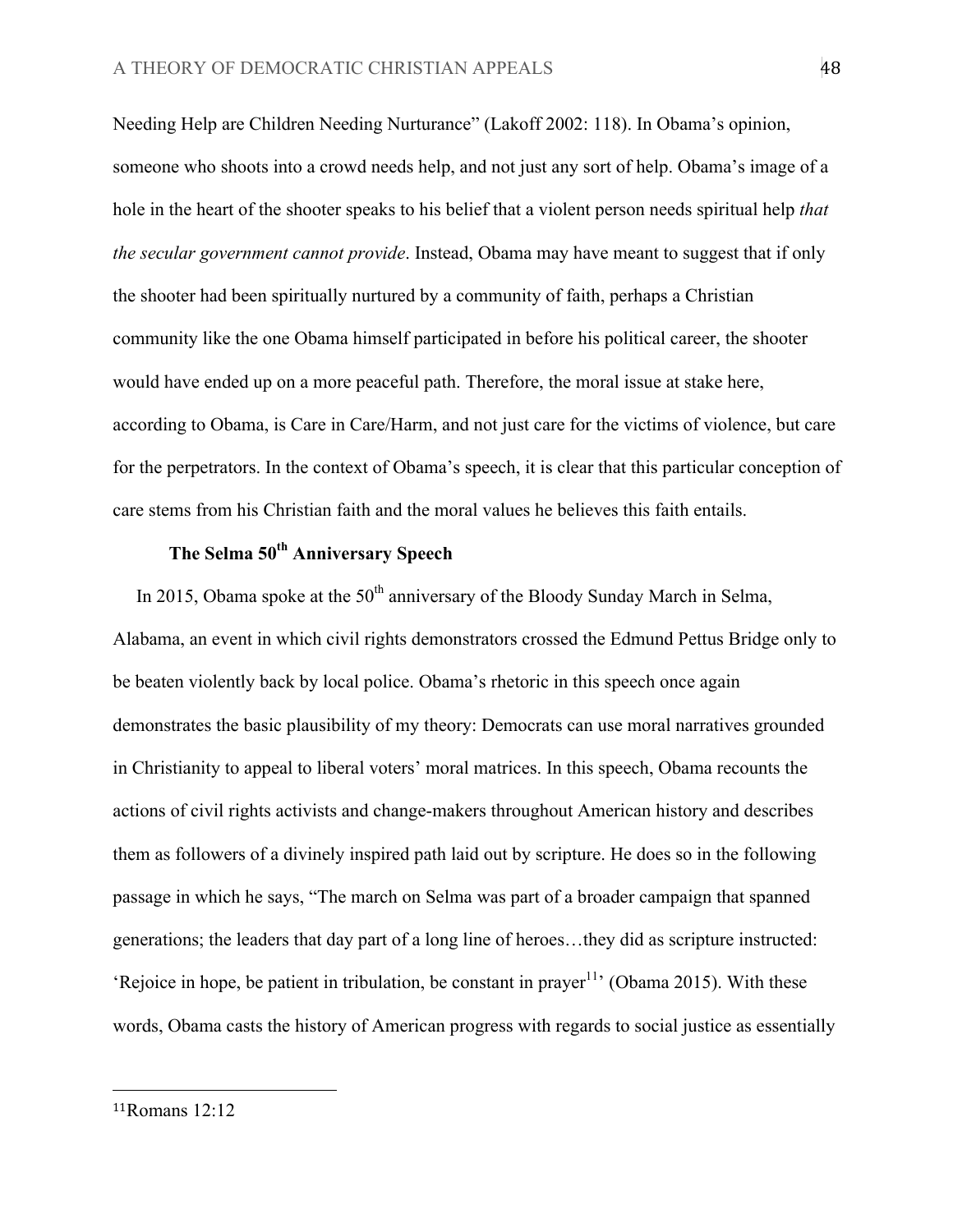a Christian endeavor. While he does not claim that progressive change is the exclusive domain of Christians (or indeed of religious people as a whole, a point which he emphasizes in his Call to Renewal speech), he clearly indicates that progressive social change goes hand in hand with a "moral imagination" inherent in Christian principles (ibid).

 In the middle of his speech, Obama turns to discussing modern-day policy issues, including criminal justice reform and economic inequality. If we as a society can exercise the moral imagination of the Selma marchers, he says, we can "we can make sure our criminal justice system serves all and not just some," "roll back poverty and the roadblocks to opportunity," and "we can make sure every child gets an education suitable to this new century" (ibid). In light of what Obama says before this, these policy proposals become tethered together by the common thread of American improvement stemming from a moral, Christian imagination.

 For Obama, the question of who, exactly, does the improving is easily answered: "Selma shows us that America is not the project of any one person. Because the single-most powerful word in our democracy is the word 'We'" (ibid). He goes on to list a number of individuals and groups who are noteworthy in their efforts to better America. This conception of improvement as a moral imperative driven by a national community is essentially a nurturant one. If we return to the four foundational metaphors of the Nurturant Parent Model, we see that the notion of "we" is central to liberal morality. For reference, the four-part conceptual metaphor that outlines the moral responsibilities of parents and governments is as follows: "(1) The Community is a Family. (2) Moral Agents are Nurturing Parents. (3) People Needing Help are Children Needing Nurturance. (4). Moral Action is Nurturance" (Lakoff 2002: 154). In this model, moral action is a communal activity. A family, or a community, acts together to nurture its children, or people in need. Moreover, people in this community "derive" meaning and purpose from these moments of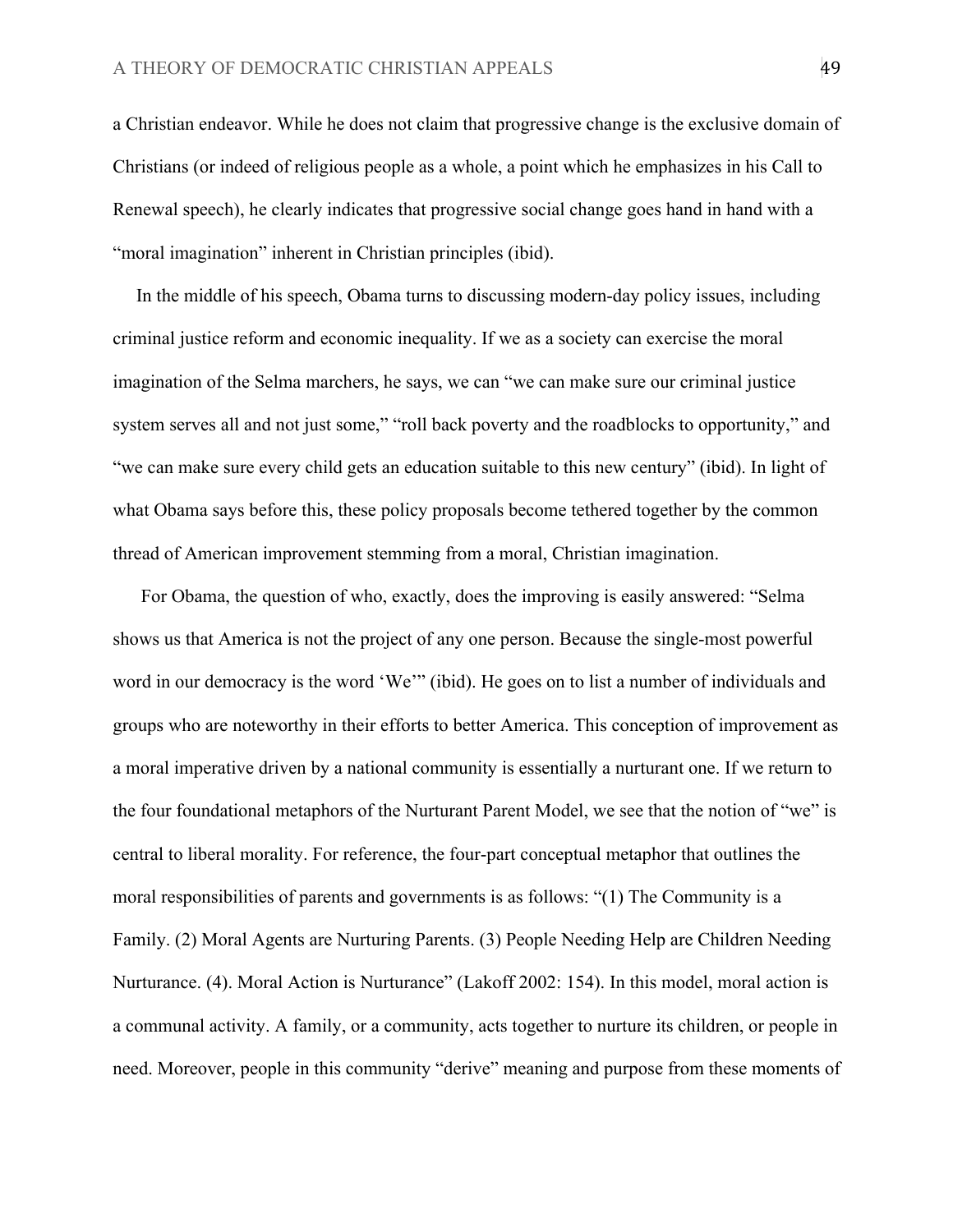"mutual interaction and care" (108). For example, the meaning Obama derives from moral nurturance is the meaning of America itself, an America that is a "beacon of opportunity" in which "loving this country requires...the willingness to speak out for what is right" (Obama 2015).

 Obama ends his speech with an espousal of American exceptionalism rooted in Christianity that is worth quoting in full.

When it feels the road is too hard, when the torch we've been passed feels too heavy, we will remember these early travelers, and draw strength from their example, and hold firmly the words of the prophet Isaiah: "Those who hope in the Lord will renew their strength. They will soar on [the] wings like eagles. They will run and not grow weary. They will walk and not be faint."

We honor those who walked so we could run. We must run so our children soar. And we will not grow weary. For we believe in the power of an awesome God, and we believe in this country's sacred promise. May He bless those warriors of justice no longer with us, and bless the United States of America. Thank you, everybody (ibid).

In this conclusion, Obama returns to a Christian moral narrative in order to recap the two primary themes of his speech. Both of these themes pertain to Haidt's (2012) moral foundation of Sanctity/Degradation. The first theme deals with the sacred character of activism throughout American history. The second theme pertains to the sacred properties of American exceptionalism. The first paragraph in the quote above corresponds to the first theme. Here, Obama once again characterizes the struggle of American change-makers and activists as divinely inspired by linking their tribulations to scriptural axioms. He suggests that perseverance and hope in the face of difficulties can be understood as sacred Christian endeavors. The quest for freedom and social justice transcends the mundane. In this framework, those who stand in the way of freedom are standing in the way of God and degrading scripture itself. In the second paragraph, in which he asks God to bless the United States of America, Obama links American exceptionalism to the divine when he refers to "the sacred promise" of America (ibid). America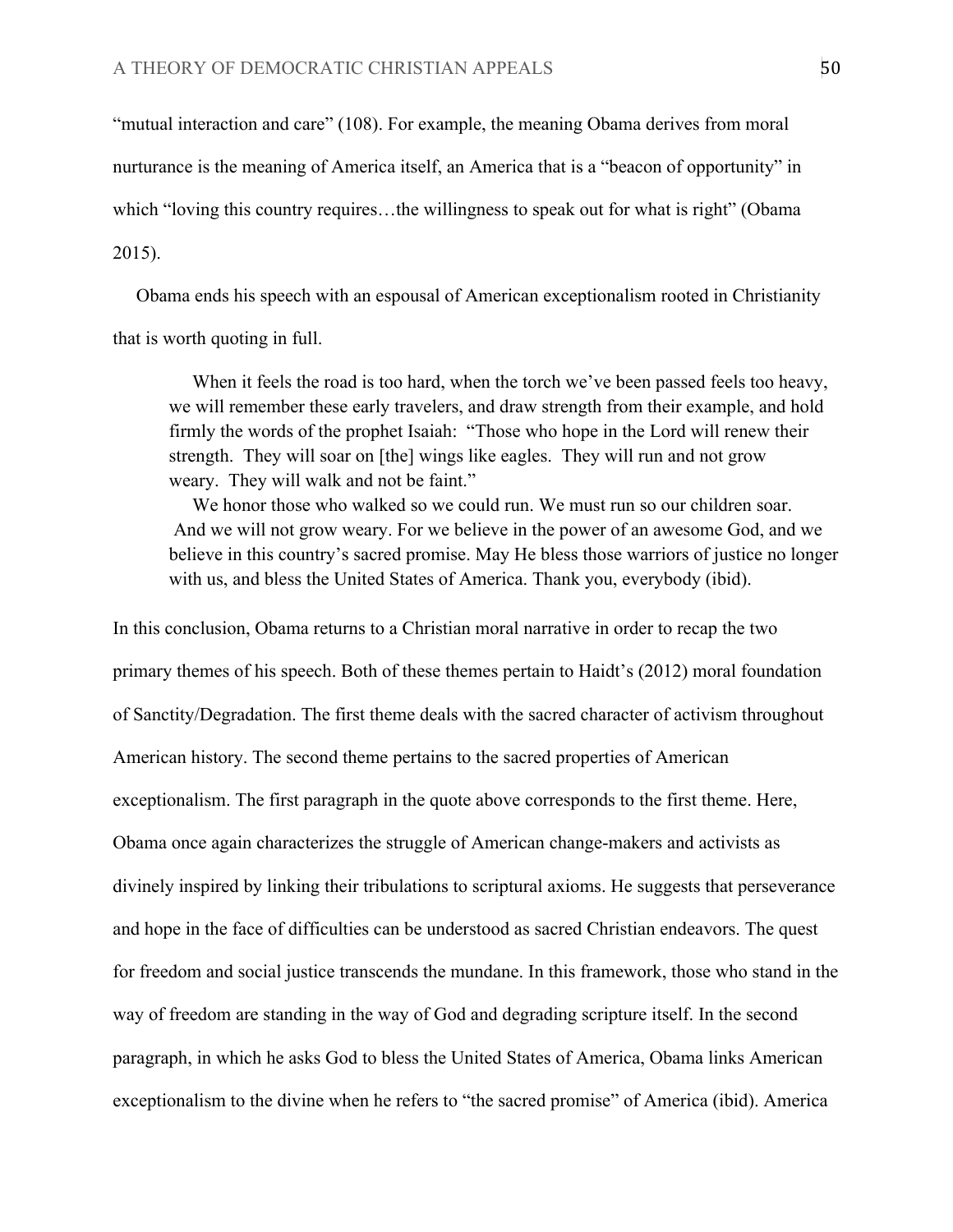is exceptional because it is sacred, and it is sacred because it is exceptional, he implies. Either way, the American polity and all it entails is something inherently sacred because it is connected to God.

 These rhetorical moves have far-reaching implications. For example, they allow Obama to implicitly suggest that anyone who disagrees with his conception of America and the evolution of American freedom would actually pit themselves against God as well as Obama himself. Questions of policy, in this framework, transcend empiricism and become questions of advancing America along a godly path of moral justice. My theory suggests that this sort of rhetoric potentially has powerful psychological effects on voters. It provides them with a story that deals with morality and consequently asks them to make moral judgments regarding where America is now and where it is heading. The affect inherent in these decision-making processes may improve political attitudes and galvanize behaviors that benefit Democratic politicians. With regards to Albertson's (2011) findings that the mere mention of Christianity improves political attitudes towards Democratic politicians amongst subjects with a Christian background, while it is certainly a fool's errand to attribute Obama's electoral successes to any one particular factor, the fact remains that he was a Democrat who often spoke about his Christianity and never lost an election after the year 2000. At the very least, the findings of Albertson (2011) and Taber and Lodge (2013) suggests that mentions of Christianity are a) positively affectively tagged and b) processed so quickly so as to positively influence political attitudes regardless of the contents of liberal voters' preexisting conscious opinion of a candidate.

 As a gifted orator who appreciates the power of moral narratives, Obama has no difficulty weaving religious appeals into his political rhetoric. By addressing policy within a moral, Christian framework, Obama's messages have the potential to resonate with liberal voters' moral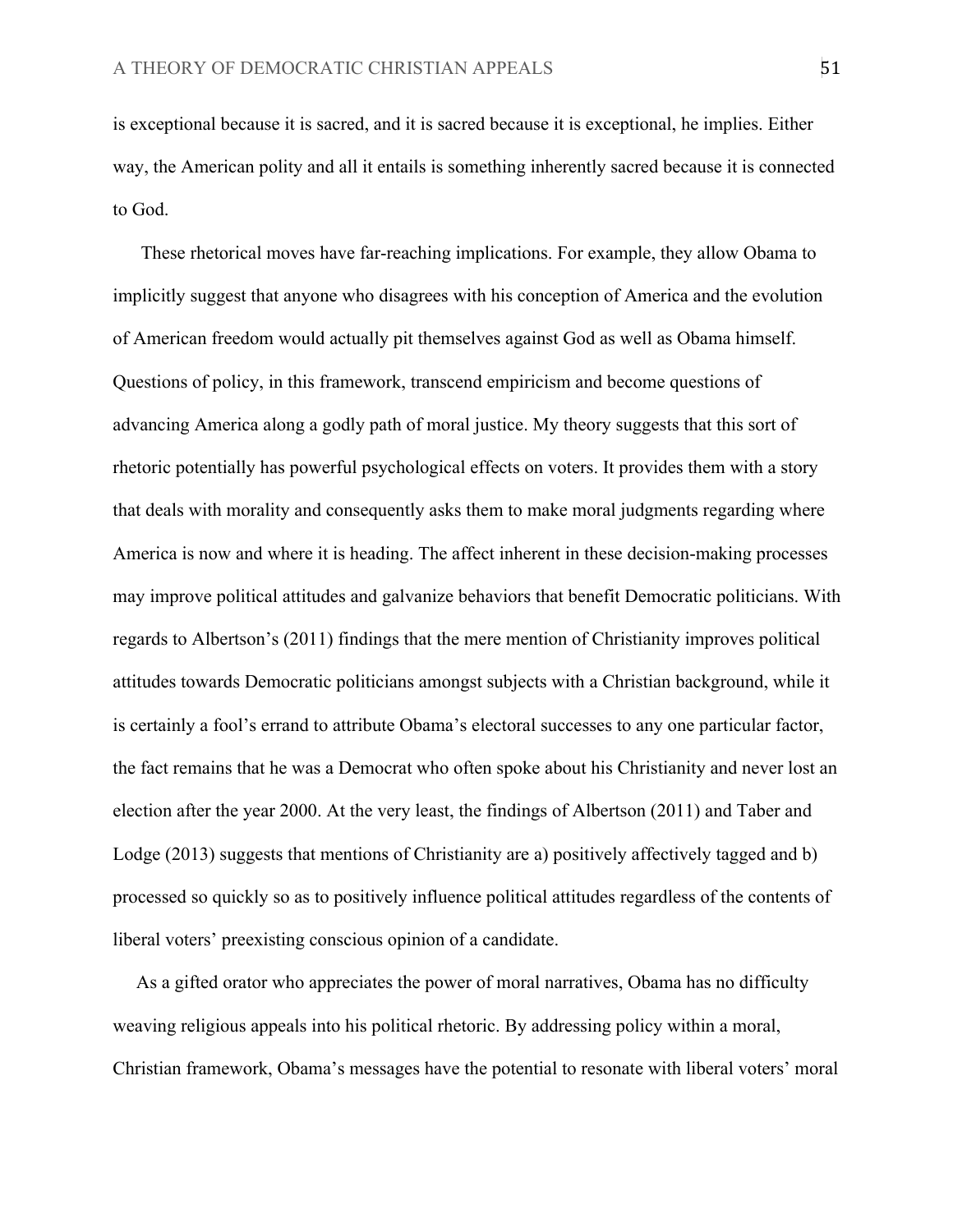matrices. When liberal voters evaluate his subsequent political actions, his policies and the cognitive concept of Obama himself as a public official have already become associated with positive affective tags that arose over the course of their moral judgments. Policies with positive affective tags that are associated with Obama instantly influence voters' decision-making processes via affect contagion, in which processing a stimulus associated with positive affect leads to similarly tagged considerations moving into working memory, where they form the basis for an evaluation of a candidate that is more positive than it would have been otherwise, without the Christian appeal (Lodge and Taber 2013). Essentially, Obama's synthesis of moral narrative and Christianity allows him to most effectively take advantage of voters' political processing systems as articulated by the *John Q. Public* model.

# **Catholic Constraints on the Religious Rhetoric of John Kerry**

 Not every Democrat is able to use religious appeals as effectively as Obama. When John Kerry won the Democratic presidential nomination in 2004, he began to talk publically about his Catholic faith more frequently than he had during the primaries (Weiss 2010: 47). This strategy may have seemed necessary to Kerry and his advisors given that his Republican opponent, President George W. Bush, was a devout Christian who regularly spoke about his faith and the influence it had on his politics<sup>12</sup> (Smith 2006: 366). One of the earlier examples of Kerry's new strategy is a speech he gave in Jackson, Mississippi, to a black Pentecostal church in March 2004. In this speech, Kerry effectively uses Christian language to construct a narrative about his candidacy. However, he does not use Christianity to frame his policy proposals in moral terms. I

<sup>&</sup>lt;sup>12</sup> One of Bush's most famous electoral moments occurred during the 2000 presidential debates when he stated that Christ was his favorite philosopher because "he changed my heart" (as cited in Smith 2006). Moreover, immediately after Bush was inaugurated, he declared the subsequent Sunday a national day of prayer, as he believed he needed the prayers of the public in order to succeed in the presidency (ibid).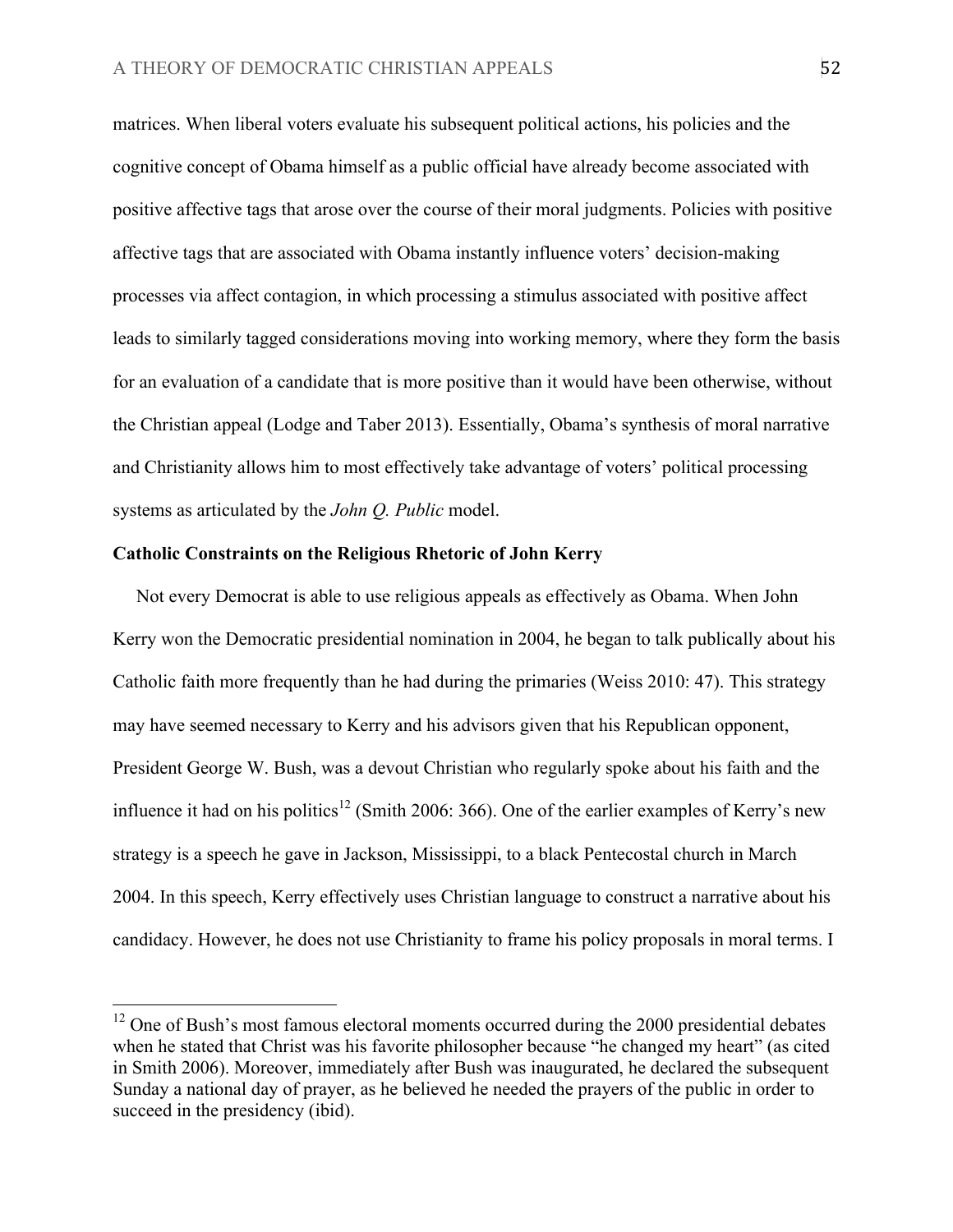posit that this absence of a moral framework can be attributed to Kerry's desire to avoid public conflicts over moral issues with the hierarchy of the Catholic Church.

 Kerry grew up Catholic in Boston, Massachusetts. Despite his last name and his hometown, Kerry does not have Irish roots. His grandparents were actually European Jews who converted to Catholicism upon immigrating to the United States (Kranish 2003). According to Kerry's recent biography, *Every Day is Extra*, his faith faltered after he returned home from Vietnam, but after a time of serious reflection, he eventually reconciled with his Catholicism as a senator (as cited in Sullivan 2018). This reconciliation did not lead to Kerry changing his position on abortion, a practice opposed by the Catholic Church. On the contrary, Kerry remained one of the most prochoice politicians in the Senate (FitzGerald 2017).

 As Weiss (2010) notes, the speech Kerry gave in March 2004 to the Greater Bethlehem Temple Church in Jackson, Mississippi marked a substantial departure from the ways in which Kerry had previously spoken about Christianity on the campaign trail. In the past, Kerry had mostly mentioned religion in the context of distinguishing himself from Bush and the Republicans, both of whom, he claimed, "threw" faith at people "overtly" and "reached too far" with their partnerships with Christian organizations (Interfaith Alliance 2003). In Jackson, however, Kerry wholeheartedly embraced religious rhetoric. It is worth acknowledging that the Greater Bethlehem Temple Church is a black Pentecostal church; as such, Kerry likely attempted to put his best foot forward, so to speak, in terms of his ability to talk about Christianity (Weiss 2010: 47). This factor influenced my selection of this particular address for the case study because it provided Kerry with a clear opportunity to invoke Christian rhetoric without fear of alienating people of other faiths or of no faith at all. Yet even in a scenario where it was appropriate to deliver a no holds barred religious address, Kerry did not use his Christianity to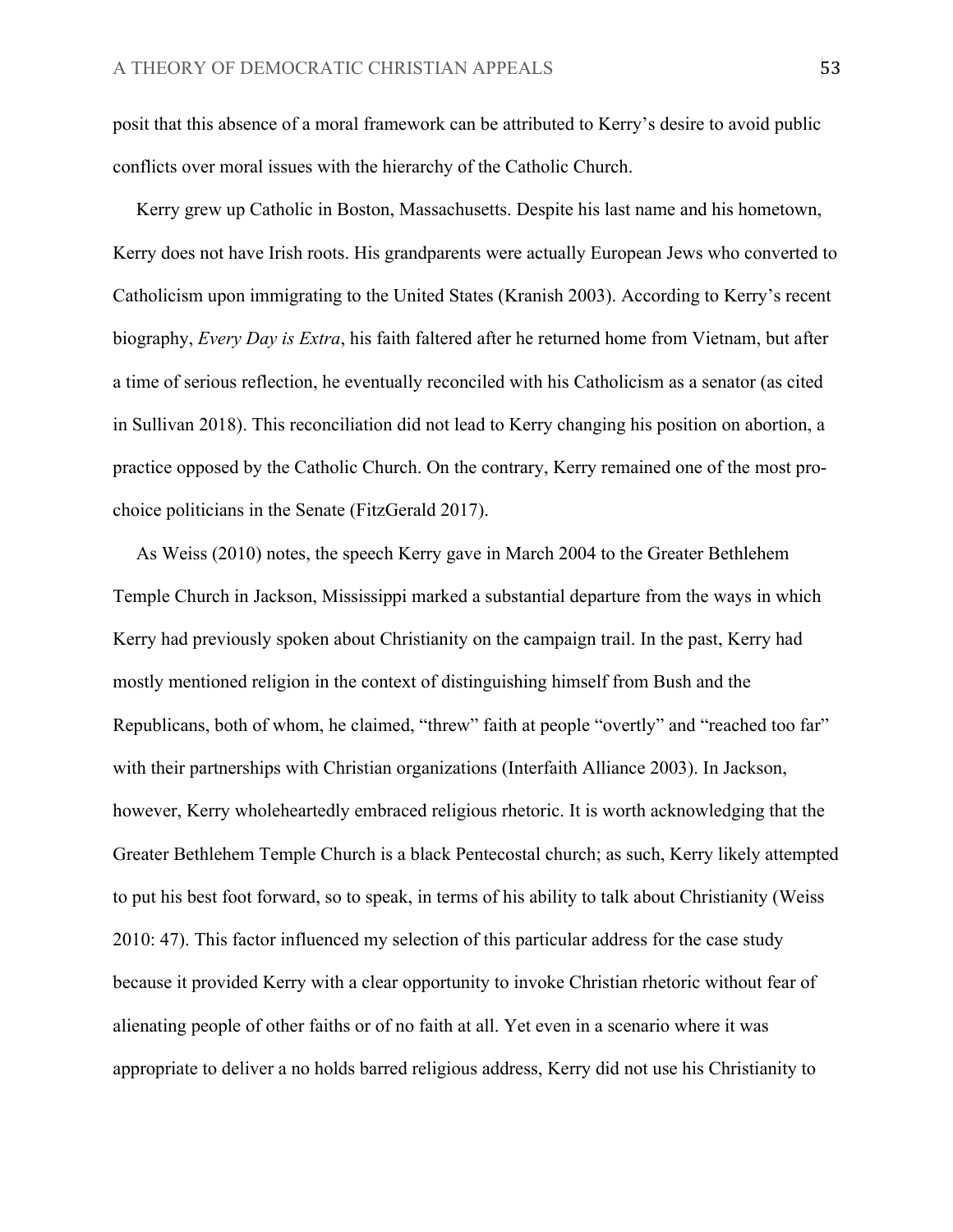appeal to his liberal audience's<sup>13</sup> moral matrices. Instead, he uses scripture to craft a narrative in which faith motivates himself and his supporters. In essence, my analysis of this case will show that while Kerry's rhetoric incorporates the narrative components of my theory but leaves out other central components, specifically moral framings of policy issues, he still stands to benefit from the positive affective tags associated with mentions of Christianity (Albertson 2011).

 Kerry, like Obama several years later, addressed his audience on the anniversary of the Selma to Montgomery Civil Rights March. In accordance with the occasion, Kerry begins by recounting how "a courageous flock of God's children set out on Highway 80 to live the words that still call out to the faithful today: 'When you pray, move your feet'" (Kerry 2004). But Kerry quickly switches to a more secular theme. After describing the violence John Lewis and his fellow marchers endured on the bridge, Kerry continues, "We need to remember that it was hope that conquered the despair of the marchers as they looked towards the entrance of Selma" (ibid). He spends a few lines summarizing all the despair he has encountered on the campaign trail before returning to the theme of hope: "But in every corner of this country…there was one sound in America that rings out louder than…despair. It was the sound of hope. Hope that we can bring change to America" (ibid).

 When we compare these lines to Obama's Selma anniversary speech, we can ascertain some crucial differences between the two narratives the two men construct. First, Kerry does not fully commit to using Christianity as the primary theme of his speech. Although he attributes the *motives* of the Selma marchers to Christianity, he attributes their *success* to hope, a sentiment that is much more general and secular than faith in God. By contrast, Obama attributes the marchers' success to their adherence to scripture, specifically a passage from Romans that

<sup>13</sup> Black Protestants are a historically Democratic religious constituency who overwhelmingly voted for Kerry on Election Day (Green et al. 2007: 24).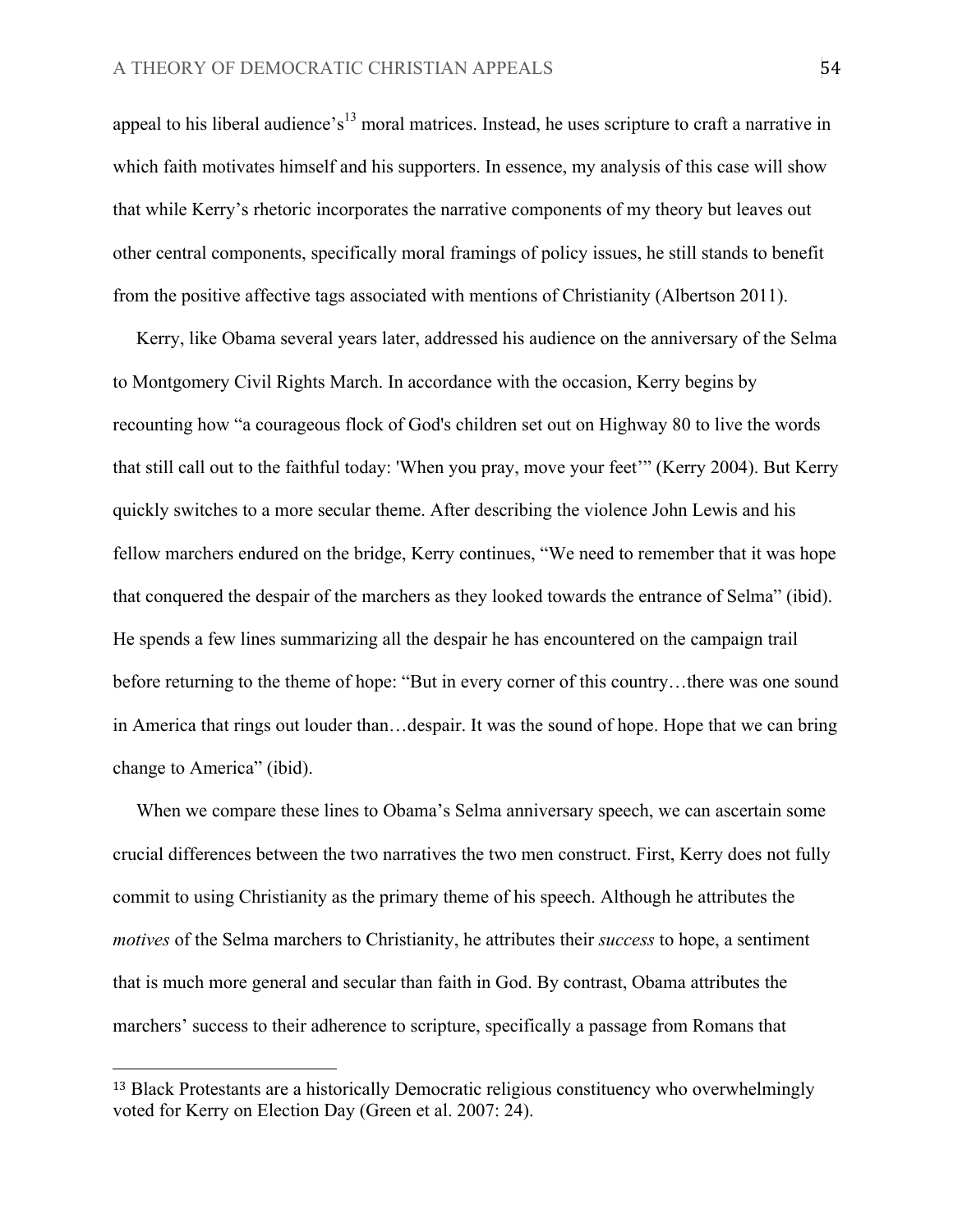mentions both hope *and* prayer: "Rejoice in hope, be patient in tribulation, be constant in prayer" (Obama 2015). Furthermore, Obama takes an expansive view of faith's meaning and connection to America as a whole when he characterizes the marchers as "ordinary Americans" with "faith in God – but also faith in America" (Obama 2015). Kerry, however, identifies the more secular qualities of hope and courage as those shared by ordinary Americans that will catalyze change. He muses that hope is "the one sound in America that rings out louder than the pain" and urges his audience "to find just a tiny bit of the courage of those marchers" in order to move forward (Kerry 2004).

 When Kerry does return to the religious themes of his speech, he declines to articulate the implications of Christian teachings for public policy. Instead, Kerry once again portrays Christianity as simply as a motivation for vaguely defined political action, presumably in support of his campaign. He says,

We'll be tested to see how much we really remember the words of the scripture, 'What good is it, my brothers, if a man claims to have faith but has no deeds?<sup>14</sup> We need to remember those words so we march forward against a sorry politics where too often words suffice where deeds are demanded (ibid).

In this passage, Kerry undoubtedly succeeds in portraying his candidacy and the work of his supporters as driven by Christianity. He uses the theme of marching with faith to tell a story about his candidacy that situates it within a Christian framework. However, Kerry does not effectively use these references to Christianity to layer moral elements into his speech. While he does list several of his policy goals, such as alleviating economic inequality and reducing health care costs, he prefaces them with an opaque faith-based exhortation, "We're marching with faith

<sup>14</sup> James 2:14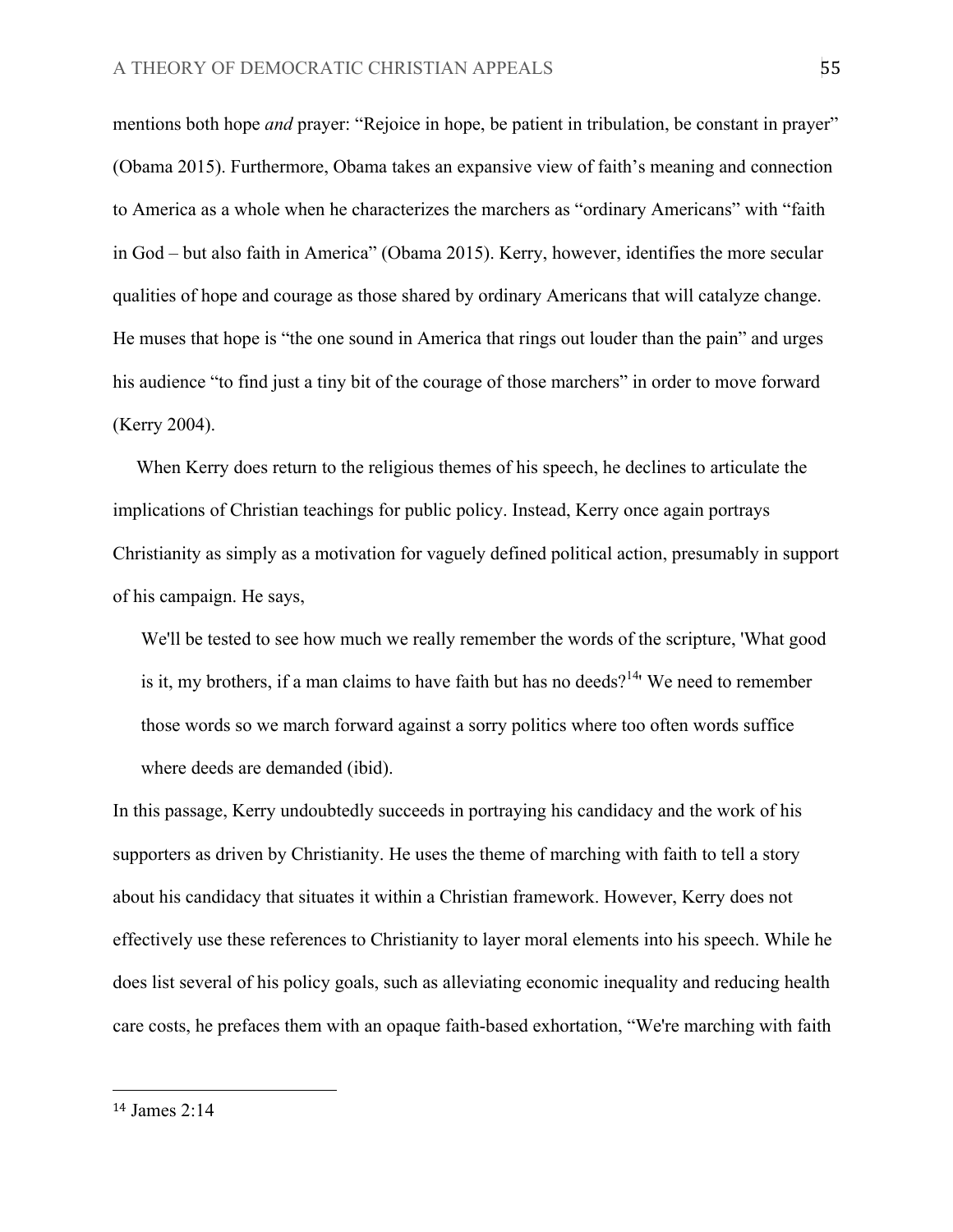- and determination that together we've come too far not to mean what we say and say what we mean" (ibid). What this line means is anyone's guess, but it certainly represents a missed opportunity to speak clearly about the moral implications of faith and how that influences Kerry's public policy; while Kerry's speech does include a narrative that explains his candidacy and vision for America using Christian language, this narrative does not use a Christian moral framework to justify his policy proposals.

 One difference in particular between Kerry and Obama may have contributed to the absence of moral language in Kerry's address. As discussed above, Kerry, unlike Obama, is Catholic. As such, Kerry may have felt constrained in his ability to speak about morality from a faith-based perspective due to his unwillingness to invite hostility from members of the Catholic hierarchy. Throughout the election, Kerry frequently fended off a barrage of criticism from a variety of powerful Catholic clergy due to his staunch pro-choice policy positions. For example, then Archbishop Raymond Burke of St. Louis announced that Kerry would be barred from taking communion at any church in his diocese (Sullivan 2018). Another clergyman, Archbishop Charles Chaput, of Denver, Colorado, went even further in his criticism when he suggested in a New York Times interview that anyone who voted for Kerry would be "participating in evil" and should thus go to confession before they receive communion (Kirkpatrick and Goodstein 2004). In many instances, Kerry responded to these critiques by emphasizing the separation between church and state or by highlighting his "obligation" to represent all Americans, regardless of faith, and adhere to the Constitution (Weiss 2010: 46, Goodstein 2004). It is possible that Kerry avoided speaking about moral issues from a Catholic perspective because his public position on abortion that defied the Catholic Church at best earned him negative press and at worst delegitimized him as a religious spokesperson on moral issues in the eyes of Catholic voters.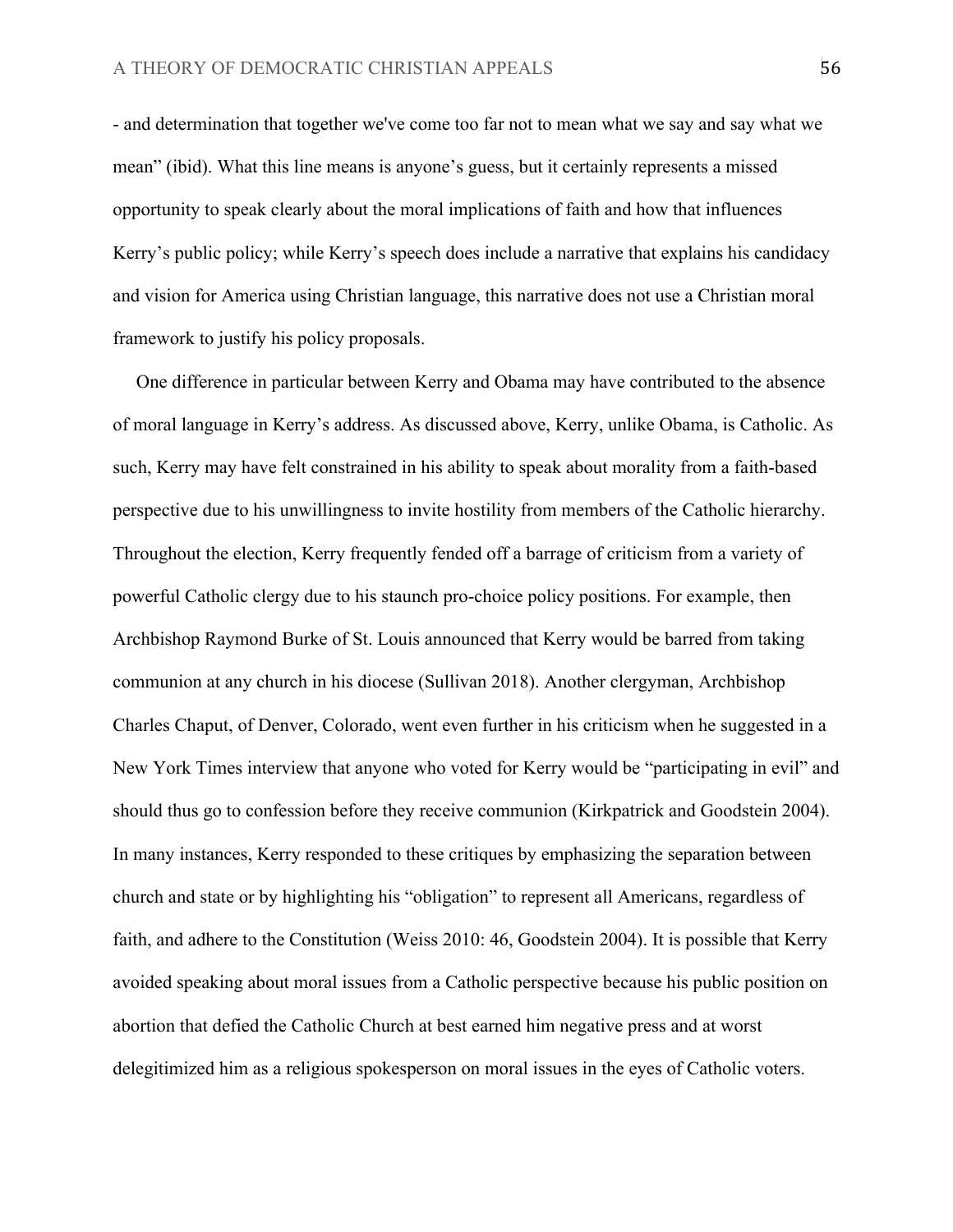The ripostes Kerry exchanged with the Catholic Church in the campaign speak to why Democrats of particular Christian denominations may determine that the risks of using their faith as a foundation for moral narratives outweighs the potential rewards. To examine this through the lens of Lodge and Taber's (2013) *John Q. Public* model, it is possible that the bad press Kerry received for his abortion position resulted in the association of his candidacy with negative affective tags such that when voters thought of Kerry, their evaluation of him was immediately preceded by a flash of negative affect. While this scenario is purely hypothetical, it is worth noting the possibility of a similar occurrence with regards to the Authority/Subversion moral foundation. For American Catholics who feel a great deal of respect and deference to the Catholic hierarchy, Kerry's public spats with various archbishops may have activated the "withdraw" side, Subversion, of the model. As a result, voters may have viewed Kerry as immoral due to the threat he posed against a cherished institution and subconsciously assigned him a correspondingly negative affective tag.

 An additional factor that may have allowed Obama to more freely tie his faith to moral issues than Kerry is the highly structured relationship between Catholic clergy and laypeople. According to the 2016 edition of the Catechism of the Catholic Church, "to the Church belongs the right always and everywhere to announce moral principles" (Ratzinger 2016: 492). Furthermore, the faithful "have the duty of observing the constitutions and decrees conveyed by the legitimate authority of the Church" (ibid). The obedience required of Catholic laypeople has long been a crucial difference between the Catholic and Protestant confessions. This difference is especially salient in the United States, where early evangelicals in the 18<sup>th</sup> and 19<sup>th</sup> centuries held anti-clerical and anti-traditionalist attitudes that stemmed in part from their struggle against Catholicism (Fitzgerald 2016: 29, Noll 2002: 379). These particular characteristics of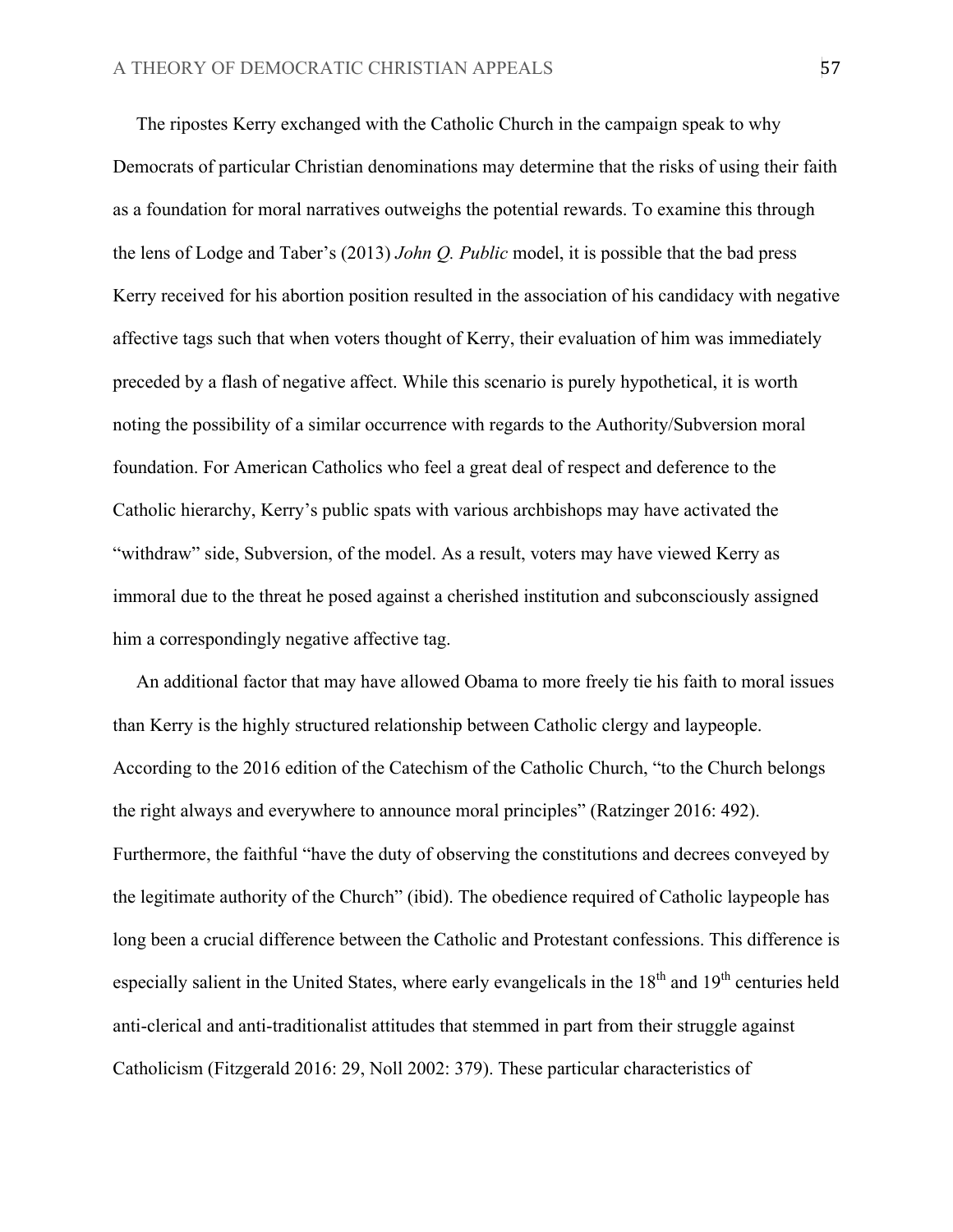Protestantism in the United States potentially make it easier for Protestant politicians like Obama to offer their own interpretation of scripture as part of a moral argument for a policy proposal. Noll (2002) emphasizes how the democratic nature of early American Christianity manifested itself in an adherence to literal interpretation of scripture. According to Noll (2002), "stripping away the dross of the past enabled present-day readers to grasp what scripture really meant. What scripture really meant was exactly what it said" (Noll 2002: 381). This stands in stark contrast to Catholic dogma regarding scriptural interpretation that asserts that the tradition of the Catholic Church must be taken into account in any biblical exegesis (Dei Verbum).

 This is all to say that non-Catholic Christian Democrats are unlikely to face such a debilitating level of ecumenical pushback against any particular scriptural interpretation they choose to offer on the campaign trail. As such, they may find it less hazardous to use biblical language as the foundation for moral narratives in terms of risking potential public spats with religious officials on the opposite side of a particular policy issue. However, even though Kerry may have avoided linking his faith to specific moral issues, he had no difficulty fitting Christian language into a narrative explaining his candidacy. Given that the mere mention of a candidate's Christianity may positively influence liberal voters' political attitudes via affect contagion,<sup>15</sup> this case shows that even Christian Democrats who do not use religious rhetoric in complete congruence with my theory due to external constraints may nonetheless accrue electoral benefits from talking about their faith on the campaign trail (Albertson 2011).

# **An Absence of Narrative in the Rhetoric of Hillary Clinton**

 Former First Lady, senator, and Secretary of State Hillary Clinton has been widely criticized for her lack of a coherent narrative throughout her 2016 presidential campaign. For example,

<sup>15</sup> See page 60.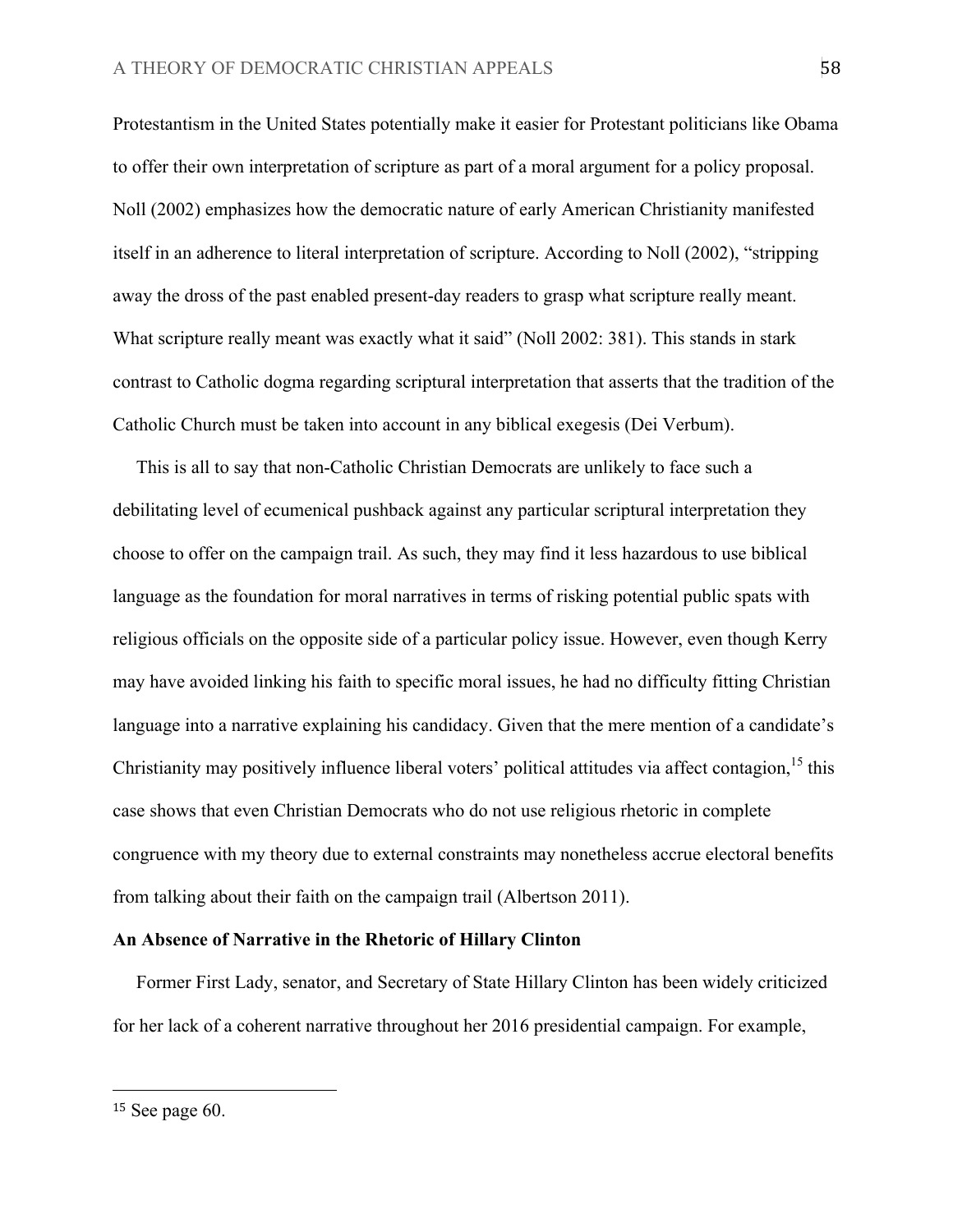Mike McCurry, the former press secretary for the Clinton White House, recently disparaged Clinton's messaging in 2016 when he asked an audience, "What was Clinton's brand?...Love trumps hate? Stronger together? Fighting for us? I'm with her? It never got to a point where she could frame an argument about the future" (Johnston 2017). Ricci (2016) offers a similar critique in the postscript of *Politics Without Stories* when he states, "Hillary Clinton projected no narrative about America's current situation. She did not tell a tale about where the country was, how it got there, and how, if necessary, life in America could be improved" (Ricci 2016: 209). And with regards to religion, Clinton mentioned her faith only in passing in her many of her most important public addresses, such as her speech as the presumptive Democratic nominee and her acceptance speech at the Democratic National Convention in July (Smith 2015).

 I do not necessarily disagree with these public figures and scholars. However, the purpose of this case study is not to add to the chorus of Clinton's rhetorical critics. On the contrary, I want to examine Clinton's rhetoric in the most favorable context possible in order to ascertain how Clinton uses Christian language and moral frameworks in a political situation that arguably calls for a different kind of message than an everyday stump speech. As such, I have selected for analysis the speech that Clinton gave in July 2016 to the African Methodist Episcopal Church's general conference in Philadelphia. Just like in the Kerry case study, because the black church is a bastion of Democratic support, this conference provided Clinton with a liberal and religious audience and setting that demanded engagement with Christian language. Moreover, Clinton is a Methodist herself, meaning that she likely felt more comfortable invoking her faith in front of this audience than she may have otherwise. I argue that while Clinton does successfully use Christian language to frame her policy proposals in moral terms, she does not integrate them into a coherent narrative explaining who she is, why she is running, or what her vision for America is.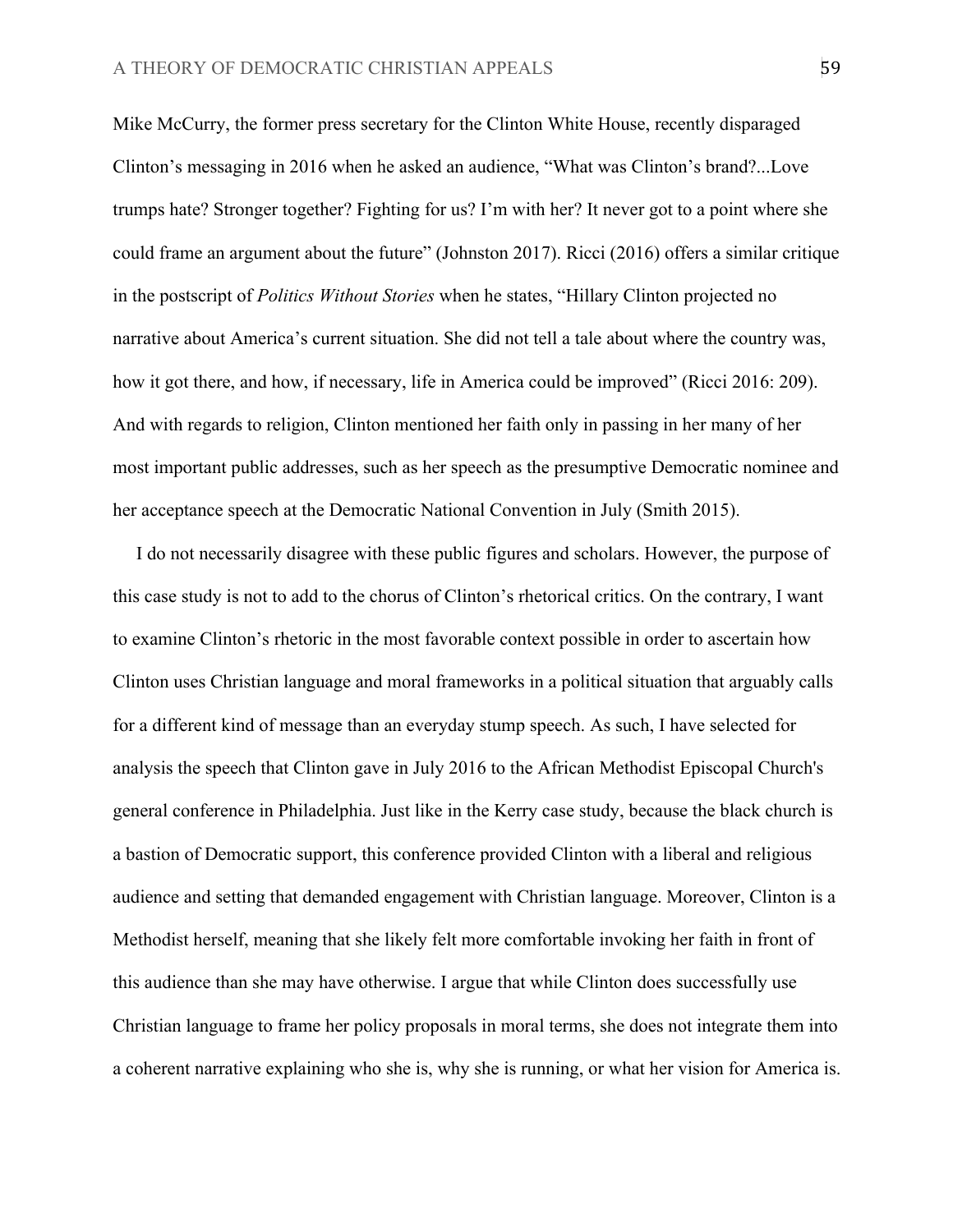Ultimately, this case study demonstrates that even Democrats who are not adept at using narrative in their speeches can still target voters' moral frameworks simply by integrating Christian language into their public addresses.

 Before turning to heart of the case study, it is helpful to situate this speech in the context of Clinton's faith background. Clinton is a devout Methodist who has written about how her faith has shaped her outlook on public service. In her 2004 memoir *Living History*, Clinton recounts how her "active involvement in the First United Methodist Church of Park Ridge opened my eyes and ears to the needs of others and helped instill a sense of social responsibility rooted in my faith" (Clinton 2004: 21). She goes on to describe her deep appreciation of John Wesley's teaching, "God's love is expressed through good works" (22). She concludes, "I took Wesley's admonition to heart" and explains how "prayer became a source of solace and guidance for me even as a child" (22).

 In light of Clinton's own writing about her faith, it is reasonable to assume she felt relatively comfortable invoking Christian language in front of a liberal religious audience. Indeed, this comfort is evident in the very first moments of her speech. After thanking the church officials for welcoming her to the conference, Clinton immediately cites scripture when she says, "You seek to meet what the Book of Micah<sup>16</sup> tells us are the Lord's requirements for each of us: 'To do justice, love kindness, and to walk humbly with your God" (Clinton 2016). Soon after, Clinton references her own Methodist community as she reflects on the importance of the AME Church to black communities across the country (Clinton 2016). These two early references to scripture and her status as a co-religionist theoretically position Clinton to benefit from voters' subconscious information processing. When voters process Clinton's mentions of her own

<sup>16</sup> Micah 6:8.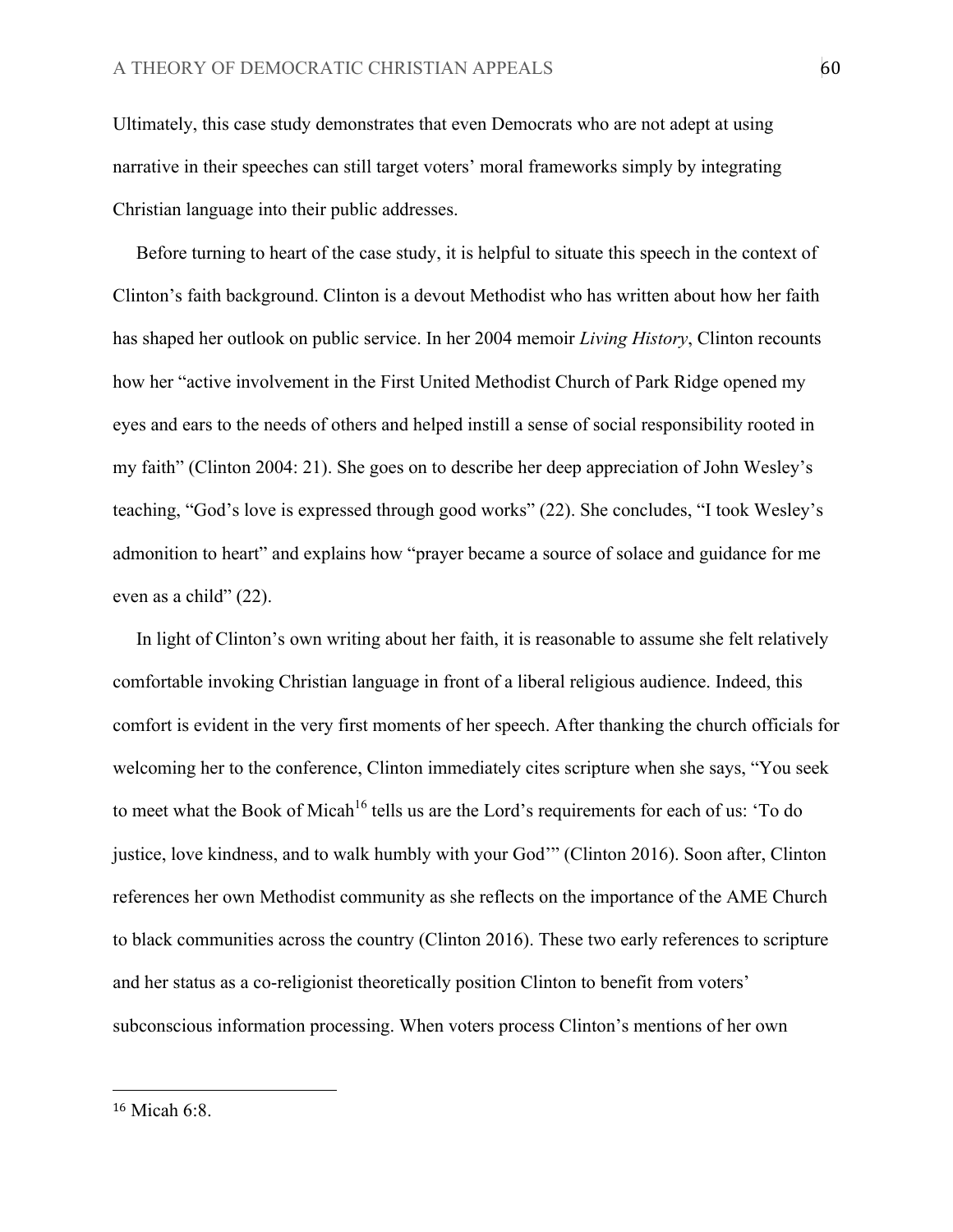Christianity, the work of Albertson (2011) suggests that their subsequent attitudes towards her candidacy may improve. Even if some members of the audience might articulate otherwise negative sentiments about Clinton, the speed of hot cognition preempts these kinds of conscious counterarguments. Moreover, Lodge and Taber's (2013) proposal of affect contagion suggests that affectively related concepts are more likely to move into working memory, where they form the basis for subsequent evaluations (Lodge and Taber 2013). This means that, theoretically, when liberal voters in Clinton's audience associate positive affect with her mentions of Christianity, when they continue to think about Clinton, they will be more likely to recall other positive information about her. In turn, this makes it more likely that their ultimate evaluation of her candidacy will be more positive than it would have been otherwise (if she did not use Christian rhetoric).

 After introducing herself as a fellow Methodist, Clinton quickly pivots to the main topic of her speech: criminal justice reform and the fraught relationship between police and people of color in America.<sup>17</sup> Clinton addresses these incidents through the prism of "stronger together," one of the central themes of her campaign. She discusses the lack of trust between people of color and police and says, "With so little common ground, it can feel impossible to have the conversations we need to have, to begin fixing what's broken… No one has all the answers. We need to find them together. Indeed, that is the only way we can find them" (ibid). She suggests that finding answers together is not a mere political platitude. Rather, she emphasizes that "listening to each other" is actually required by scripture and quotes the Proverbs 2:2 instruction to 'incline our ears to wisdom and apply our hearts to understanding'" (ibid).

<sup>17</sup> The week of her speech, police killed two black men in Baton Rouge and St. Paul, and in Dallas, a sniper killed several police officers monitoring a protest of these very killings. .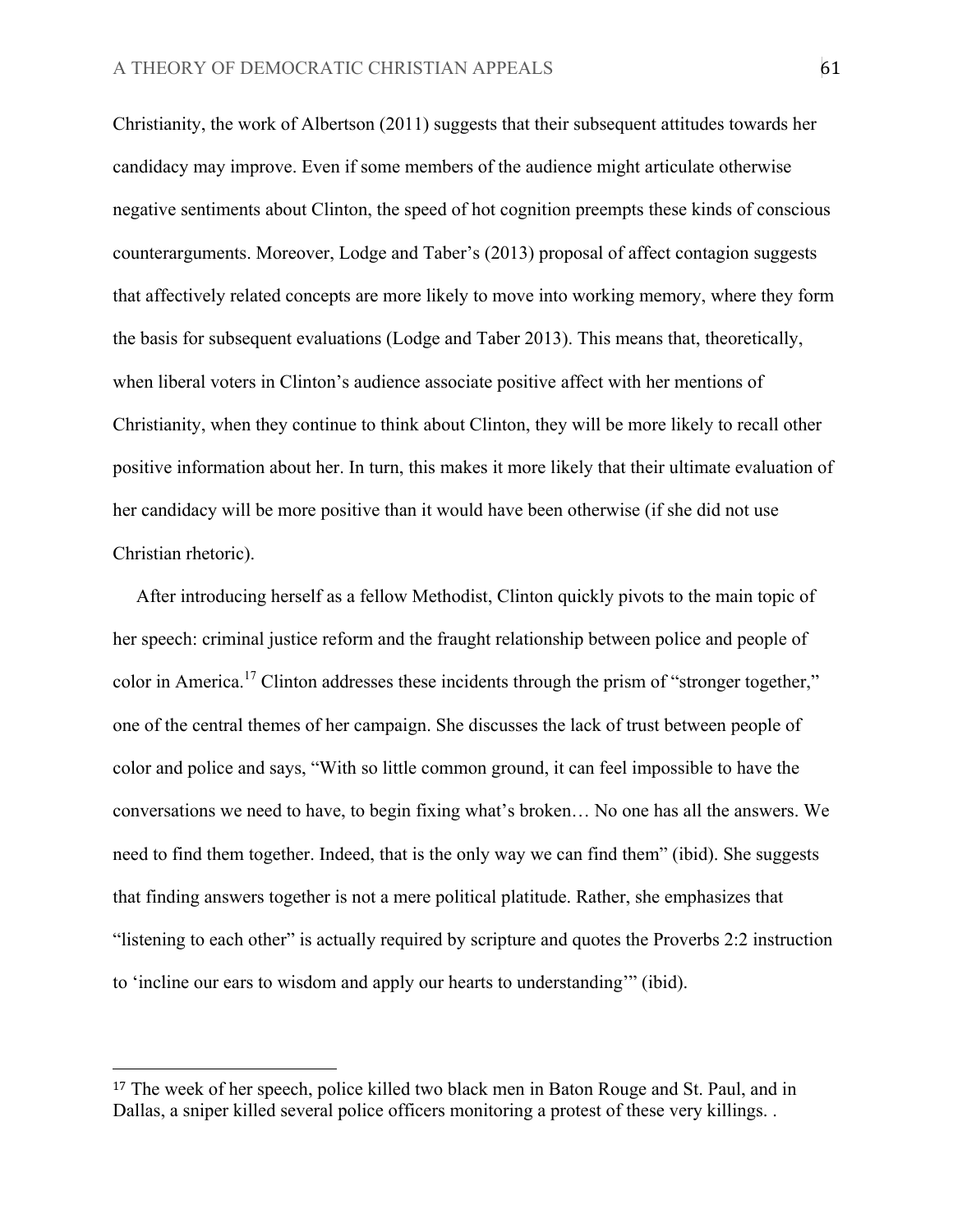These scriptural elements of Clinton's speech do not comprise a narrative about her candidacy. Instead of proposing a vision of an American's place in the world or locating Americans' lives within a broader moral order, Clinton instead offers rhetoric that is more akin to an argument in favor of a particular problem solving method (Smith 2003, Bruner 1996). Clinton describes herself as someone who offers a simple scriptural remedy, listening to each other, for repairing the relationship between police and people of color in America. She repeats the phrase, "we need to listen" throughout her speech as a way to emphasize the importance of listening to the voices of communities of color as they struggle with racial discrimination and police violence (ibid). From the prism of the Nurturant Parent Model, this exhortation would resonate with liberal moral matrices. In Lakoff's (2002) first description of the model, he states that "if the parents' authority is to be legitimate," "open, two-way, mutually respectful communication is crucial" (Lakoff 2002: 109). In her speech, Clinton hammers home the importance of exactly this type of communication when she states, "White Americans need to do a better job of listening when African Americans talk" (Clinton 2016). Towards the end of her speech, Clinton continues to emphasize the importance of "two-way, mutually respectful communication" when she states, "We can come together…not separated into factions or sides; not shouting over each other" (Lakoff: 2002, Clinton 2016).

 However, Clinton does not effectively locate her call for dialogue within a broader narrative context; instead, she simply states, "fierce debates are part of who we are" (ibid). Furthermore, she does not attempt to explain how better dialogue might solve other problems America faces. In this sense, her claims are fairly narrow because they only pertain to solving gun violence. Rather than use narrative to make a sweeping, faith-based moral claim like Obama, Clinton limits her proposal to one particular corner of American politics. In turn, this limits the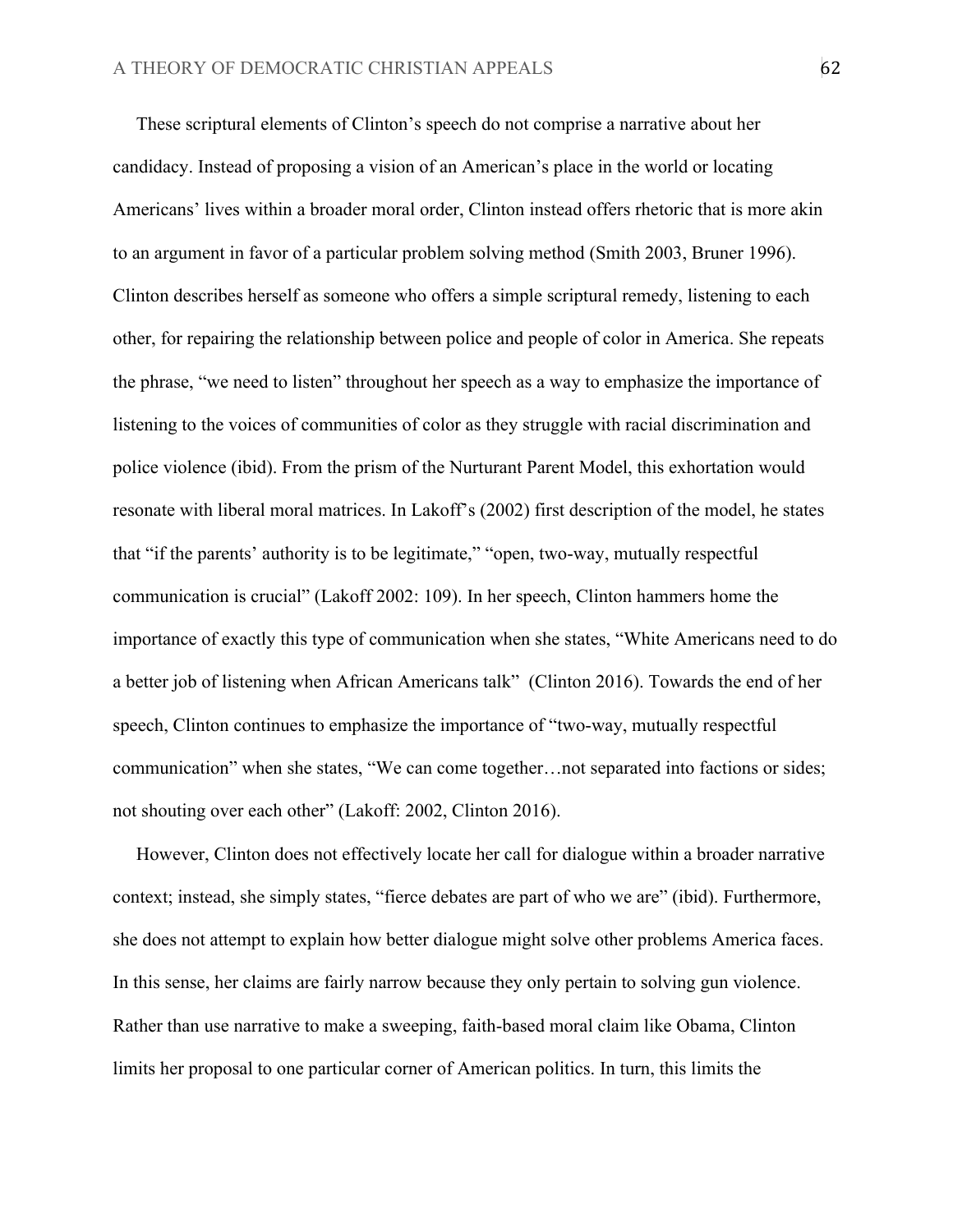opportunity for her to engage with liberal voters' moral matrices on other issues. Yet even though Clinton does not engage in the same kind of political storytelling that Obama does, the fact that she still successfully uses her Christianity to interface with liberal voters' moral matrices demonstrates the power of Christian appeals. Christian Democrats who draw upon their faith to frame policy issues in moral terms can do so regardless of their comfort with narrative (although as the rhetoric of Obama suggests, using narrative arguably makes Christian appeals more effective). If, as liberals, they tend to avoid storytelling in the public sphere, as Ricci (2016) claims, they can still reference their Christianity to good effect without narrative in order to activate liberal voters' emotions in the context of moral judgments as well as catalyzing the process of affect contagion that results in more favorable political attitudes towards their candidacies.

### **Conclusion**

 In a recent article in *The Atlantic*, columnist Peter Beinart (2019) notes that several of the 2020 Democratic presidential candidates, such as Senator Elizabeth Warren and Beto O'Rourke, tend to portray religion as a source of division that stands in the way of a unified progressive mission. These same candidates also tend to avoid talking about their faith in their landmark public addresses such as their campaign kickoff speeches (Beinart 2019). This paper attempts to explain why Christian Democrats such as these<sup>18</sup> need not neglect religious appeals. It has amassed a variety of evidence that suggests that invoking Christianity on the campaign trail may have considerable benefits to Democrats as they seek to earn liberal voters' support. To be sure, not every Democrat has the rhetorical ability of Barack Obama, who is a master of crafting Christian moral narratives. While I propose that Obama's Christian appeals are probably the

<sup>&</sup>lt;sup>18</sup> Senator Warren is Methodist, and O'Rourke is Catholic (Pew 2017).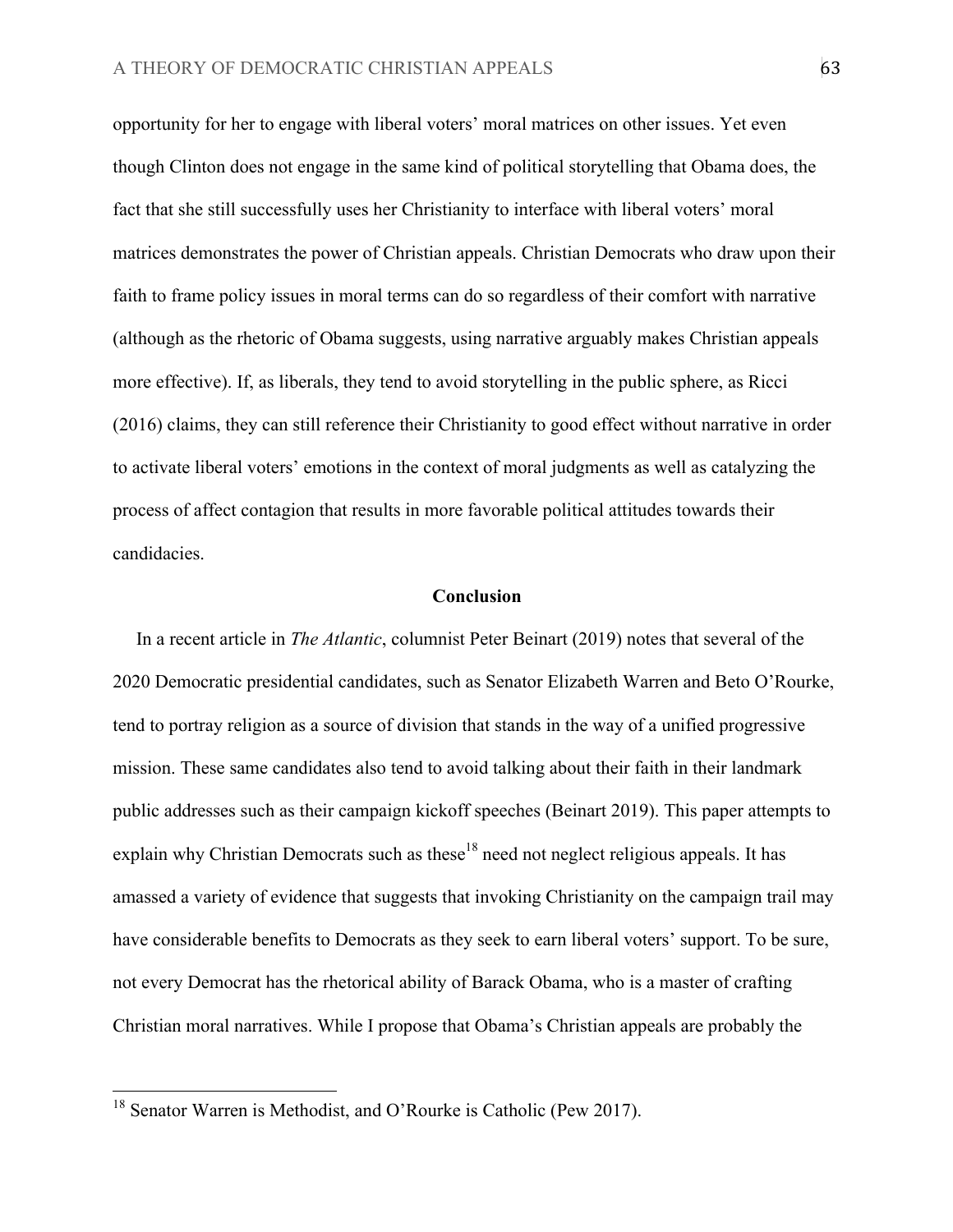most effective because they are entirely congruent with my theory, I also analyze how John Kerry and Hillary Clinton may have positively impacted liberal voters' attitudes towards their candidacies via their use of Christian appeals without moral frameworks or coherent narratives. I argue that from a theoretical standpoint, any mention of Christianity at all may help a Christian Democrat electorally. Democrats like Obama who invoke Christianity in accordance to my theory may very well find that discussing their faith opens new rhetorical pathways to them that will allow them to move and motivate their voters.

That, after all, is what politics is all about.

# **References**

Albertson, B. L. (2011). Religious appeals and implicit attitudes. *Political Psychology, 32*(1), 109-130.

Beinart, P. (2019). Secular democrats are the new normal. *The Atlantic*.

- Berke, R. L. (2000). Bush and gore stake out differences in first debate. *The New York Times.*
- Blair, R. J. R. (2007). The amygdala and ventromedial prefrontal cortex in morality and psychopathy. Trends in Cognitive Sciences, 11(9), 387–392. doi:https://doi.org/10.1016/j.tics.2007.07.003
- Brockhaus, H. (2017). We don't earn god's love it's freely given, pope francis says. Retrieved from https://www.catholicnewsagency.com/news/we-dont-earn-gods-love-its-freely-givenpope-francis-says-37480

Bruner, J. S. (1996). *The culture of education*. Cambridge, Mass: Harvard University. Press.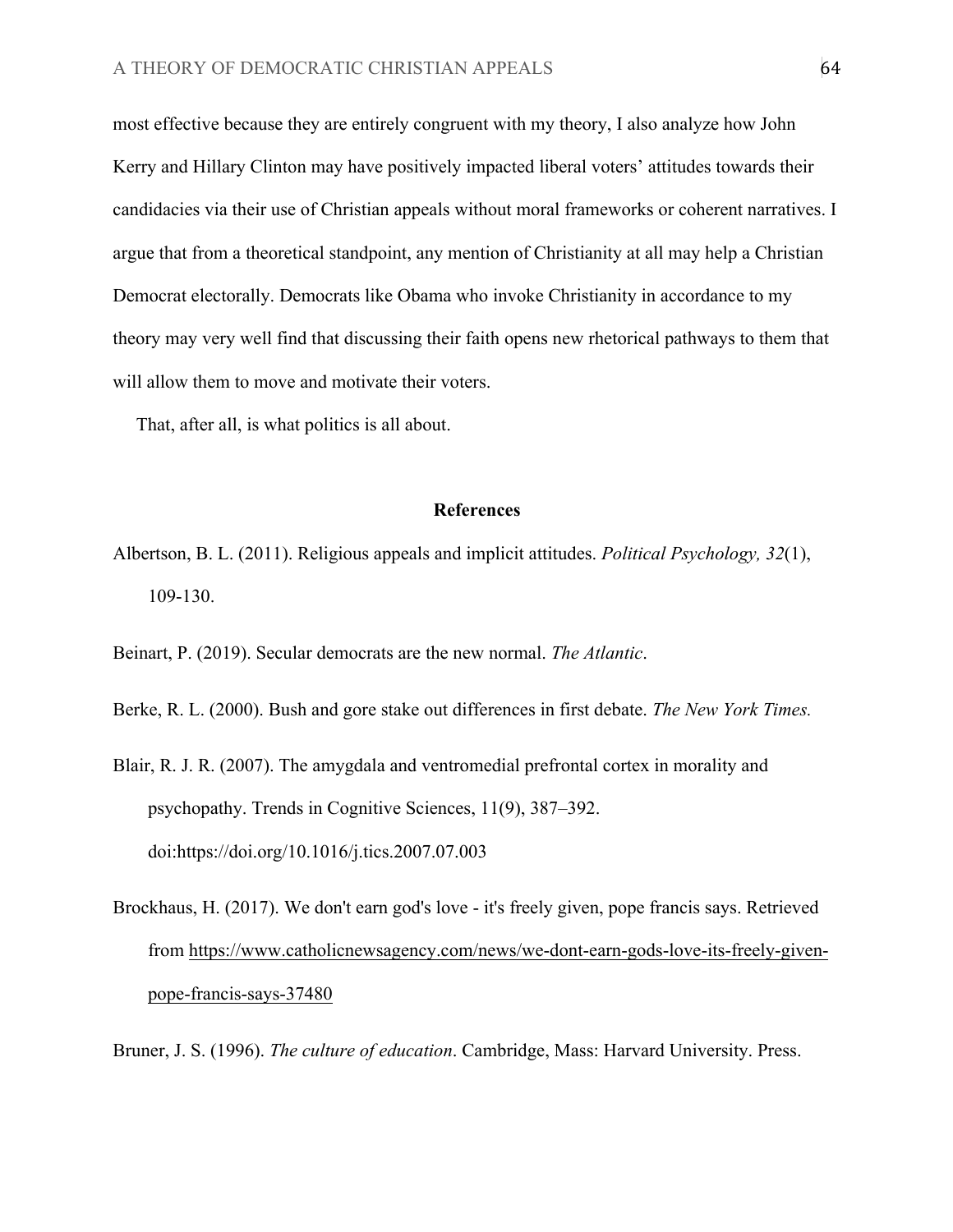- Burke, D. (2016). The book of bernie: Inside sanders' unorthodox faith. Retrieved from https://www.cnn.com/2016/04/14/politics/bernie-sanders-religion/index.html
- Campbell, A., Converse, P., Miller, W., & Stokes, D. (1964). *The american voter*. New York: Wiley.
- Campbell, D. E. (2007). *A matter of faith: Religion in the 2004 presidential election*. US: Brookings Institution Press.
- Clinton, H. R. (2004). *Living history*. London: Headline.
- Clinton, H., & Shoemaker, J. D. (2016). Fact check: Hillary clinton's speech to the african methodist episcopal church's conference in philadelphia. *The Morning Call*.
- Commission on Presidential Debates.October 3, 2000 transcript. Retrieved from https://www.debates.org/index.php?page=october-3-2000-transcript
- Coy, P. G. (2001). Beyond the ballot box: The catholic worker movement and nonviolent direct action; In W. J. Thorn, P. M. Runkel & S. Mountin (Eds.), *Dorothy day and the catholic worker movement: Centenary essays* (pp. 169-184). Milwaukee: Marquette University Press.
- Damasio, A. R. (1994). *Descartes' error*. New York: Avon Books.
- Davies, D. (2017). An 'intimate portrait' of dorothy day, the catholic activist with A bohemian past. Retrieved from https://www.npr.org/2017/03/23/521220274/an-intimate-portrait-ofdorothy-day-the-catholic-activist-with-a-bohemian-past
- Democratic Platform Committee. (2016). Party platform. Retrieved from https://democrats.org/about/party-platform/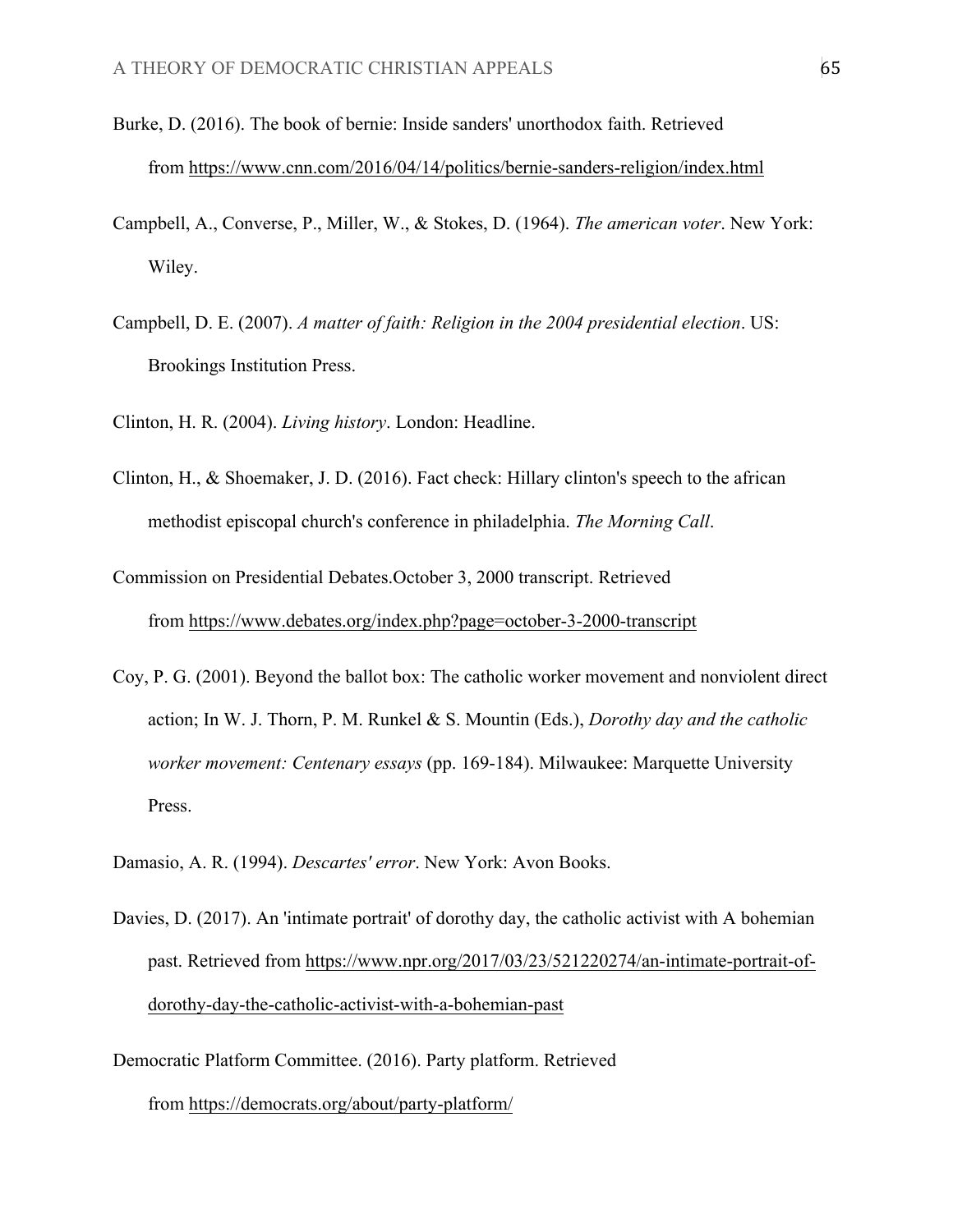- Dionne Jr., E. J. (2012). Elizabeth warren on healthcare and religion. *The Washington Post.*
- Evans, C. H. (2018). *The social gospel, the YMCA, and the emergence of the religious left after world war I*. Cham, Switzerland: Palgrave MacMillan.
- Evans, C. H. (2017). *The social gospel in american religion*. New York: New York University Press.
- FitzGerald, F. (2017). *The evangelicals*. New York: Simon & Schuster.
- Foer, F. (2018). Cory booker's theory of love. *The Atlantic*.
- Fukuyama, F. (2018). Against identity politics: The new tribalism and the crisis of democracy. *Foreign Affairs, 97*(5), 90-114.
- Gabbard, T. (2018). Elected leaders who weaponize religion are playing a dangerous game.
- Goodstein, L. (2004a). Communion issue creates split among U.S. bishops. *The New York Times*.
- Goodstein, L. (2004b). Vatican cardinal signals backing for sanctions on kerry. *The New York Times*.
- Graham, J., Haidt, J., & Nosek, B. A. (2009). Liberals and conservatives rely on different sets of moral foundations. *Journal of Personality and Social Psychology, 96*(5), 1029-1046.
- *Why don't democrats take religion seriously?* Green, Emma Lombroso, Daniel Roth, Alice (Director). (2018). [Video/DVD] The Atlantic.
- Green, John C., Kellstedt, Lyman A, Smidt, Corwin E., & Guth, James L. How the faithful voted. In D. Campbell (Ed.), *A matter of faith* (pp. 15-37) Brookings Institution Press.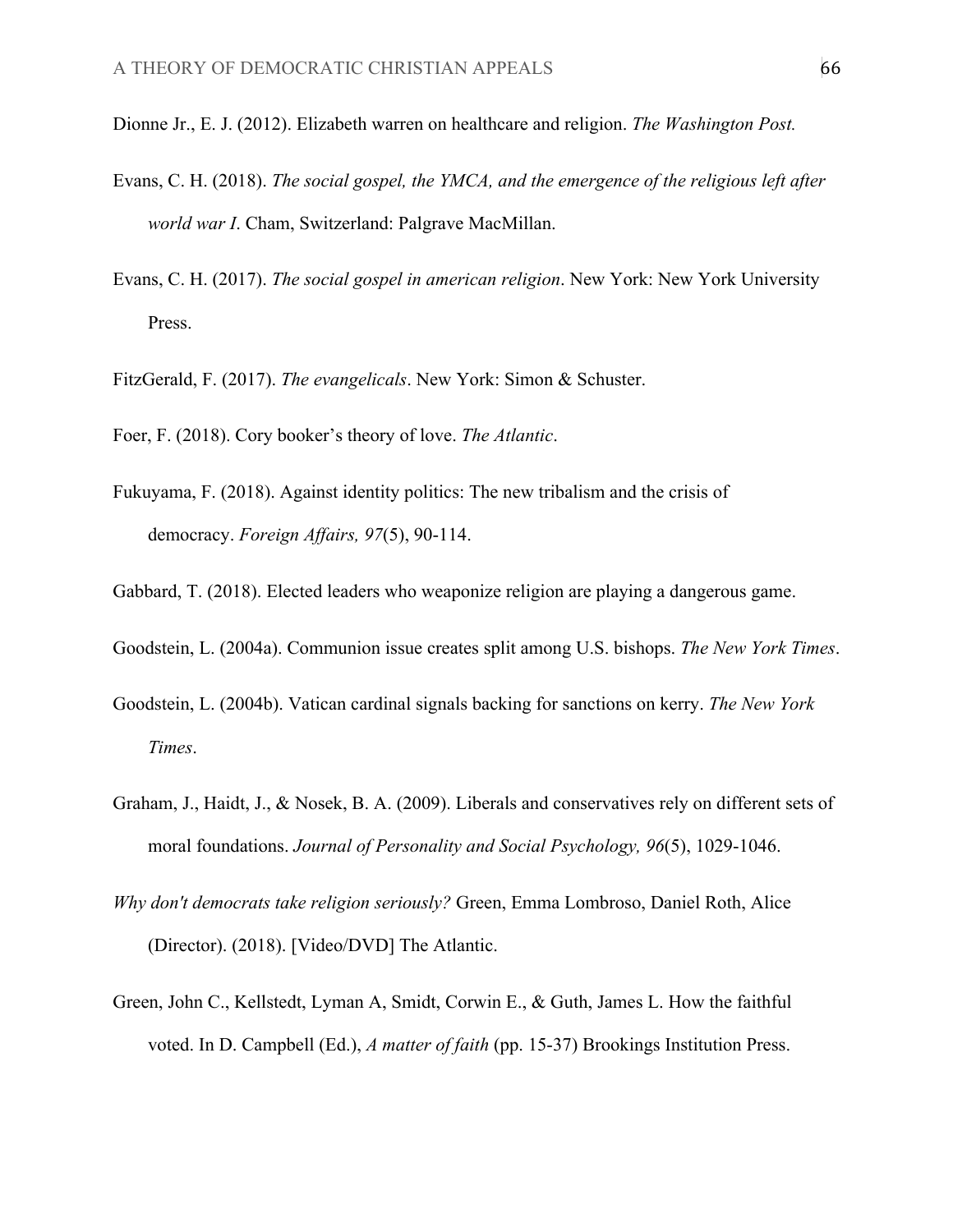- Greene, J. D., Sommerville, R. B., Nystrom, L. E., Darley, J. M., & Cohen, J. D. (2001). An fMRI investigation of emotional engagement in moral judgment. *Science, 293*(5537), 2105- 2108. doi:10.1126/science.1062872
- Greene, J., & Haidt, J. (2002). How (and where) does moral judgment work? *Trends in Cognitive Sciences, 6*(12), 517-523.
- Haidt, J. (2012). *The righteous mind*. New York: Vintage Books.
- Haidt, J., Koller, S. H., & Dias, M. G. (1993). Affect, culture, and morality, or is it wrong to eat your dog? *Journal of Personality and Social Psychology, 65*(4), 613-628.
- Hertzke, Allen D., Olson, Laura R., den Dulk, Kevin R., & Fowler, Robert Booth. (2018). *Religion and politics in america: Faith, culture, and strategic choices* (6th ed.). New York: Routledge.
- Huebner, B., Dwyer, S., & Hauser, M. (2008). The role of emotion in moral psychology. Trends in Cognitive Sciences, 13(1), 1-6.
- Interdicasterial Commission for the Catechism of the Catholic Church, & Cardinal Ratzinger, J. (2016). *Catechism of the catholic church.* Vatican City: Libreria Editrice Vaticana.
- Johnston, C. D., Steenbergen, M. R., & Lavine, H. G. (2012). *The ambivalent partisan.* Oxford University Press.
- Johnston, L. (2017). Former clinton press secretary mike mcurry on faith in politics. *The SMU Daily Campus.*
- Jones, A., & Fitness, J. (2008). Moral hypervigilance. *Emotion, 8*(5), 613-627.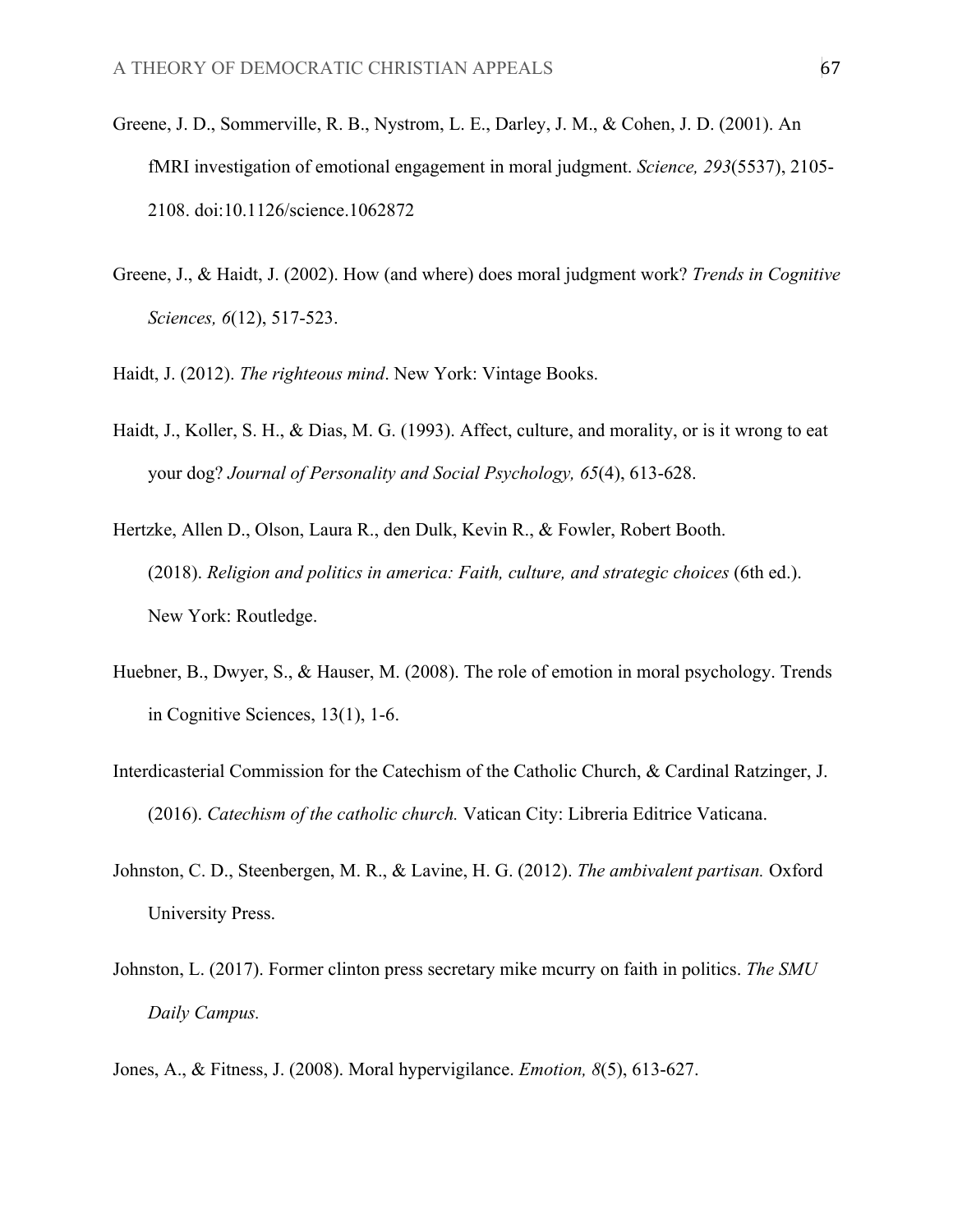- Kerry, J. (2004). Speech before the greater bethlehem temple church in jackson, mississippi. Retrieved at https://web.archive.org/web/20041009202617/http://www.johnkerry.com/pressroom/speech es/spc\_2004\_0302.html
- Key, V. O. (1966). *The responsible electorate*. Cambridge, Mass: Belknap Press.
- Kirkpatrick, D. D., & Goodstein, L. (2004). Group of bishops using influence to oppose kerry. *The New York Times.*
- Kramer, G. H. (1971). Short-term fluctuations in U.S. voting behavior, 1896-1964. *The American Political Science Review, 65*(1), 131-143.
- Kranish, M. (2003, ). A privileged youth, a taste for risk. *Boston Globe*.
- Krupa, Rev. Stephen K., S. J. (2001). American myth and the gospel: Manifest destiny and dorothy day's nonviolence. In W. J. Thorn, P. M. Runkel & S. Mountin (Eds.), *Dorothy day and the catholic worker movement: Centenary essays* (pp. 184-201). Milwaukee: Marquette University Press.
- Lakoff, G. (2002). *Moral politics* (2nd ed.). Chicago: Univ. of Chicago Press.
- Lamb, C. (2018). Modern energy development. Retrived at https://conorlamb.com/priorities/
- Lieven, A. (2012). *America right or wrong* (2nd ed.). Oxford: Oxford University Press.
- Lipson, C. (2005). *How to write a BA thesis*. Chicago: University of Chicago Press.
- Lodge, M., & Taber, C. S. (2013). *The rationalizing voter*. GB: Cambridge University Press M.U.A.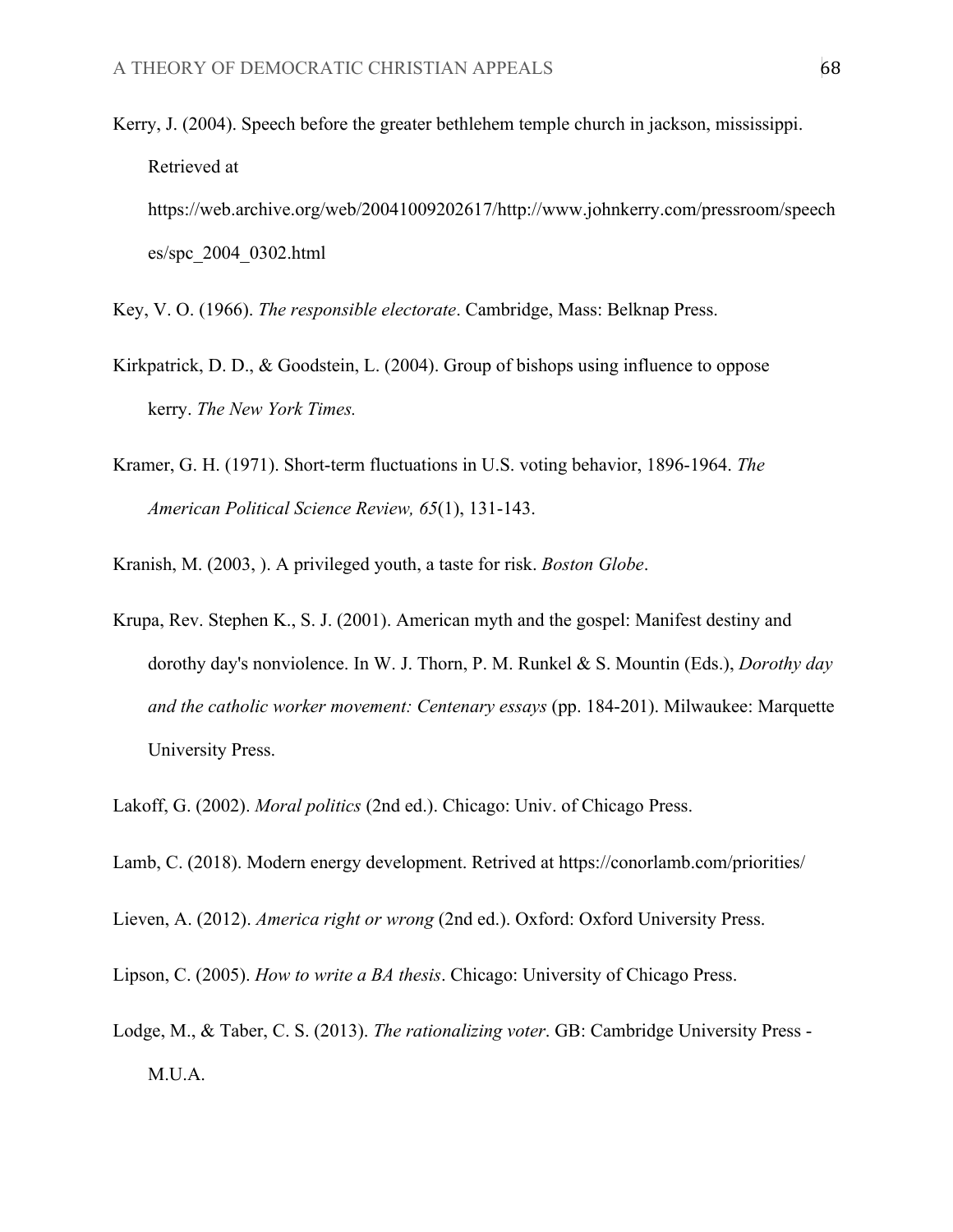- Lyman A. Kellstedt, Corwin E. Smidt, John C. Green, & James L. Guth. (2007). A gentle stream or a "River glorious"? In D. E. Campbell (Ed.), *A matter of faith* (pp. 232) Brookings Institution Press.
- Marcus, G. E., Neuman, W. R., & MacKuen, M. (2000). *Affective intelligence and political judgment*. Chicago: University of Chicago Press.
- McGreevy, J. T. (1996). *Parish boundaries: The catholic encounter with race in the twentiethcentury urban north*. Chicago: Univ. of Chicago Press.
- McKinney, M. S., & Warner, B. (2013). Do presidential debates matter? examining A decade of campaign debate effects. *Argumentation and Advocacy, 49*(4), 238-258.
- McNeill, W. H. (1982). The care and repair of public myth. *Foreign Affairs, 61*, 1-13.

Mendelberg, T. (2001). *The race card*. Princeton, NJ: Princeton University Press.

- Merritt, J. (2015). Defining 'evangelical.' *The Atlantic*.
- Minus, P. M. (1988). *Walter rauschenbusch, american reformer*. New York: MacMillan Publishing Company.
- Morgan, G. S., Skitka, L. J., & Wisneski, D. C. (2010). Moral and religious convictions and intentions to vote in the 2008 presidential election. *Analyses of Social Issues and Public Policy, 10*(1), 307-320.
- Morone, J. A. (2003). *Hellfire nation*. New Haven: Yale University Press.
- Noll, M. A. (2005). *America's god*. Oxford: Oxford University Press.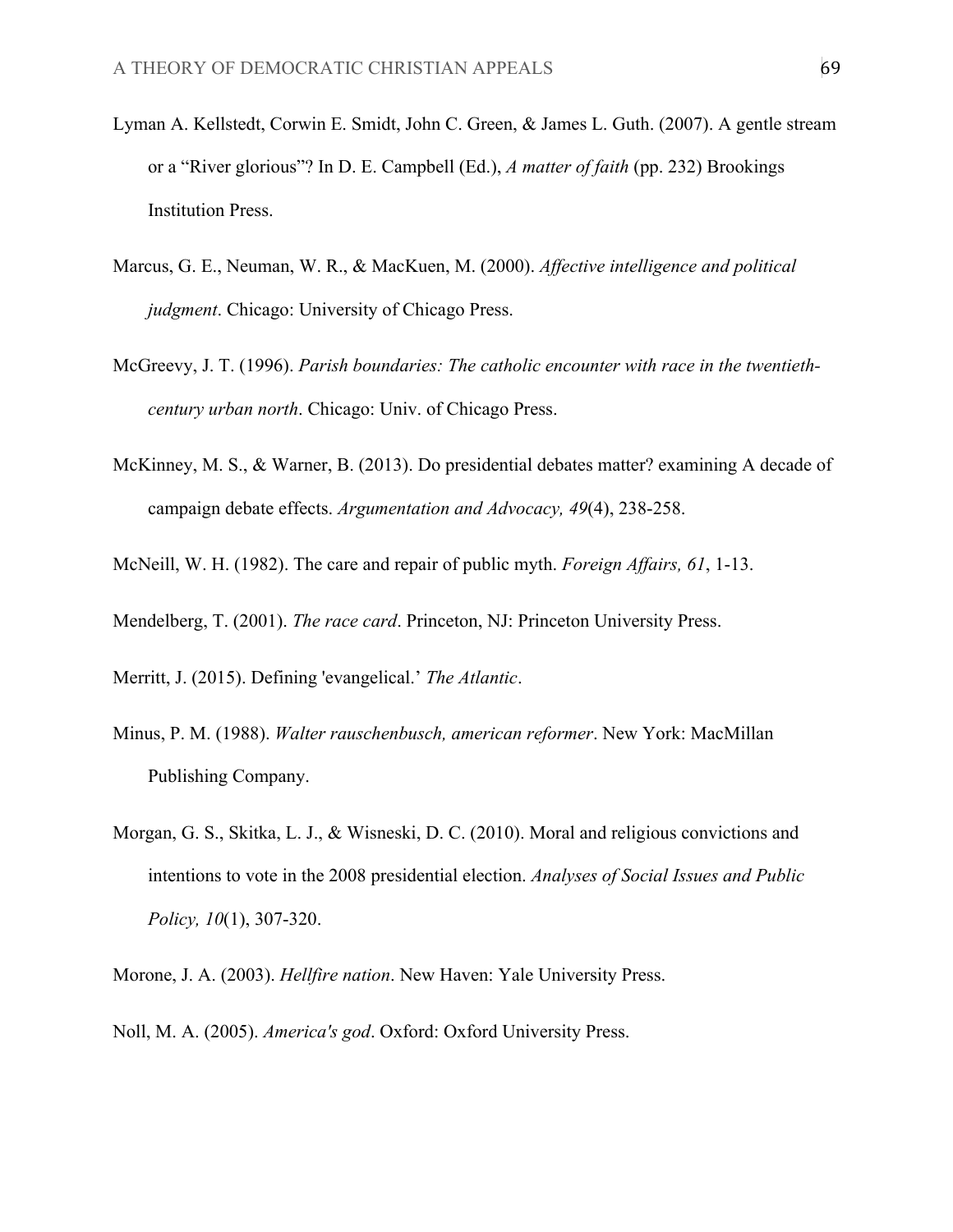- Obama, B. (2006). TRANSCRIPT: Obama's 2006 sojourners/call to renewal address on faith and politics. Retrieved from https://sojo.net/articles/transcript-obamas-2006-sojournerscallrenewal-address-faith-and-politics
- Obama, B. (2015). Remarks by the president at the 50th anniversary of the selma to montgomery marches. Retrieved from https://obamawhitehouse.archives.gov/the-pressoffice/2015/03/07/remarks-president-50th-anniversary-selma-montgomery-marches
- O'Brien, D. J. (2001). The significance of dorothy day and the catholic worker in american catholicism In W. J. Thorn, P. M. Runkel & S. Mountin (Eds.), *Dorothy day and the catholic worker movement: Centenary essays* (pp. 41-59). Milwaukee: Marquette University Press.
- Ocasio-Cortez, A. (2018). Mobilizing against climate change. Retrieved at https://ocasio2018.com/issues.
- Olson, L. (2007). Whither the religious left? religiopolitical progressivism in twenty-first-century america. In J. M. Wilson (Ed.), *From pews to polling places: Faith and politics in the american religious mosaic* (pp. 53-80). Washington, D.C: Georgetown Univ. Press.

Parkin, M. (2014). *Talk show campaigns*. London: Routledge Ltd.

- Patterson, M., & Monroe, K. R. (1998). Narrative in political science. *Annual Review of Political Science, 1*, 315-331.
- Pennsylvania district 17. The National Journal. Retrieved from https://www.nationaljournal.com/almanac/district/297

Pew Research Center. (2019). Faith on the hill: The religious composition of the 116th congress.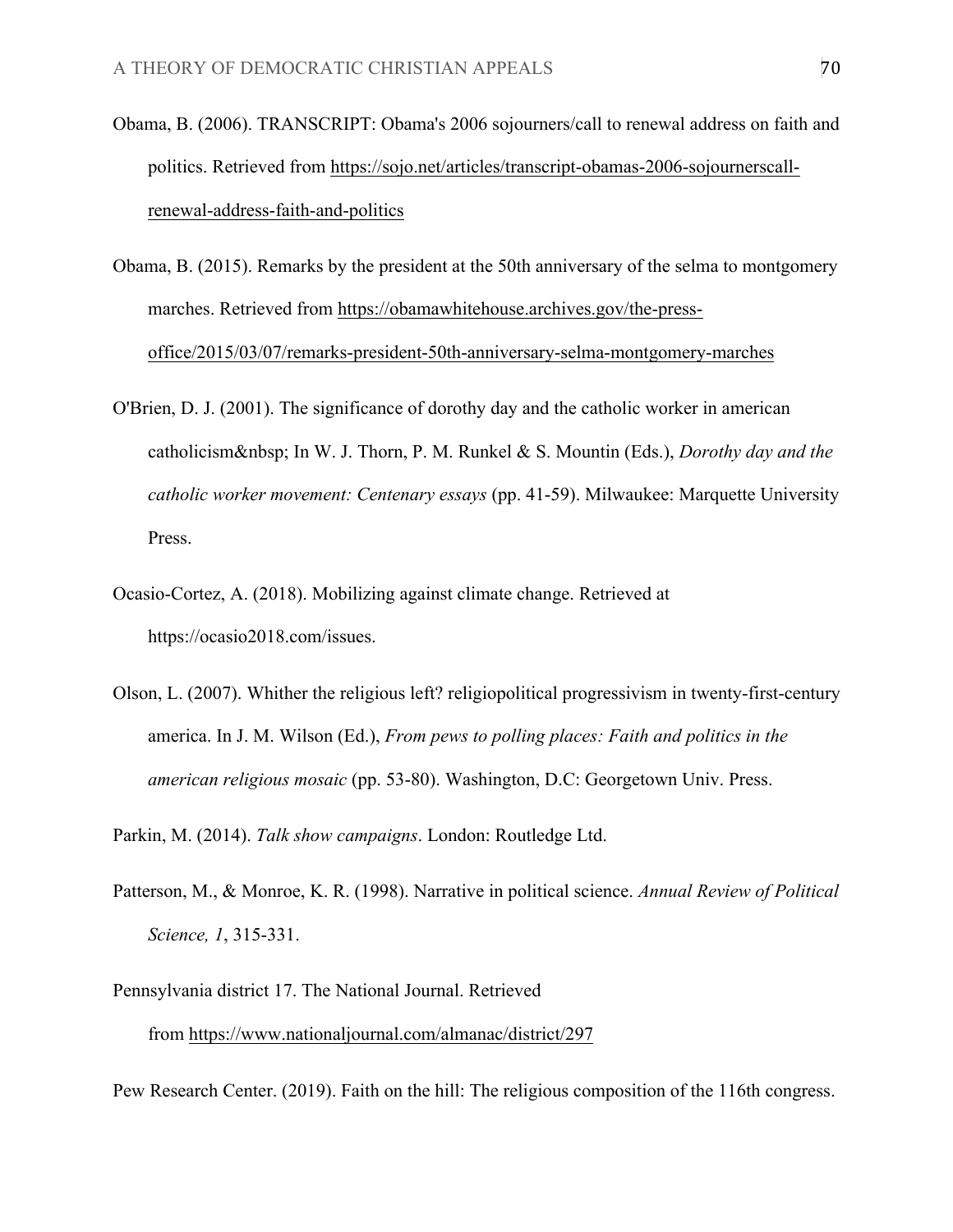Pew Research Center. (2018). Religious landscape study. Retrieved

from http://www.pewforum.org/religious-landscape-study/political-ideology/

- Pew Research Center. (2017). Religious affiliation of members of 115th congress*.* Retrieved from http://assets.pewresearch.org/wp-content/uploads/sites/11/2017/01/19161723/Memberaffiliations-for-web.pdf
- Pope Paul VI. (1965). *Dei verbum*.
- Popkin, S. L. (1991). *The reasoning voter: Communication and persuasion in presidential campaigns*. Chicago, IL. University of Chicago Press.

Postman, N. (1987). *Amusing ourselves to death*. New York, NY: Penguin Books.

CSPAN (Producer) (2016). *Presidential candidate donald trump at liberty university.* [Video/DVD] Retrieved from https://www.c-span.org/video/?403331-1/donaldtrump-remarks- liberty-university.

Rademacher, N. (2018). *Dorothy day, religion, and the left*. Cham: Palgrave Macmillan US.

Rauschenbusch, W. (1916). *The social principles of jesus*. New York: Association Press. Retrieved from http://catalog.hathitrust.org/Record/001410864

Ricci, D. (2016). *Politics without stories*. New York: Cambridge University Press.

- Ricci, D. M. (2011). *Why conservatives tell stories and liberals don't*. Boulder, Colorado: Paradigm Publishers.
- Roberts, N. L. (1984). *Dorothy day and the catholic worker*. Albany: State University of New York Press.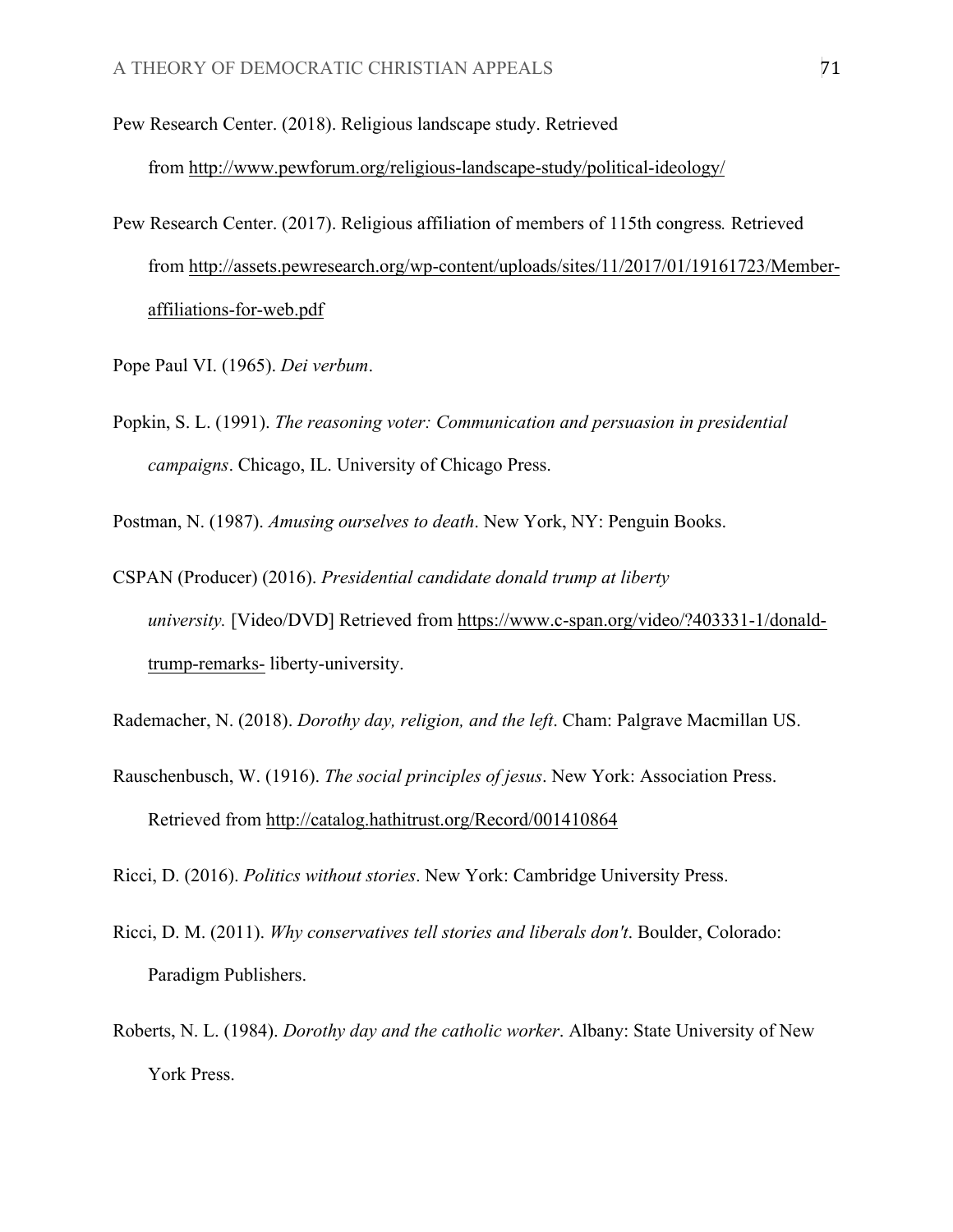- Rozin, P., Lowery, L., Imada, S., & Haidt, J. (1999). The CAD triad hypothesis: A mapping between three moral emotions (contempt, anger, disgust) and three moral codes (community, autonomy, divinity). *Journal of Personality and Social Psychology, 76*(4), 574-586.
- Rupar, A. (2019). New congress member creates stir by saying of trump: "We're going to impeach this motherfucker!". *Slate*.
- Sanfey, A. G., Rilling, J. K., Aronson, J. A., Nystrom, L. E., & Cohen, J. D. (2003). The neural basis of economic decision-making in the ultimatum game. *Science, 300*(5626), 1755-1758.
- Schlaghecken, F., & Eimer, M. (2004). Masked prime stimuli can bias "free" choices between response alternatives. *Psychonomic Bulletin & Review, 11*(3), 463-468.
- Scribner, T. (2015). *A partisan church*. Washington, D.C: Catholic University of America Press.
- Shklar, J. (Ed.). (1989). *The liberalism of fear*. Cambridge: Harvard University Press.
- Skitka, L. J., & Bauman, C. W. (2008). Moral conviction and political engagement. *Political Psychology, 29*(1), 29-54.
- Smith, C. (2003). *Moral, believing animals*. Oxford [u.a.]: Oxford University Press.
- Smith, G. S. (2006). *Faith and the presidency*. Oxford, U.K.: Oxford Univ. Press.
- Smith, G. S. (2015). *Religion in the oval office: The religious lives of american presidents.* Oxford University Press.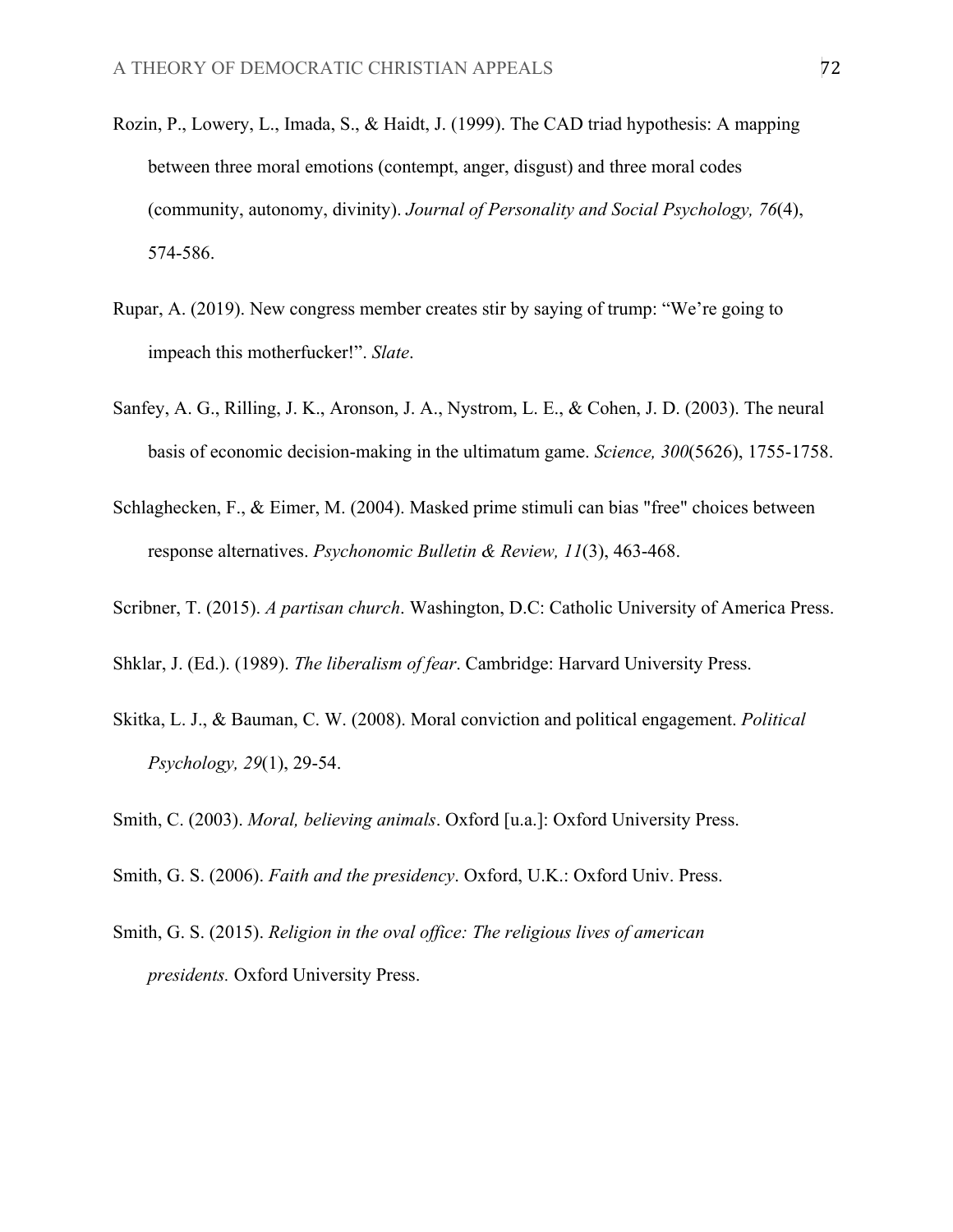Somers, Magaret R. and Gloria D. Gibson. (1995). In Calhoun C. (Ed.), *Reclaiming the epistemological "other": Narrative and the social constitution of identity* (Reprint. ed.). Oxford, U.K.: Blackwell.

Sullivan, M. (2018). *The gospel according to john kerry*. New York: America Press, Inc.

- Taber, C. S., & Lodge, M. (2013). The illusion of choice in democratic politics: The unconscious impact of motivated political reasoning.*Political Psychology, 37*, 61-85.
- The Associated Press. (2015). Cruz and paul battle same-sex marriage and abortion at iowa faith gathering. *The Guardian*.
- Weaver, M. (2018). Burqa bans, headscarves and veils: A timeline of legislation in the west. *The Guardian.*
- Weiss, D. (2010). *What democrats talk about when they talk about god*. Lanham, Md.: Rowman & Littlefield. Retrieved from http://bvbr.bibbvb.de:8991/F?func=service&doc\_library=BVB01&local\_base=BVB01&doc\_number=020 717915&sequence=000001&line\_number=0001&func\_code=DB\_RECORDS&service\_typ e=MEDIA

Westen, D. (2007). *The political brain*. New York: Public Affairs.

Westen, D., Pavel S. Blagov, Keith Harenski, Clint Kilts, & Stephan Hamann. (2006). Neural bases of motivated reasoning: An fMRI study of emotional constraints on partisan political judgment in the 2004 U.S. presidential election. *Journal of Cognitive Neuroscience, 18*(11), 1947-1958.